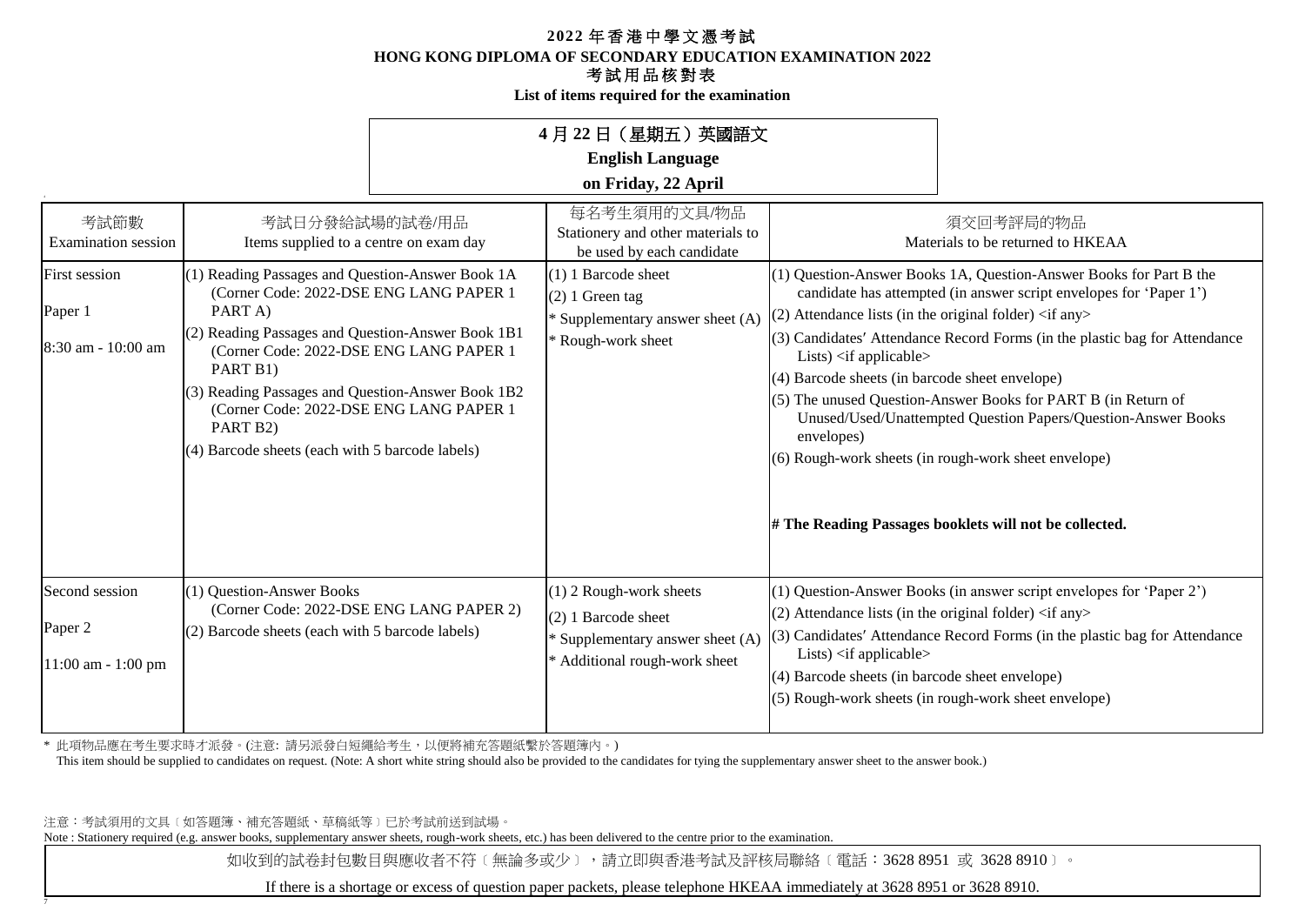**List of items required for the examination**

## **4** 月 **23** 日(星期六)英國語文

**English Language**

## **on Saturday, 23 April**

| 考試節數<br>Examination session                      | 考試日分發給試場的試卷/用品<br>Items supplied to a centre on exam day                                                                                                                                                                                                                                                                                       | 每名考生須用的文具/物品<br>Stationery and other materials to be used<br>by each candidate                                                                | 須交回考評局的物品<br>Materials to be returned to HKEAA                                                                                                                                                                                                                                                                                                                                                                                                                                                                                                                                                                                                                                                                                                                                                                                                                                    |
|--------------------------------------------------|------------------------------------------------------------------------------------------------------------------------------------------------------------------------------------------------------------------------------------------------------------------------------------------------------------------------------------------------|-----------------------------------------------------------------------------------------------------------------------------------------------|-----------------------------------------------------------------------------------------------------------------------------------------------------------------------------------------------------------------------------------------------------------------------------------------------------------------------------------------------------------------------------------------------------------------------------------------------------------------------------------------------------------------------------------------------------------------------------------------------------------------------------------------------------------------------------------------------------------------------------------------------------------------------------------------------------------------------------------------------------------------------------------|
| First session<br>Paper 3<br>$9:15$ am - 12:10 pm | (1) Question-Answer Books 3A<br>(Corner Code: 2022-DSE ENG LANG<br>PAPER 3A)<br>(2) Data File and Question-Answer Book 3B1<br>(Corner Code: 2022-DSE ENG LANG<br>PAPER 3 PART B1)<br>$(3)$ Data File and Question-Answer Book 3B2<br>(Corner Code: 2022-DSE ENG LANG<br>PAPER 3 PART B2)<br>$(4)$ Barcode sheets (each with 10 barcode labels) | $(1)$ 1 Rough-work sheet<br>$(2)$ 1 Barcode sheet<br>$(3)$ 1 Green tag<br>* Supplementary answer sheet $(A)$<br>* Additional rough-work sheet | $(1)$ Question-Answer Books 3A, Question-Answer Books for PART B the<br>candidate has attempted (in answer script envelopes for 'Paper 3')<br>(2) Return Envelope for Special Room Sessional Report and Answer Scripts<br>$(3)$ Attendance lists (in the original folder) $\langle$ if any $\rangle$<br>$(4)$ Candidates' Attendance Record Forms (in the plastic bag for Attendance<br>Lists) $\langle$ if applicable $\rangle$<br>$(5)$ Listening Paper Special Room Seating Plan (in Return Envelope for<br>Special Room Sessional Report and Answer Scripts)<br>$(6)$ Barcode sheets (in barcode sheet envelope)<br>(7) Rough-work sheets (in rough-work sheet envelope)<br>$(8)$ The unused Question-Answer Books for PART B (in Return of<br>Unused/Used/Unattempted Question Papers/Question-Answer Books<br>envelopes)<br># The Data File booklets will not be collected. |

\* 此項物品應在考生要求時才派發。(注意: 請另派發白短繩給考生,以便將補充答題紙繫於試題答題簿內。)

This item should be supplied to candidates on request. (Note: A short white string should also be provided to the candidates for tying the supplementary answer sheet to the Question-Answer Book.)

注意:考試須用的文具﹝如答題簿、補充答題紙、草稿紙等﹞已於考試前送到試場。

8

Note : Stationery required (e.g. answer books, supplementary answer sheets, rough-work sheets, etc.) has been delivered to the centre prior to the examination.

如收到的試卷封包數目與應收者不符〔無論多或少〕,請立即與香港考試及評核局聯絡〔電話:3628 8951 或 3628 8910〕。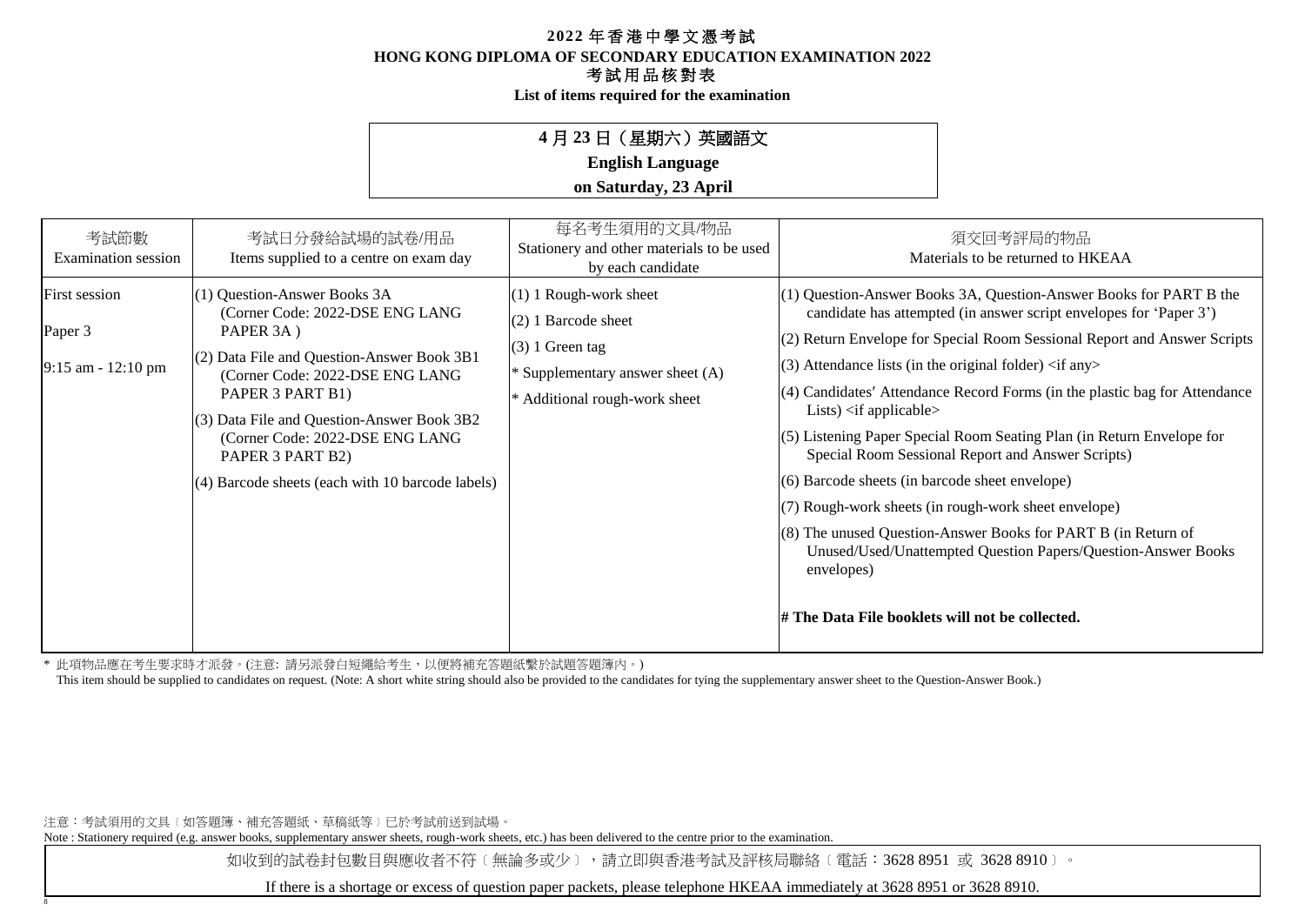**HONG KONG DIPLOMA OF SECONDARY EDUCATION EXAMINATION 2022**

### 考試用品核對表

**List of items required for the examination**

For centres using IR Transmission system in the hall and using USB player in the 'Special Room'

**4** 月 **23** 日(星期六)英國語文

**English Language**

**on Saturday, 23 April**

| 考試節數<br><b>Examination</b> session               | 考試日分發給試場的試卷/用品<br>Items supplied to a centre on exam day                                                                                                                                                                                                                                                                                                                                                                                                                                                                                                                                                             | 每名考生須用的文具/物品<br>Stationery and other materials to be used<br>by each candidate                                                          | 須交回考評局的物品<br>Materials to be returned to HKEAA                                                                                                                                                                                                                                                                                                                                                                                                                                                                                                                                                                                                                                                                                                                                                                                                                                                                                                 |
|--------------------------------------------------|----------------------------------------------------------------------------------------------------------------------------------------------------------------------------------------------------------------------------------------------------------------------------------------------------------------------------------------------------------------------------------------------------------------------------------------------------------------------------------------------------------------------------------------------------------------------------------------------------------------------|-----------------------------------------------------------------------------------------------------------------------------------------|------------------------------------------------------------------------------------------------------------------------------------------------------------------------------------------------------------------------------------------------------------------------------------------------------------------------------------------------------------------------------------------------------------------------------------------------------------------------------------------------------------------------------------------------------------------------------------------------------------------------------------------------------------------------------------------------------------------------------------------------------------------------------------------------------------------------------------------------------------------------------------------------------------------------------------------------|
| First session<br>Paper 3<br>$9:15$ am - 12:10 pm | (1) Question-Answer Books 3A<br>(Corner Code: 2022-DSE ENG LANG<br>PAPER 3A)<br>$(2)$ Data File and Question-Answer Book 3B1<br>(Corner Code: 2022-DSE ENG LANG<br>PAPER 3 PART B1)<br>(3) Data File and Question-Answer Book 3B2<br>(Corner Code: 2022-DSE ENG LANG<br>PAPER 3 PART B2)<br>(4) Barcode sheets (each with 10 barcode labels)<br>$(5)$ Two sets of Examination USB and Reserve<br><b>USB</b> and Tapescripts<br>(1 set for exam centre, 1 set for special room)<br>(6) Demonstration audio files/USBs (To be<br>prepared by the centre in advance)<br>(1 set for exam centre, 1 set for special room) | (1) 1 Rough-work sheet<br>(2) 1 Barcode sheet<br>$(3)$ 1 Green tag<br>* Supplementary answer sheet (A)<br>* Additional rough-work sheet | (1) Question-Answer Books 3A, Question-Answer Books for PART B the<br>candidate has attempted (in answer script envelopes for 'Paper 3')<br>(2) Return Envelope for Special Room Sessional Report and Answer Scripts<br>(3) Attendance lists (in the original folder) $\langle$ if any $\rangle$<br>(4) Candidates' Attendance Record Forms (in the plastic bag for Attendance<br>Lists) $\langle$ if applicable $\rangle$<br>(5) Listening Paper Special Room Seating Plan (in Return Envelope for<br>Special Room Sessional Report and Answer Scripts)<br>(6) Barcode sheets (in barcode sheet envelope)<br>(7) Rough-work sheets (in rough-work sheet envelope)<br>$(8)$ The unused Question-Answer Books for PART B (in Return of<br>Unused/Used/Unattempted Question Papers/Question-Answer Books<br>envelopes)<br>(9) Examination USB, Reserve USB, Tapescript and Demonstration USBs<br># The Data File booklets will not be collected. |

\* 此項物品應在考生要求時才派發。(注意: 請另派發白短繩給考生,以便將補充答題紙繫於試題答題簿內。)

This item should be supplied to candidates on request. (Note: A short white string should also be provided to the candidates for tying the supplementary answer sheet to the Question-Answer Book.)

**#** 另提供試音 USB 兩隻以供試場主任作緊急之用。

Two more sets of Demonstration USB are provided for the CS in case of emergency.

#### **Item.doc /(IR/USB)**

9

注意:考試須用的文具﹝如答題簿、補充答題紙、草稿紙等﹞已於考試前送到試場。

Note : Stationery required (e.g. answer books, supplementary answer sheets, rough-work sheets, etc.) has been delivered to the centre prior to the examination.

如收到的試卷封包數目與應收者不符〔無論多或少〕,請立即與香港考試及評核局聯絡〔電話:3628 8951 或 3628 8910〕。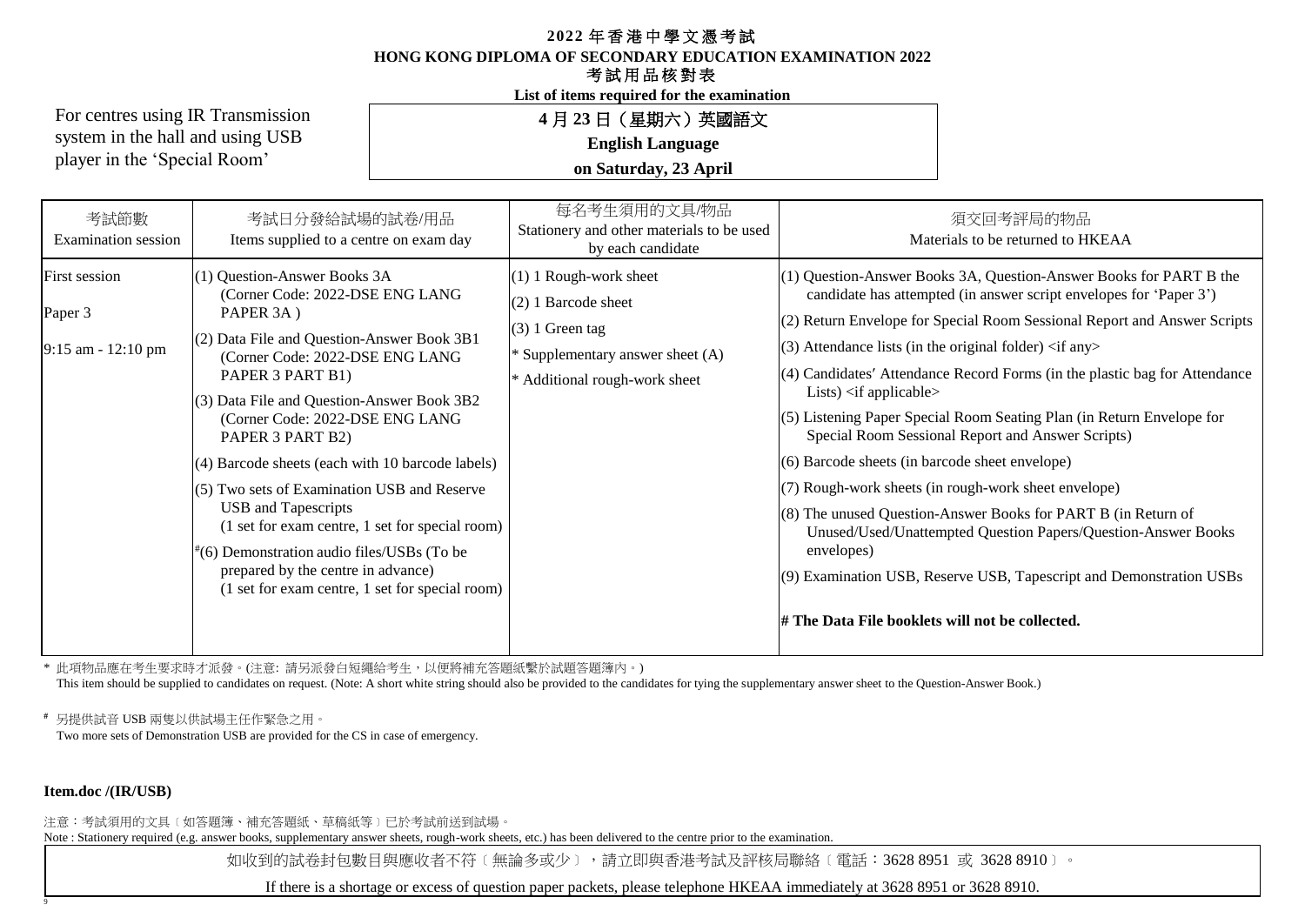**List of items required for the examination**

## **4** 月 **23** 日(星期六)英國語文

**English Language**

**on Saturday, 23 April**

| 考試節數<br>Examination session                      | 考試日分發給試場的試卷/用品<br>Items supplied to a centre on exam day                                                                                                                                                                                                                                                                                                                                                                                                                                                             | 每名考生須用的文具/物品<br>Stationery and other materials to be used<br>by each candidate                                                              | 須交回考評局的物品<br>Materials to be returned to HKEAA                                                                                                                                                                                                                                                                                                                                                                                                                                                                                                                                                                                                                                                                                                 |
|--------------------------------------------------|----------------------------------------------------------------------------------------------------------------------------------------------------------------------------------------------------------------------------------------------------------------------------------------------------------------------------------------------------------------------------------------------------------------------------------------------------------------------------------------------------------------------|---------------------------------------------------------------------------------------------------------------------------------------------|------------------------------------------------------------------------------------------------------------------------------------------------------------------------------------------------------------------------------------------------------------------------------------------------------------------------------------------------------------------------------------------------------------------------------------------------------------------------------------------------------------------------------------------------------------------------------------------------------------------------------------------------------------------------------------------------------------------------------------------------|
| First session<br>Paper 3<br>$9:15$ am - 12:10 pm | (1) Question-Answer Books 3A<br>(Corner Code: 2022-DSE ENG LANG<br>PAPER 3A)<br>$(2)$ Data File and Question-Answer Book 3B1<br>(Corner Code: 2022-DSE ENG LANG<br>PAPER 3 PART B1)<br>$(3)$ Data File and Question-Answer Book 3B2<br>(Corner Code: 2022-DSE ENG LANG<br>PAPER 3 PART B2)<br>$(4)$ Barcode sheets (each with 10 barcode labels)<br>$(5)$ One set of Examination USB and Reserve<br>USB / Two sets of Tapescripts<br>#(6) Demonstration audio files/USB (To be<br>prepared by the centre in advance) | $(1)$ 1 Rough-work sheet<br>$(2)$ 1 Barcode sheet<br>$(3)$ 1 Green tag<br>* Supplementary answer sheet (A)<br>* Additional rough-work sheet | $(1)$ Question-Answer Books 3A, Question-Answer Books for PART B the<br>candidate has attempted (in answer script envelopes for 'Paper 3')<br>$(2)$ Attendance lists (in the original folder) $\langle$ if any $\rangle$<br>$(3)$ Candidates' Attendance Record Forms (in the plastic bag for Attendance<br>Lists) $\langle$ if applicable $\rangle$<br>$(4)$ Barcode sheets (in barcode sheet envelope)<br>$(5)$ Rough-work sheets (in rough-work sheet envelope)<br>$(6)$ The unused Question-Answer Books for PART B (in Return of<br>Unused/Used/Unattempted Question Papers/Question-Answer Books<br>envelopes)<br>(7) Examination USB, Reserve USB, Tapescript and Demonstration USBs<br># The Data File booklets will not be collected. |

\* 此項物品應在考生要求時才派發。(注意: 請另派發白短繩給考生,以便將補充答題紙繫於試題答題簿內。)

This item should be supplied to candidates on request. (Note: A short white string should also be provided to the candidates for tying the supplementary answer sheet to the Question-Answer Book.)

**#** 另提供試音 USB 一隻以供試場主任作緊急之用。

10

One more set of Demonstration USB is provided for the CS in case of emergency.

注意:考試須用的文具﹝如答題簿、補充答題紙、草稿紙等﹞已於考試前送到試場。

Note : Stationery required (e.g. answer books, supplementary answer sheets, rough-work sheets, etc.) has been delivered to the centre prior to the examination.

如收到的試卷封包數目與應收者不符〔無論多或少〕,請立即與香港考試及評核局聯絡〔電話:3628 8951 或 3628 8910〕。

If there is a shortage or excess of question paper packets, please telephone HKEAA immediately at 3628 8951 or 3628 8910.

For centres using Public Address (PA) System/USB player/Computer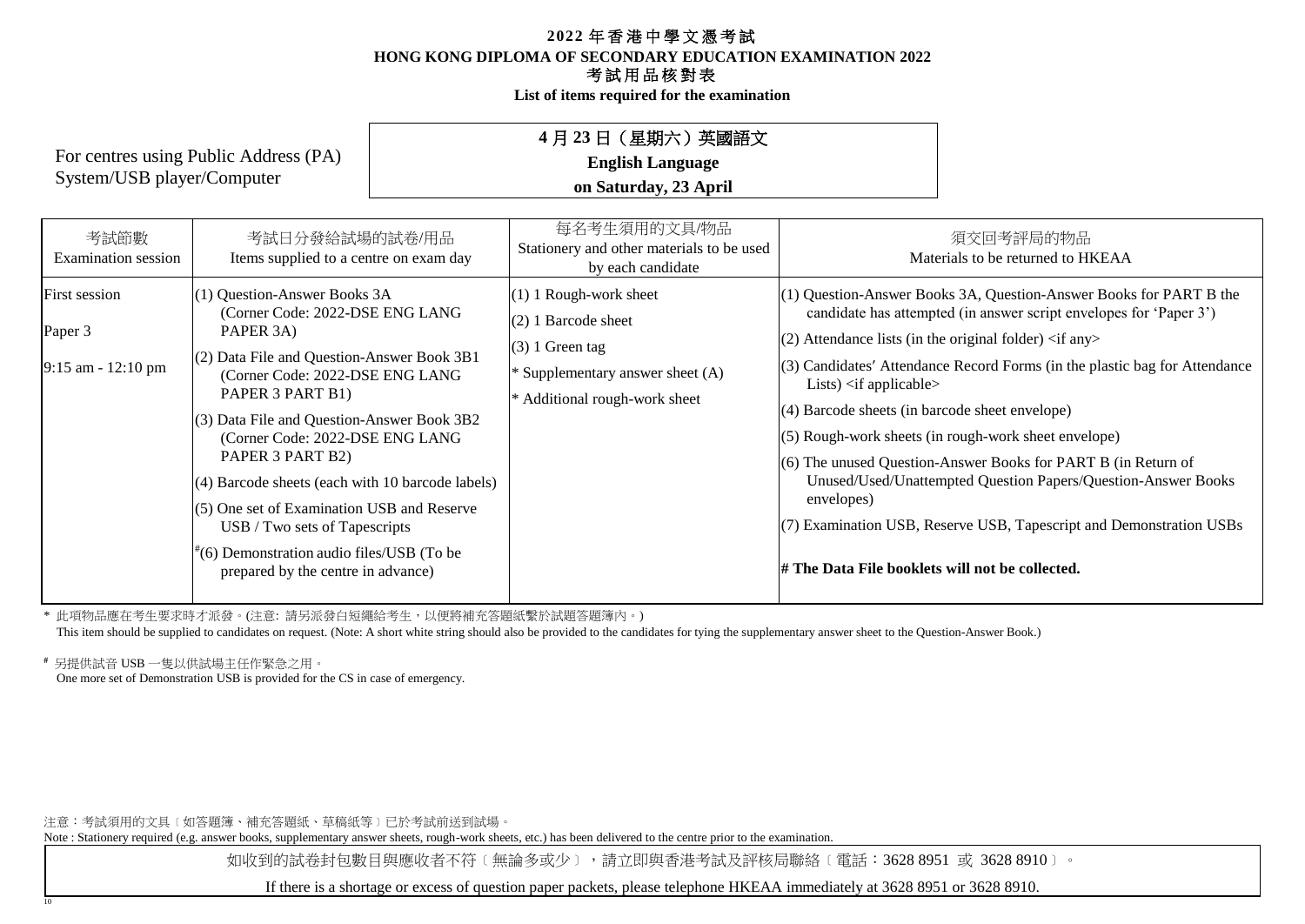**List of items required for the examination**

**For Classroom**

**centres**

For centres using USB player/Computer

11

**4** 月 **23** 日(星期六)英國語文 **English Language on Saturday, 23 April**

| 考試節數<br>Examination session                    | 考試日分發給試場的試卷/用品<br>Items supplied to a centre on exam day                                                                                                                                                                                                                                                                                                                                                                                                                             | 每名考生須用的文具/物品<br>Stationery and other materials to be used<br>by each candidate                                                              | 須交回考評局的物品<br>Materials to be returned to HKEAA                                                                                                                                                                                                                                                                                                                                                                                                                                                                                                                                                                                                                                                                                     |
|------------------------------------------------|--------------------------------------------------------------------------------------------------------------------------------------------------------------------------------------------------------------------------------------------------------------------------------------------------------------------------------------------------------------------------------------------------------------------------------------------------------------------------------------|---------------------------------------------------------------------------------------------------------------------------------------------|------------------------------------------------------------------------------------------------------------------------------------------------------------------------------------------------------------------------------------------------------------------------------------------------------------------------------------------------------------------------------------------------------------------------------------------------------------------------------------------------------------------------------------------------------------------------------------------------------------------------------------------------------------------------------------------------------------------------------------|
| First session<br>Paper 3<br>9:15 am - 12:10 pm | (1) Question-Answer Books 3A<br>(Corner Code: 2022-DSE ENG LANG<br>PAPER 3A)<br>$(2)$ Data File and Question-Answer Book 3B1<br>(Corner Code: 2022-DSE ENG LANG<br>PAPER 3 PART B1)<br>$(3)$ Data File and Question-Answer Book 3B2<br>(Corner Code: 2022-DSE ENG LANG<br>PAPER 3 PART B2)<br>(4) Barcode sheets (each with 10 barcode labels)<br>$(5)$ One set of Examination USB and Tapescript<br>(6) Demonstration audio files/USBs (To be<br>prepared by the centre in advance) | $(1)$ 1 Rough-work sheet<br>$(2)$ 1 Barcode sheet<br>$(3)$ 1 Green tag<br>* Supplementary answer sheet (A)<br>* Additional rough-work sheet | $(1)$ Question-Answer Books 3A, Question-Answer Books for PART B the<br>candidate has attempted (in answer script envelopes for 'Paper 3')<br>$(2)$ Attendance lists (in the original folder) $\langle$ if any $\rangle$<br>$(3)$ Candidates' Attendance Record Forms (in the plastic bag for Attendance<br>Lists) $\langle$ if applicable $\rangle$<br>$(4)$ Barcode sheets (in barcode sheet envelope)<br>$(5)$ Rough-work sheets (in rough-work sheet envelope)<br>$(6)$ The unused Question-Answer Books for PART B (in Return of<br>Unused/Used/Unattempted Question Papers/Question-Answer Books<br>envelopes)<br>$(7)$ Examination USB, Tapescript and Demonstration USB<br># The Data File booklets will not be collected. |
|                                                |                                                                                                                                                                                                                                                                                                                                                                                                                                                                                      |                                                                                                                                             |                                                                                                                                                                                                                                                                                                                                                                                                                                                                                                                                                                                                                                                                                                                                    |

\* 此項物品應在考生要求時才派發。(注意: 請另派發白短繩給考生,以便將補充答題紙繫於試題答題簿內。)

This item should be supplied to candidates on request. (Note: A short white string should also be provided to the candidates for tying the supplementary answer sheet to the Question-Answer Book.)

**#** 另提供備用考試錄音 USB、試音 USB 各一隻及錄音稿件一份以供課室試場主任作緊急之用。

One more set of Reserve USB, Demonstration USB and Tapescript are provided for the Classroom CS in case of emergency.

注意:考試須用的文具﹝如答題簿、補充答題紙、草稿紙等﹞已於考試前送到試場。

Note : Stationery required (e.g. answer books, supplementary answer sheets, rough-work sheets, etc.) has been delivered to the centre prior to the examination.

如收到的試卷封包數目與應收者不符〔無論多或少〕,請立即與香港考試及評核局聯絡〔電話:3628 8951 或 3628 8910〕。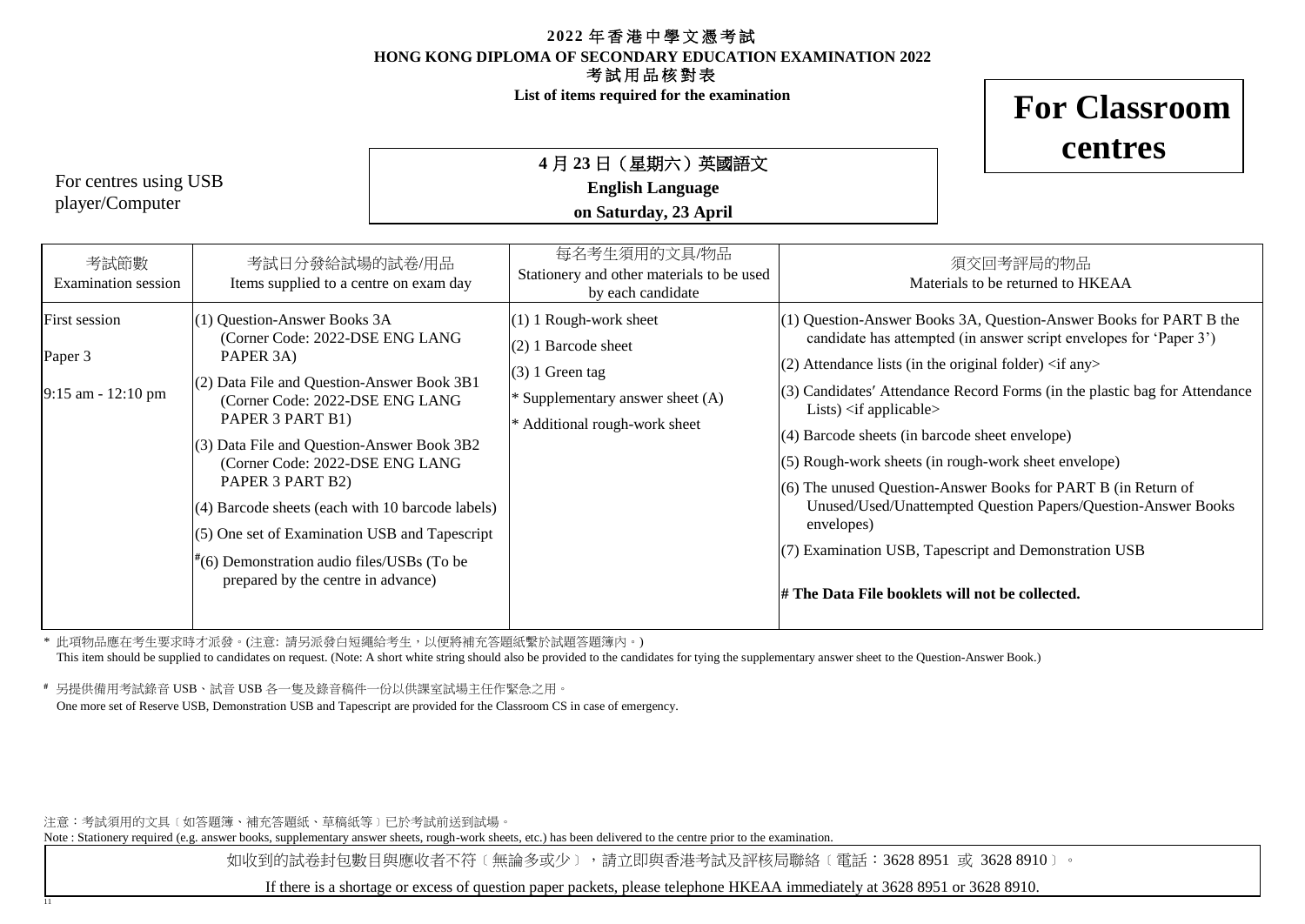**HONG KONG DIPLOMA OF SECONDARY EDUCATION EXAMINATION 2022**

## 考試用品核對表

**List of items required for the examination**

|                                                                     |                                                                                                                                                                                          | 4月25日 (星期一) 數學 必修部分                                                                                                                                                                    |                                                                                                                                                                                                                                                                                                                             |                                                                                                                                                                                                                                                          |
|---------------------------------------------------------------------|------------------------------------------------------------------------------------------------------------------------------------------------------------------------------------------|----------------------------------------------------------------------------------------------------------------------------------------------------------------------------------------|-----------------------------------------------------------------------------------------------------------------------------------------------------------------------------------------------------------------------------------------------------------------------------------------------------------------------------|----------------------------------------------------------------------------------------------------------------------------------------------------------------------------------------------------------------------------------------------------------|
|                                                                     |                                                                                                                                                                                          | <b>Mathematics Compulsory Part</b><br>on Monday, 25 April                                                                                                                              |                                                                                                                                                                                                                                                                                                                             |                                                                                                                                                                                                                                                          |
| 考試節數<br><b>Examination</b> session                                  | 考試日分發給試場的試卷/用品<br>Items supplied to a centre on exam day                                                                                                                                 | 每名考生須用的文具/物品<br>Stationery and other materials to be<br>used by each candidate                                                                                                         |                                                                                                                                                                                                                                                                                                                             | 須交回考評局的物品<br>Materials to be returned to HKEAA                                                                                                                                                                                                           |
| 第一節<br><b>First session</b><br>試卷一<br>Paper 1<br>8:30 am - 10:45 am | (1) 試題答題簿<br><b>Question-Answer Books</b><br>(試卷簡稱: 2022-DSE 數學 必修部分 卷一)<br>(Corner Code: 2022-DSE MATH CP PAPER<br>電腦條碼紙 (每張有10個電腦條碼貼紙)<br>Barcode sheets (each with 10 barcode labels) | (1) 草稿紙兩張<br>2 Rough-work sheets<br>(2) 電腦條碼紙一張<br>1 Barcode sheet<br>補充答題紙(A)<br>Supplementary answer sheet (A)<br>* 方格紙<br>Graph paper<br>@ 額外草稿紙<br>Additional Rough-work sheet     | (1) 試題答題簿 (放於{試卷一}答卷封套內)<br>(2) 點名單 (放於原來的紙夾內) <如有><br>Attendance lists (in the original folder) <if any=""><br/>(3) 考生出席紀錄表 (放入點名單膠袋內)&lt;如適用&gt;<br/>Lists) <math>\langle</math>if applicable<math>\rangle</math><br/>(4) 電腦條碼紙 (放於電腦條碼紙封套內)<br/>Barcode sheets (in barcode sheet envelopes)<br/> (5) 草稿紙 (放於草稿紙封套內)</if> | Question-Answer Books (in answer script envelopes for 'Paper 1')<br>Candidates' Attendance Record Forms (in the plastic bag for Attendance<br>Rough-work sheets (in rough-work sheet envelopes)                                                          |
| 第二節<br>Second session<br>試卷二<br>Paper 2<br>11:30 am - 12:45 pm      | (1) 試卷<br>Question papers<br>(試卷簡稱: 2022-DSE 數學 必修部分 卷二)<br>(Corner Code: 2022-DSE MATH CP PAPER<br>$\mathbf{2}$<br>電腦條碼紙 (每張有2個電腦條碼貼紙)<br>Barcode sheets (each with 2 barcode labels)   | (1) 四項選擇題答題紙一張<br>1 MC answer sheet (4-option)<br>(2) 草稿紙兩張<br>2 Rough-work sheets<br>(3) 電腦條碼紙一張<br>1 Barcode sheet<br>@ 額外草稿紙<br>Additional rough-work sheet<br>@ 方格紙<br>Graph paper | (2) 點名單 (放於原來的紙夾內)<如有><br>Attendance lists (in the original folder) <if any=""><br/>(3) 考生出席紀錄表 (放入點名單膠袋內)&lt;如適用&gt;<br/>Lists) <if applicable=""><br/>(4) 電腦條碼紙 (放於電腦條碼紙封套內)<br/>Barcode sheets (in barcode sheet envelopes)<br/>(5) 草稿紙/方格紙 (放於草稿紙封套內)</if></if>                                                         | (1) 多項選擇題答題紙 (放於多項選擇題答題紙紙夾和膠袋包裝內)<br>MC answer sheets (in MC answer sheet folder and plastic bag provided)<br>Candidates' Attendance Record Forms (in the plastic bag for Attendance<br>Rough-work sheets / Graph papers (in rough-work sheet envelopes) |

\* 此項物品應在考生要求時才派發。(注意: 請另派發白短繩給考生,以便將補充答題紙/方格紙繫於試題答題簿內。)

This item should be supplied to candidates on request. (Note: A short white string should also be provided to the candidates for tying the supplementary answer sheet / graph paper to the Qustion-Answer Book.) @ 此項物品應在考生要求時才派發,但不用派發白短繩給考生。

This item should be supplied to candidates on request. However, there is **no need** to issue short white string to the candidates.

注意:考試須用的文具﹝如答題簿、補充答題紙、草稿紙等﹞已於考試前送到試場。

23

Note : Stationery required (e.g. answer books, supplementary answer sheets, rough-work sheets, etc.) has been delivered to the centre prior to the examination.

如收到的試卷封包數目與應收者不符〔無論多或少〕,請立即與香港考試及評核局聯絡〔電話:3628 8951 或 3628 8910〕。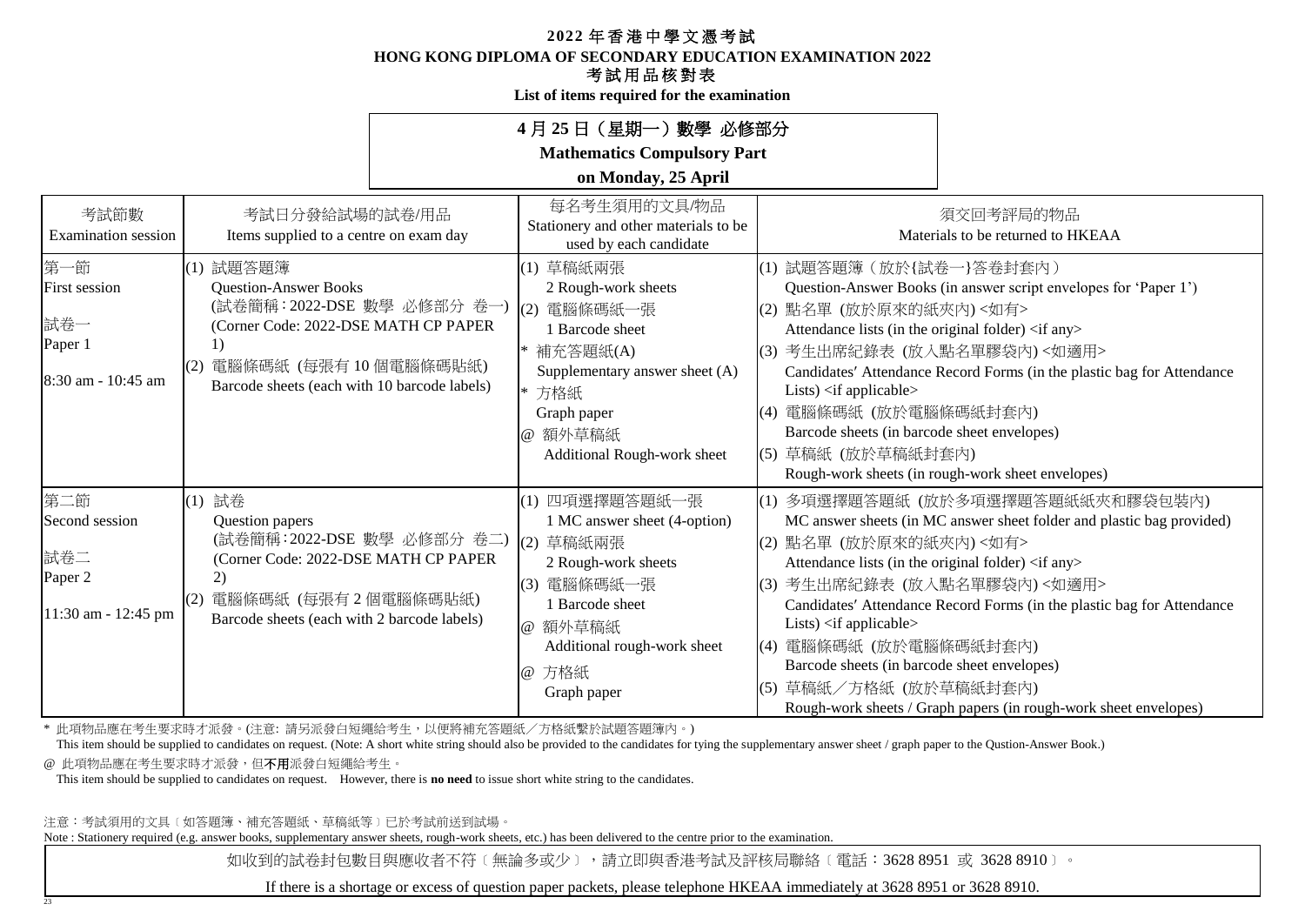**HONG KONG DIPLOMA OF SECONDARY EDUCATION EXAMINATION 2022**

## 考試用品核對表

**List of items required for the examination**

## **4** 月 **26** 日(星期二)中國語文

## **Chinese Language**

## **on Tuesday, 26 April**

| 考試節數<br><b>Examination</b> session | 考試日分發給試場的試卷/用品<br>Items supplied to a centre on exam day                  | 每名考生須用的文具/物品<br>Stationery and other materials to be<br>used by each candidate |     | 須交回考評局的物品<br>Materials to be returned to HKEAA                                                                                                    |
|------------------------------------|---------------------------------------------------------------------------|--------------------------------------------------------------------------------|-----|---------------------------------------------------------------------------------------------------------------------------------------------------|
| 第一節<br>First session               | (1) 閱讀能力考材<br>(試卷簡稱: 2022-DSE 中國語文卷一考材)                                   | (1) 電腦條碼紙一張<br>1 Barcode sheet                                                 |     | (1) 試題答題簿 (放於{卷一}答卷封套內)<br>Question-Answer Books (in answer script envelopes for 'Paper 1')                                                       |
| 卷一                                 | 試題答題簿<br>(2)<br>(試卷簡稱:2022-DSE 中國語文卷一)                                    | 補充答題紙(A)<br>Supplementary answer sheet (A)                                     |     | (2) 點名單 (放於原來的紙夾內) <如有><br>Attendance lists (in the original folder) <if any=""></if>                                                             |
| Paper 1<br>8:30 am - 10:00 am      | 電腦條碼紙 (每張有5個電腦條碼貼紙)<br>(3)<br>Barcode sheets (each with 5 barcode labels) | * 草稿紙<br>Rough-work sheet                                                      |     | (3) 考生出席紀錄表 (放入點名單膠袋內)<如適用><br>Candidates' Attendance Record Forms (in the plastic bag for Attendance<br>Lists) $\langle$ if applicable $\rangle$ |
|                                    |                                                                           |                                                                                | (4) | 電腦條碼紙 (放於電腦條碼紙封套內)<br>Barcode sheets (in barcode sheet envelope)                                                                                  |
|                                    |                                                                           |                                                                                | (5) | 草稿紙 (放於草稿紙封套內)<br>Rough-work sheets (in rough-work sheet envelope)                                                                                |
| 第二節<br>Second session              | (1) 試卷<br>(試卷簡稱: 2022-DSE 中國語文卷二)                                         | (1) DSE(F) 答題簿一本<br>1 DSE(F) answer book                                       |     | (1) DSE(F) 答題簿 (放於{卷二}答卷封套內)<br>DSE(F) answer book (in answer script envelopes for 'Paper 2')                                                     |
| 卷二                                 | 電腦條碼紙 (每張有5個電腦條碼貼紙)<br>(2)<br>Barcode sheets (each with 5 barcode labels) | (2) 草稿紙兩張<br>2 Rough-work sheets                                               |     | (2) 點名單 (放於原來的紙夾內)<如有><br>Attendance lists (in the original folder) <if any=""></if>                                                              |
| Paper 2                            |                                                                           | (3) 電腦條碼紙一張<br>1 Barcode sheet                                                 |     | (3) 考生出席紀錄表 (放入點名單膠袋內)<如適用><br>Candidates' Attendance Record Forms (in the plastic bag for Attendance                                             |
| 10:45 am $-$ 12:15 pm              |                                                                           | * 補充答題紙(B)<br>Supplementary answer sheet (B)<br>額外草稿紙                          |     | Lists) $\langle$ if applicable $\rangle$<br>(4) 電腦條碼紙 (放於電腦條碼紙封套內)<br>Barcode sheets (in barcode sheet envelope)                                  |
|                                    |                                                                           | Additional rough-work sheet                                                    |     | (5) 草稿紙 (放於草稿紙封套內)<br>Rough-work sheets (in rough-work sheet envelope)                                                                            |

\* 此項物品應在考生要求時才派發。(注意: 請另派發白短繩給考生,以便將補充答題紙/方格紙繫於答題簿內。)

1

注意:考試須用的文具﹝如答題簿、補充答題紙、草稿紙等﹞已於考試前送到試場。 This item should be supplied to candidates on request. (Note: A short white string should also be provided to the candidates for tying the supplementary answer sheet/graph paper to the answer book)

Note : Stationery required (e.g. answer books, supplementary answer sheets, rough-work sheets, etc.) has been delivered to the centre prior to the examination.

如收到的試卷封包數目與應收者不符〔無論多或少〕,請立即與香港考試及評核局聯絡〔電話:3628 8951 或 3628 8910〕。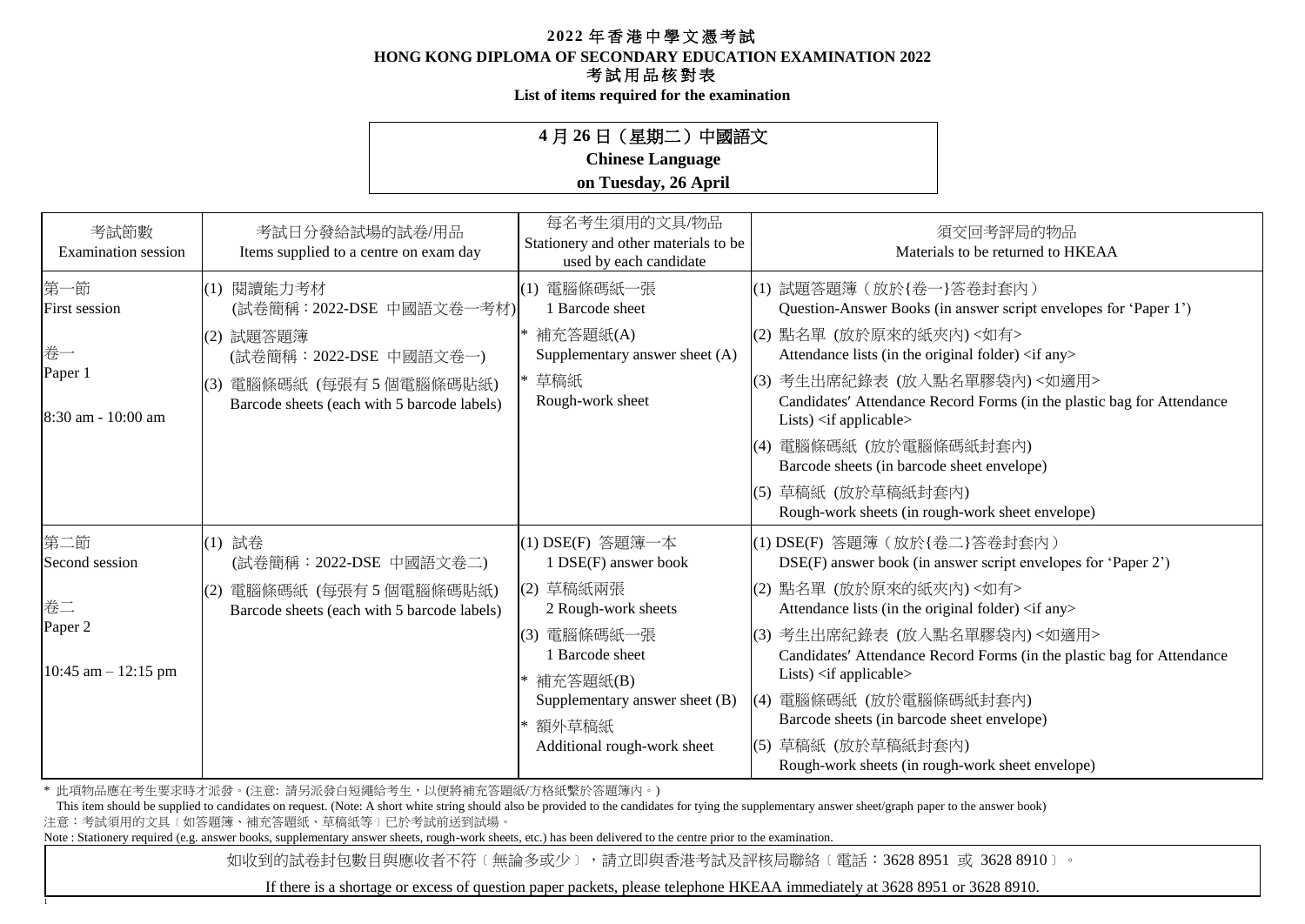**HONG KONG DIPLOMA OF SECONDARY EDUCATION EXAMINATION 2022**

## 考試用品核對表

**List of items required for the examination**

| 以電台廣播的試場                                                    |                                                                                                                                                                            | 4 月 27 日(星期三)中國語文<br><b>Chinese Language</b><br>on Wednesday, 27 April                                                                                    | 【廣東話】                                                                                                                                                                                                                                                                                                                                                                                                                                           |                                                                                                                                                                                                                                                                                                                                             |
|-------------------------------------------------------------|----------------------------------------------------------------------------------------------------------------------------------------------------------------------------|-----------------------------------------------------------------------------------------------------------------------------------------------------------|-------------------------------------------------------------------------------------------------------------------------------------------------------------------------------------------------------------------------------------------------------------------------------------------------------------------------------------------------------------------------------------------------------------------------------------------------|---------------------------------------------------------------------------------------------------------------------------------------------------------------------------------------------------------------------------------------------------------------------------------------------------------------------------------------------|
| 考試節數<br>Examination session                                 | 考試日分發給試場的試卷/用品<br>Items supplied to a centre on exam day                                                                                                                   | 每名考生須用的文具/物品<br>Stationery and other materials to be<br>used by each candidate                                                                            |                                                                                                                                                                                                                                                                                                                                                                                                                                                 | 須交回考評局的物品<br>Materials to be returned to HKEAA                                                                                                                                                                                                                                                                                              |
| 第一節<br>First session<br>卷三<br>Paper 3<br>9:15 am - 11:40 am | (1) 聆聽及綜合能力考核閱讀材料<br>(試卷簡稱:2022-DSE 中國語文卷三閱讀材<br>料)<br>(2) 試題答題簿<br>(試卷簡稱: 2022-DSE 中國語文卷三)<br> (3) 電腦條碼紙 (每張有 10 個電腦條碼貼紙)<br>Barcode sheets (each with 10 barcode labels) | (1) 草稿紙一張<br>1 Rough-work sheet<br>(2) 電腦條碼紙一張<br>1 Barcode sheet<br>* 補充答題紙(B)<br>Supplementary answer sheet (B)<br>額外草稿紙<br>Additional rough-work sheet | (1) 試題答題簿 (放於{卷三}答卷封套內)<br>(2) 特別室考試報告書及答卷封套<br>(3) 點名單 (放於原來的紙夾內) <如有><br>Attendance lists (in the original folder) <if any=""><br/>(4) 考生出席紀錄表 (放入點名單膠袋內)&lt;如適用&gt;<br/><math>\langle</math> if applicable<math>\rangle</math><br/>Room Sessional Report and Answer Scripts)<br/> (6) 電腦條碼紙 (放於電腦條碼紙封套內)<br/>Barcode sheets (in barcode sheet envelope)<br/>草稿紙 (放於草稿紙封套內)<br/>(7)<br/>Rough-work sheets (in rough-work sheet envelope)</if> | Question-Answer Books (in answer script envelopes for 'Paper 3')<br>Return Envelope for Special Room Sessional Report and Answer Scripts<br>Candidates' Attendance Record Forms (in the plastic bag for Attendance Lists)<br> (5) 聆聽卷別特別室座位表(放於特別室考試報告書及答卷封套內)<br>Listening Paper Special Room Seating Plan (in Return Envelope for Special |

\* 此項物品應在考生要求時才派發。(注意: 請另派發白短繩給考生,以便將補充答題紙/方格紙繫於試題答題簿內。)

This item should be supplied to candidates on request. (Note: A short white string should also be provided to the candidates for tying the supplementary answer sheet/graph paper to the Question-Answer Book.)

注意:考試須用的文具﹝如答題簿、補充答題紙、草稿紙等﹞已於考試前送到試場。

2

Note : Stationery required (e.g. answer books, supplementary answer sheets, rough-work sheets, etc.) has been delivered to the centre prior to the examination.

如收到的試卷封包數目與應收者不符〔無論多或少〕,請立即與香港考試及評核局聯絡〔電話:3628 8951 或 3628 8910〕。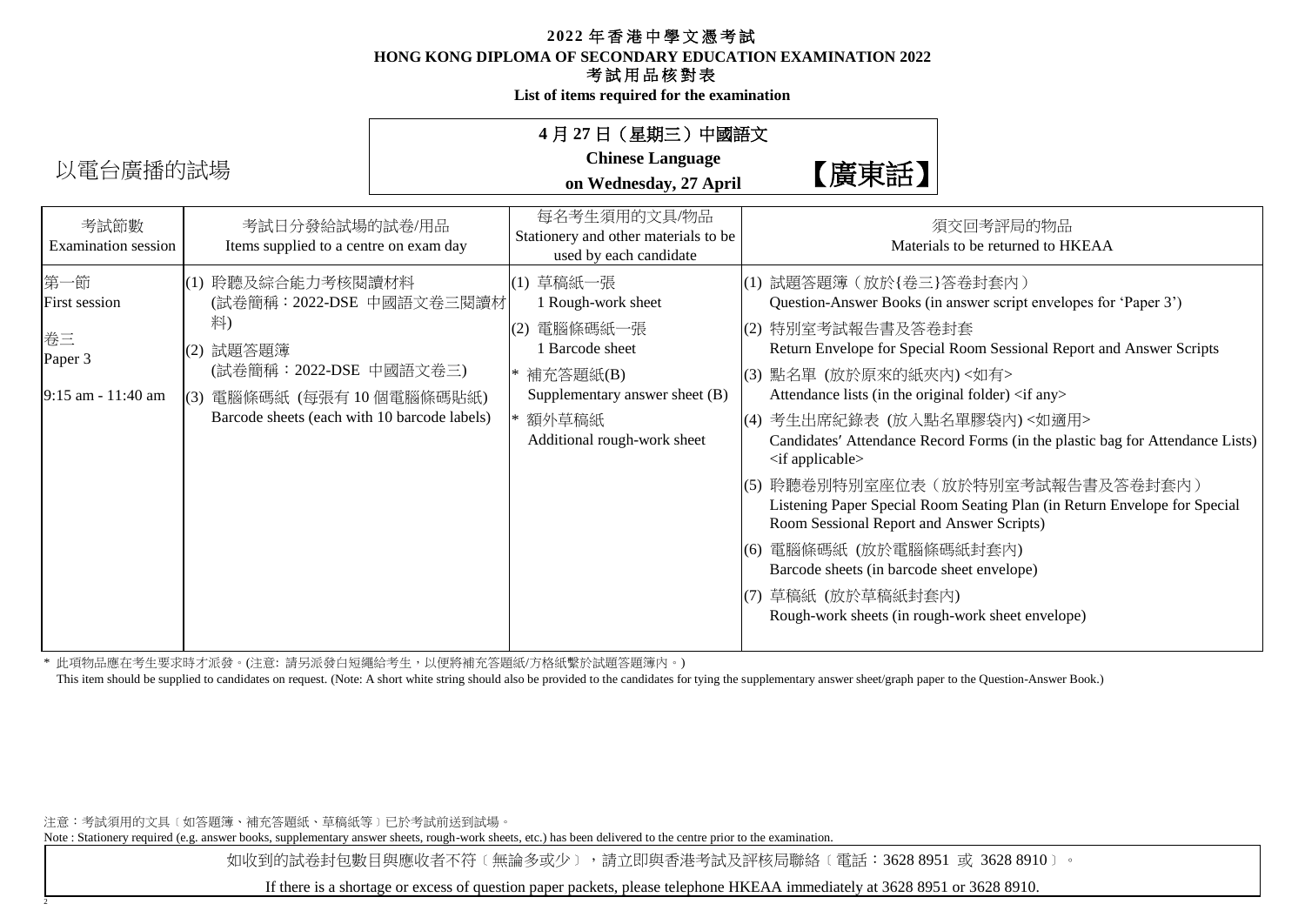**HONG KONG DIPLOMA OF SECONDARY EDUCATION EXAMINATION 2022**

#### 考試用品核對表

**List of items required for the examination**

# 以紅外線系統廣播的試場 (特別室以 USB 播放)  $\blacksquare$  and  $\blacksquare$  and  $\blacksquare$  and  $\blacksquare$  and  $\blacksquare$  and  $\blacksquare$  and  $\blacksquare$  and  $\blacksquare$  and  $\blacksquare$  and  $\blacksquare$  and  $\blacksquare$  and  $\blacksquare$  and  $\blacksquare$  and  $\blacksquare$  and  $\blacksquare$  and  $\blacksquare$  and  $\blacksquare$  and  $\blacksquare$  and  $\blacksquare$  a

## **4** 月 **27** 日(星期三)中國語文

**Chinese Language on Wednesday, 27 April**

| 考試節數<br><b>Examination</b> session                                    | 考試日分發給試場的試卷/用品<br>Items supplied to a centre on exam day                                                                                                                                                                                                                       | 每名考生須用的文具/物品<br>Stationery and other materials to<br>be used by each candidate                                                                             | 須交回考評局的物品<br>Materials to be returned to HKEAA                                                                                                                                                                                                                                                                                                                                                                                                                                                                                                                                                                                                                                                                                                                                                                                                                                                                  |
|-----------------------------------------------------------------------|--------------------------------------------------------------------------------------------------------------------------------------------------------------------------------------------------------------------------------------------------------------------------------|------------------------------------------------------------------------------------------------------------------------------------------------------------|-----------------------------------------------------------------------------------------------------------------------------------------------------------------------------------------------------------------------------------------------------------------------------------------------------------------------------------------------------------------------------------------------------------------------------------------------------------------------------------------------------------------------------------------------------------------------------------------------------------------------------------------------------------------------------------------------------------------------------------------------------------------------------------------------------------------------------------------------------------------------------------------------------------------|
| 第一節<br><b>First session</b><br>卷三<br>Paper 3<br>$9:15$ am $-11:40$ am | (1) 聆聽及綜合能力考核閱讀材料<br>(試卷簡稱: 2022-DSE 中國語文卷三閱讀材<br>料)<br>試題答題簿<br>(2)<br>(試卷簡稱: 2022-DSE 中國語文卷三)<br> (3) 考試錄音 USB 及備用考試錄音 USB 各兩<br>隻、錄音稿件四份 (禮堂和特別室各二)<br>#(4) 試音檔案/USB (由試場預先準備)<br>(禮堂和特別室各一)<br>電腦條碼紙 (每張有10個電腦條碼貼紙)<br>(5)<br>Barcode sheets (each with 10 barcode labels) | (1) 草稿紙一張<br>1 Rough-work sheet<br>電腦條碼紙一張<br>(2)<br>1 Barcode sheet<br>補充答題紙(B)<br>Supplementary answer sheet (B)<br>額外草稿紙<br>Additional rough-work sheet | (1) 試題答題簿 (放於{卷三}答卷封套內)<br>Question-Answer Books (in answer script envelopes for 'Paper 3')<br>(2) 特別室考試報告書及答卷封套<br>Return Envelope for Special Room Sessional Report and Answer Scripts<br>(3) 點名單 (放於原來的紙夾內) <如有><br>Attendance lists (in the original folder) <if any=""><br/> (4) 考生出席紀錄表 (放入點名單膠袋內)&lt;如適用&gt;<br/>Candidates' Attendance Record Forms (in the plastic bag for Attendance Lists)<br/><math>\langle</math> if applicable<math>\rangle</math><br/> (5) 聆聽卷別特別室座位表(放於特別室考試報告書及答卷封套內)<br/>Listening Paper Special Room Seating Plan (in Return Envelope for Special<br/>Room Sessional Report and Answer Scripts)<br/>(6) 電腦條碼紙 (放於電腦條碼紙封套內)<br/>Barcode sheets (in barcode sheet envelope)<br/> (7) 草稿紙 (放於草稿紙封套內)<br/>Rough-work sheets (in rough-work sheet envelope)<br/> (8) 考試錄音 USB 及備用考試錄音 USB、錄音稿件及試音 USB<br/>Examination USB and Reserve USB, Tapescript and Demonstration USBs</if> |
|                                                                       |                                                                                                                                                                                                                                                                                |                                                                                                                                                            |                                                                                                                                                                                                                                                                                                                                                                                                                                                                                                                                                                                                                                                                                                                                                                                                                                                                                                                 |

\* 此項物品應在考生要求時才派發。(注意: 請另派發白短繩給考生,以便將補充答題紙/方格紙繫於試題答題簿內。)

This item should be supplied to candidates on request. (Note: A short white string should also be provided to the candidates for tying the supplementary answer sheet/graph paper to the Question-Answer Book.)

**#** 另提供試音 USB 兩隻以供試場主任作緊急之用。

Two more sets of Demonstration USB are provided for the CS in case of emergency.

#### **Item.doc /(IR/ USB)**

3

注意:考試須用的文具﹝如答題簿、補充答題紙、草稿紙等﹞已於考試前送到試場。

Note : Stationery required (e.g. answer books, supplementary answer sheets, rough-work sheets, etc.) has been delivered to the centre prior to the examination.

如收到的試卷封包數目與應收者不符〔無論多或少〕,請立即與香港考試及評核局聯絡〔電話:3628 8951 或 3628 8910〕。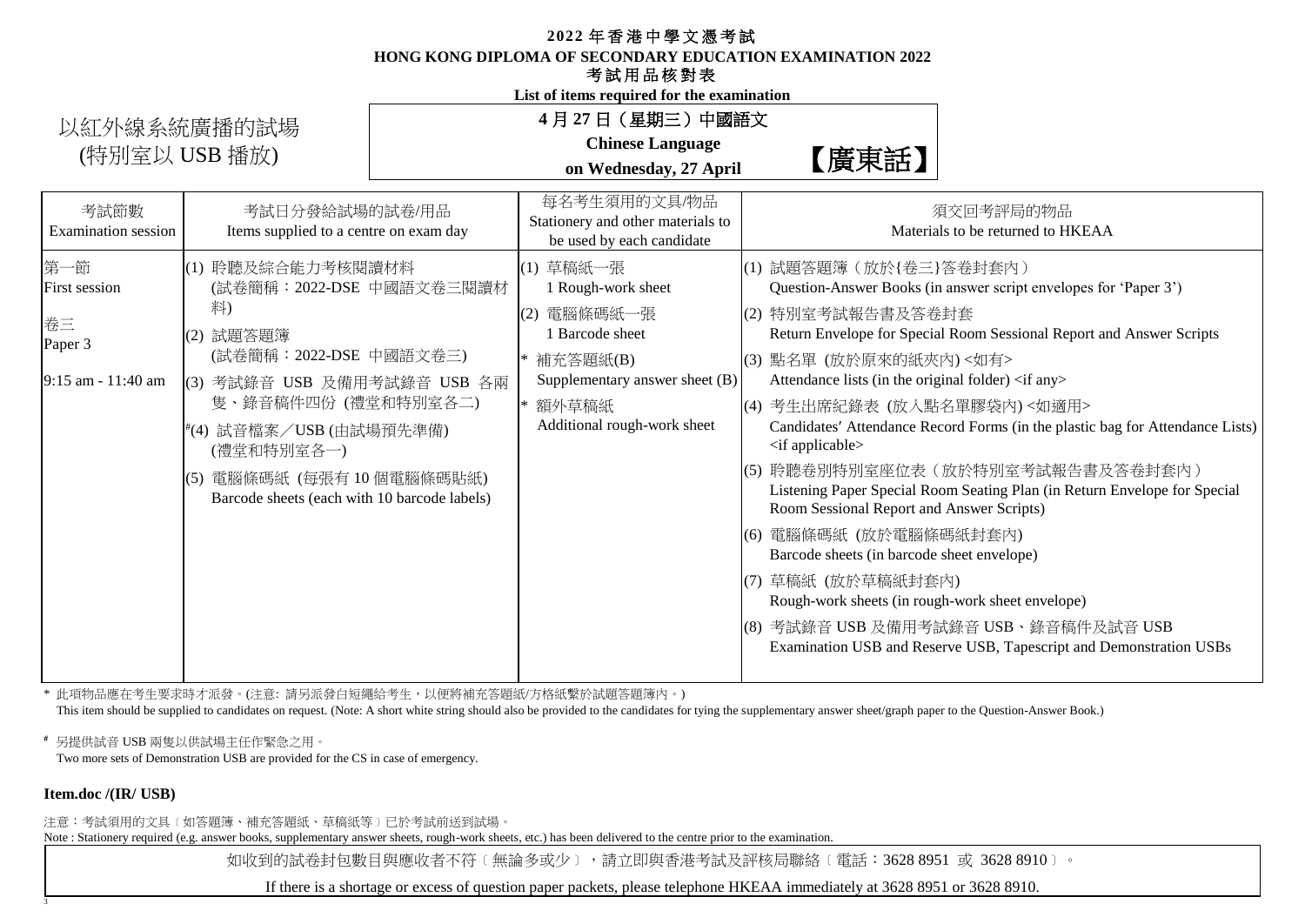**List of items required for the examination**

| 以學校廣播系統/USB 播放機<br>/電腦廣播的試場           |                                                                                               | 4月 27 日(星期三)中國語文<br><b>Chinese Language</b><br>on Wednesday, 27 April              | 【廣東話】                                                                                                                                       |                                                                               |
|---------------------------------------|-----------------------------------------------------------------------------------------------|------------------------------------------------------------------------------------|---------------------------------------------------------------------------------------------------------------------------------------------|-------------------------------------------------------------------------------|
| 考試節數<br>Examination session           | 考試日分發給試場的試卷/用品<br>Items supplied to a centre on exam day                                      | 每名考生須用的文具/物品<br>Stationery and other materials to be<br>used by each candidate     |                                                                                                                                             | 須交回考評局的物品<br>Materials to be returned to HKEAA                                |
| 第一節<br>First session<br>卷三<br>Paper 3 | (1) 聆聽及綜合能力考核閱讀材料<br>(試卷簡稱: 2022-DSE 中國語文卷三閱讀材<br>籿)<br>(2) 試題答題簿                             | (1) 草稿紙一張<br>I Rough-work sheet<br>電腦條碼紙一張<br>(2)<br>Barcode sheet                 | (1) 試題答題簿 (放於{卷三}答卷封套內)<br>(2) 點名單 (放於原來的紙夾內) <如有><br>Attendance lists (in the original folder) <if any=""></if>                            | Question-Answer Books (in answer script envelopes for 'Paper 3')              |
| 9:30 am - 11:40 am                    | (試卷簡稱: 2022-DSE 中國語文卷三)<br>(3) 考試錄音 USB 及備用考試錄音 USB 各一<br>隻、錄音稿件兩份<br>#(4) 試音檔案/USB (由試場預先準備) | 補充答題紙(B)<br>Supplementary answer sheet (B)<br>額外草稿紙<br>Additional rough-work sheet | (3) 考生出席紀錄表 (放入點名單膠袋內)<如適用><br>$\langle$ if applicable $\rangle$<br>電腦條碼紙 (放於電腦條碼紙封套內)<br>(4)<br>Barcode sheets (in barcode sheet envelope) | Candidates' Attendance Record Forms (in the plastic bag for Attendance Lists) |
|                                       | (5) 電腦條碼紙 (每張有10個電腦條碼貼紙)<br>Barcode sheets (each with 10 barcode labels)                      |                                                                                    | 草稿紙 (放於草稿紙封套內)<br>(5)<br>Rough-work sheets (in rough-work sheet envelope)                                                                   |                                                                               |

\* 此項物品應在考生要求時才派發。(注意: 請另派發白短繩給考生,以便將補充答題紙/方格紙繫於試題答題簿內。)

This item should be supplied to candidates on request. (Note: A short white string should also be provided to the candidates for tying the supplementary answer sheet/graph paper to the Question-Answer Book.)

**#** 另提供試音 USB 一隻以供試場主任作緊急之用。

4

One more set of Demonstration USB is provided for the CS in case of emergency.

注意:考試須用的文具﹝如答題簿、補充答題紙、草稿紙等﹞已於考試前送到試場。

Note : Stationery required (e.g. answer books, supplementary answer sheets, rough-work sheets, etc.) has been delivered to the centre prior to the examination.

如收到的試卷封包數目與應收者不符〔無論多或少〕,請立即與香港考試及評核局聯絡〔電話:3628 8951 或 3628 8910〕。

(6) 考試錄音 USB 及備用考試錄音 USB、錄音稿件及試音 USB

Examination USB and Reserve USB,Tapescript and Demonstration USBs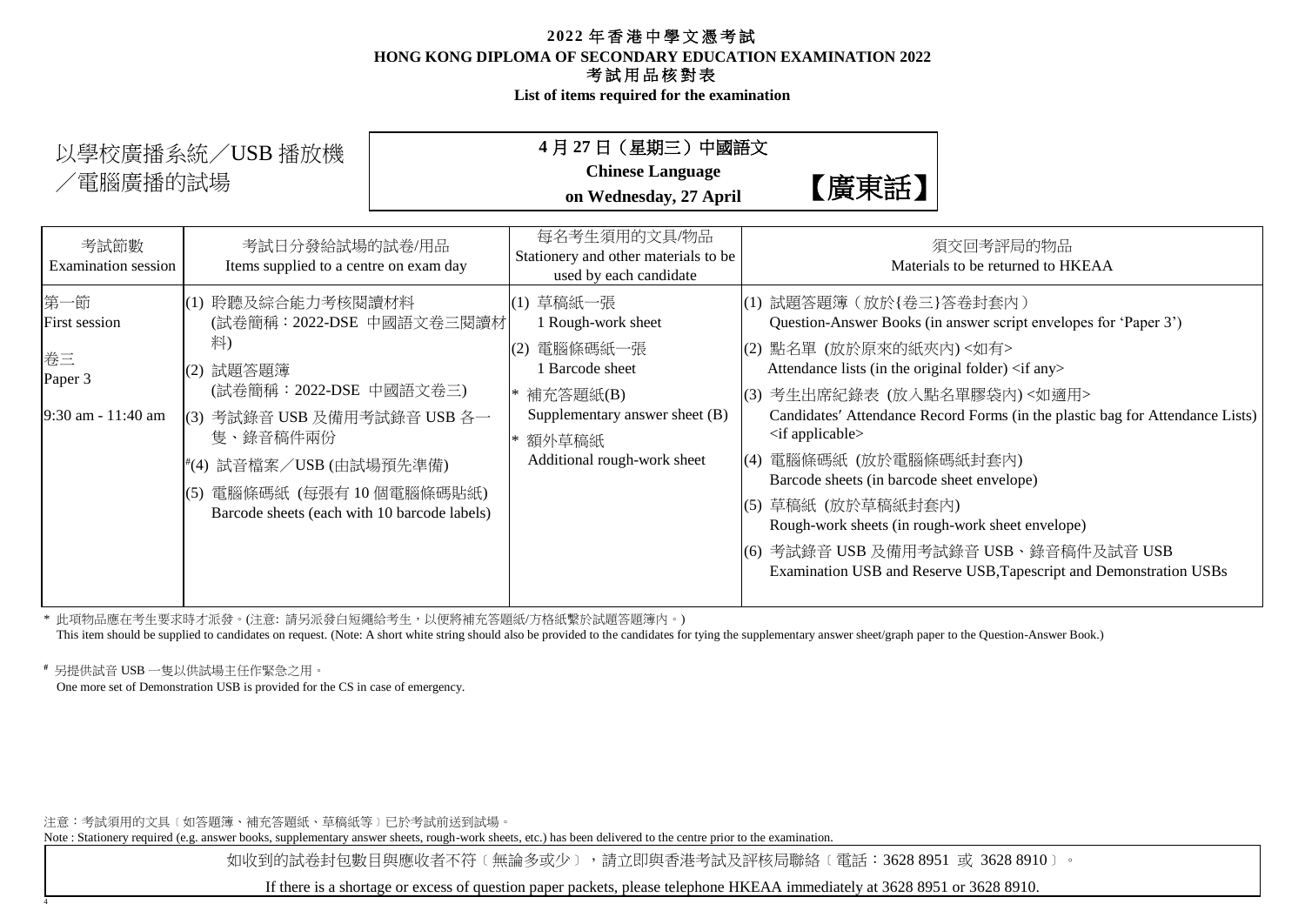**List of items required for the examination**



場<br>
フィリット Mednesday, 27 April<br>
on Wednesday, 27 April 以USB播放機/電腦廣播的試

**4** 月 **27** 日(星期三)中國語文

**Chinese Language**

| 考試節數<br>Examination session                                 | 考試日分發給試場的試卷/用品<br>Items supplied to a centre on exam day                                                                                                                                                                        | 每名考生須用的文具/物品<br>Stationery and other materials to be<br>used by each candidate                                                                             | 須交回考評局的物品<br>Materials to be returned to HKEAA                                                                                                                                                                                                                                                                                                                                                                                                                                                                                                                                                                        |
|-------------------------------------------------------------|---------------------------------------------------------------------------------------------------------------------------------------------------------------------------------------------------------------------------------|------------------------------------------------------------------------------------------------------------------------------------------------------------|-----------------------------------------------------------------------------------------------------------------------------------------------------------------------------------------------------------------------------------------------------------------------------------------------------------------------------------------------------------------------------------------------------------------------------------------------------------------------------------------------------------------------------------------------------------------------------------------------------------------------|
| 第一節<br>First session<br>卷三<br>Paper 3<br>9:30 am - 11:40 am | (1) 聆聽及綜合能力考核閱讀材料<br>(試卷簡稱: 2022-DSE 中國語文卷三閱讀材<br>料)<br>(2) 試題答題簿<br>(試卷簡稱:2022-DSE 中國語文卷三)<br>(3) 考試錄音 USB 一隻及錄音稿件一份<br>電腦條碼紙 (每張有10個電腦條碼貼紙)<br>(4)<br>Barcode sheets (each with 10 barcode labels)<br>#(5) 試音檔案/USB (由試場預先準備) | (1) 草稿紙一張<br>Rough-work sheet<br>電腦條碼紙一張<br>(2)<br>Barcode sheet<br>* 補充答題紙(B)<br>Supplementary answer sheet (B)<br>* 額外草稿紙<br>Additional rough-work sheet | (1) 試題答題簿 (放於{卷三}答卷封套內)<br>Question-Answer Books (in answer script envelopes for 'Paper 3')<br>(2) 點名單 (放於原來的紙夾內) <如有><br>Attendance lists (in the original folder) <if any=""><br/>(3) 考生出席紀錄表 (放入點名單膠袋內)&lt;如適用&gt;<br/>Candidates' Attendance Record Forms (in the plastic bag for Attendance Lists)<br/><math>\langle</math> if applicable<math>\rangle</math><br/>電腦條碼紙 (放於電腦條碼紙封套內)<br/>(4)<br/>Barcode sheets (in barcode sheet envelope)<br/> (5) 草稿紙 (放於草稿紙封套內)<br/>Rough-work sheets (in rough-work sheet envelope)<br/>(6) 考試錄音 USB、錄音稿件及試音 USB<br/>Examination USB, Tapescript and Demonstration USB</if> |

\* 此項物品應在考生要求時才派發。(注意: 請另派發白短繩給考生,以便將補充答題紙/方格紙繫於試題答題簿內。)

This item should be supplied to candidates on request. (Note: A short white string should also be provided to the candidates for tying the supplementary answer sheet/graph paper to the Question-Answer Book.)

**#** 另提供備用考試錄音 USB、試音 USB 各一隻及錄音稿件一份以供課室試場主任作緊急之用。

One more set of Reserve USB, Demonstration USB and Tapescript are provided for the Classroom CS in case of emergency.

注意:考試須用的文具﹝如答題簿、補充答題紙、草稿紙等﹞已於考試前送到試場。

5

Note : Stationery required (e.g. answer books, supplementary answer sheets, rough-work sheets, etc.) has been delivered to the centre prior to the examination.

如收到的試卷封包數目與應收者不符〔無論多或少〕,請立即與香港考試及評核局聯絡〔電話:3628 8951 或 3628 8910〕。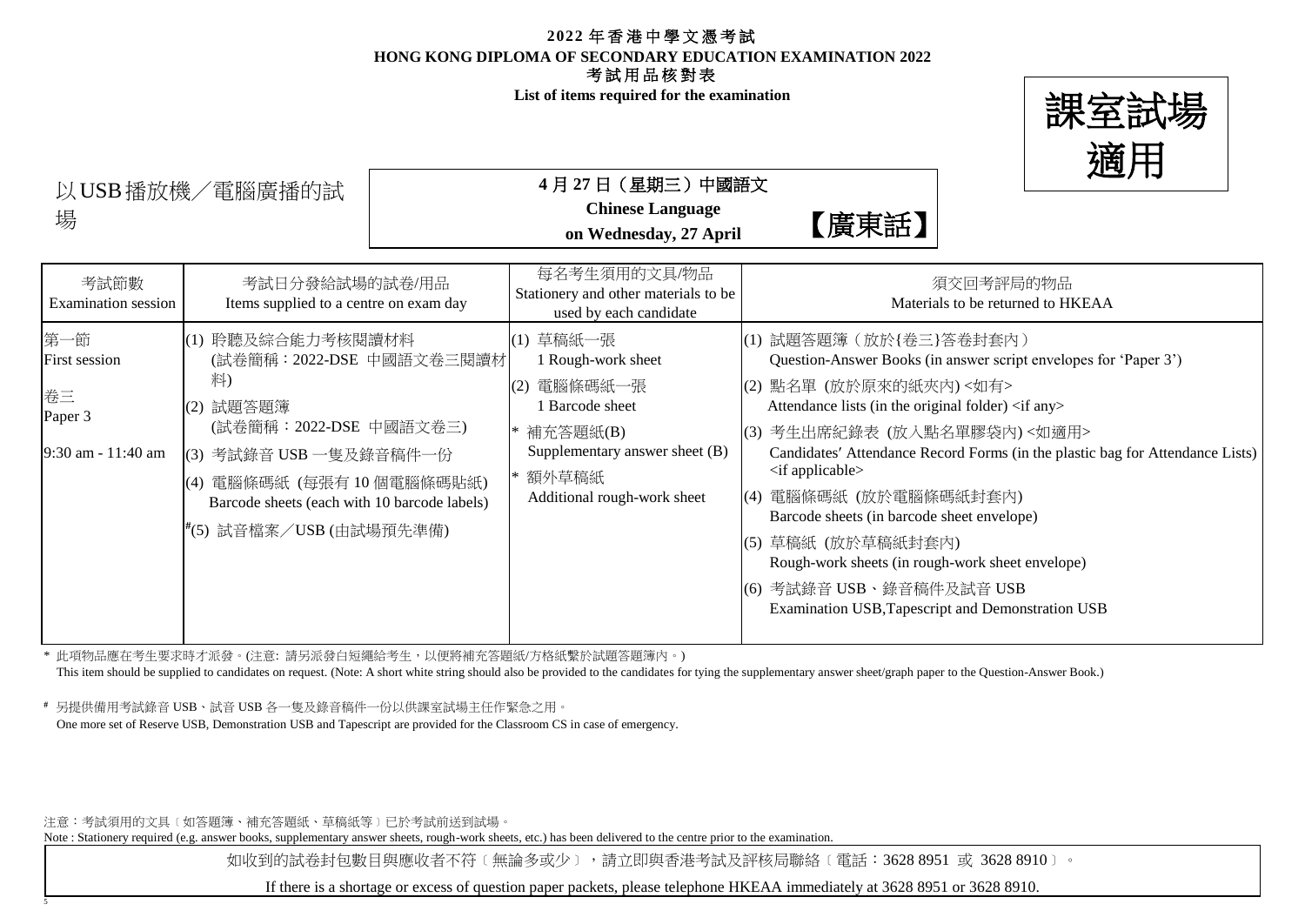**List of items required for the examination**

| <b>Chinese Language</b><br>一般試場<br>【普通話】<br>on Wednesday, 27 April                                                                                                                                                                                                                                                                                                                                                                                                                                                                                                                                                                                                                                                                                                                                                                                                                                                                                                                                                                                                                                                                                         |  |
|------------------------------------------------------------------------------------------------------------------------------------------------------------------------------------------------------------------------------------------------------------------------------------------------------------------------------------------------------------------------------------------------------------------------------------------------------------------------------------------------------------------------------------------------------------------------------------------------------------------------------------------------------------------------------------------------------------------------------------------------------------------------------------------------------------------------------------------------------------------------------------------------------------------------------------------------------------------------------------------------------------------------------------------------------------------------------------------------------------------------------------------------------------|--|
|                                                                                                                                                                                                                                                                                                                                                                                                                                                                                                                                                                                                                                                                                                                                                                                                                                                                                                                                                                                                                                                                                                                                                            |  |
| 每名考生須用的文具/物品<br>考試節數<br>考試日分發給試場的試卷/用品<br>須交回考評局的物品<br>Stationery and other materials to be<br>Materials to be returned to HKEAA<br>Items supplied to a centre on exam day<br><b>Examination</b> session<br>used by each candidate                                                                                                                                                                                                                                                                                                                                                                                                                                                                                                                                                                                                                                                                                                                                                                                                                                                                                                                         |  |
| 第一節<br>(1) 聆聽及綜合能力考核閱讀材料<br>(1) 草稿紙一張<br> (1) 試題答題簿 (放於{卷三}答卷封套內)<br>(試卷簡稱: 2022-DSE 中國語文卷三閱讀材<br>Question-Answer Books (in answer script envelopes for 'Paper 3')<br>1 Rough-work sheet<br>First session<br>料)<br>(2) 點名單 (放於原來的紙夾內) <如有><br>電腦條碼紙一張<br>(2)<br>卷三<br>1 Barcode sheet<br>Attendance lists (in the original folder) <if any=""><br/>(2) 試題答題簿<br/>Paper 3<br/>(試卷簡稱:2022-DSE 中國語文卷三)<br/>(3) 考生出席紀錄表 (放入點名單膠袋內)&lt;如適用&gt;<br/>補充答題紙(B)<br/>Supplementary answer sheet (B)<br/>Candidates' Attendance Record Forms (in the plastic bag for Attendance Lists)<br/>9:30 am - 11:40 am<br/>(3) 考試錄音 USB 及備用考試錄音 USB 各一<br/><math>\langle</math>if applicable<math>\rangle</math><br/>隻、錄音稿件兩份<br/>* 額外草稿紙<br/>電腦條碼紙 (放於電腦條碼紙封套內)<br/>Additional rough-work sheet<br/>(4)<br/>#(4) 試音檔案/USB (由試場預先準備)<br/>Barcode sheets (in barcode sheet envelope)<br/>電腦條碼紙 (每張有10個電腦條碼貼紙)<br/>(5)<br/>草稿紙 (放於草稿紙封套內)<br/>(5)<br/>Barcode sheets (each with 10 barcode labels)<br/>Rough-work sheets (in rough-work sheet envelope)<br/>考試錄音 USB 及備用考試錄音 USB、錄音稿件及試音 USB<br/>(6)<br/>Examination USB and Reserve USB, Tapescript and Demonstration USBs</if> |  |

\* 此項物品應在考生要求時才派發。(注意: 請另派發白短繩給考生,以便將補充答題紙/方格紙繫於試題答題簿內。)

This item should be supplied to candidates on request. (Note: A short white string should also be provided to the candidates for tying the supplementary answer sheet/graph paper to the Question-Answer Book.)

**#** 另提供試音 USB 一隻以供試場主任作緊急之用。 One more set of Demonstration USB is provided for the CS in case of emergency.

6

注意:考試須用的文具﹝如答題簿、補充答題紙、草稿紙等﹞已於考試前送到試場。

Note : Stationery required (e.g. answer books, supplementary answer sheets, rough-work sheets, etc.) has been delivered to the centre prior to the examination.

如收到的試卷封包數目與應收者不符〔無論多或少〕,請立即與香港考試及評核局聯絡〔電話:3628 8951 或 3628 8910〕。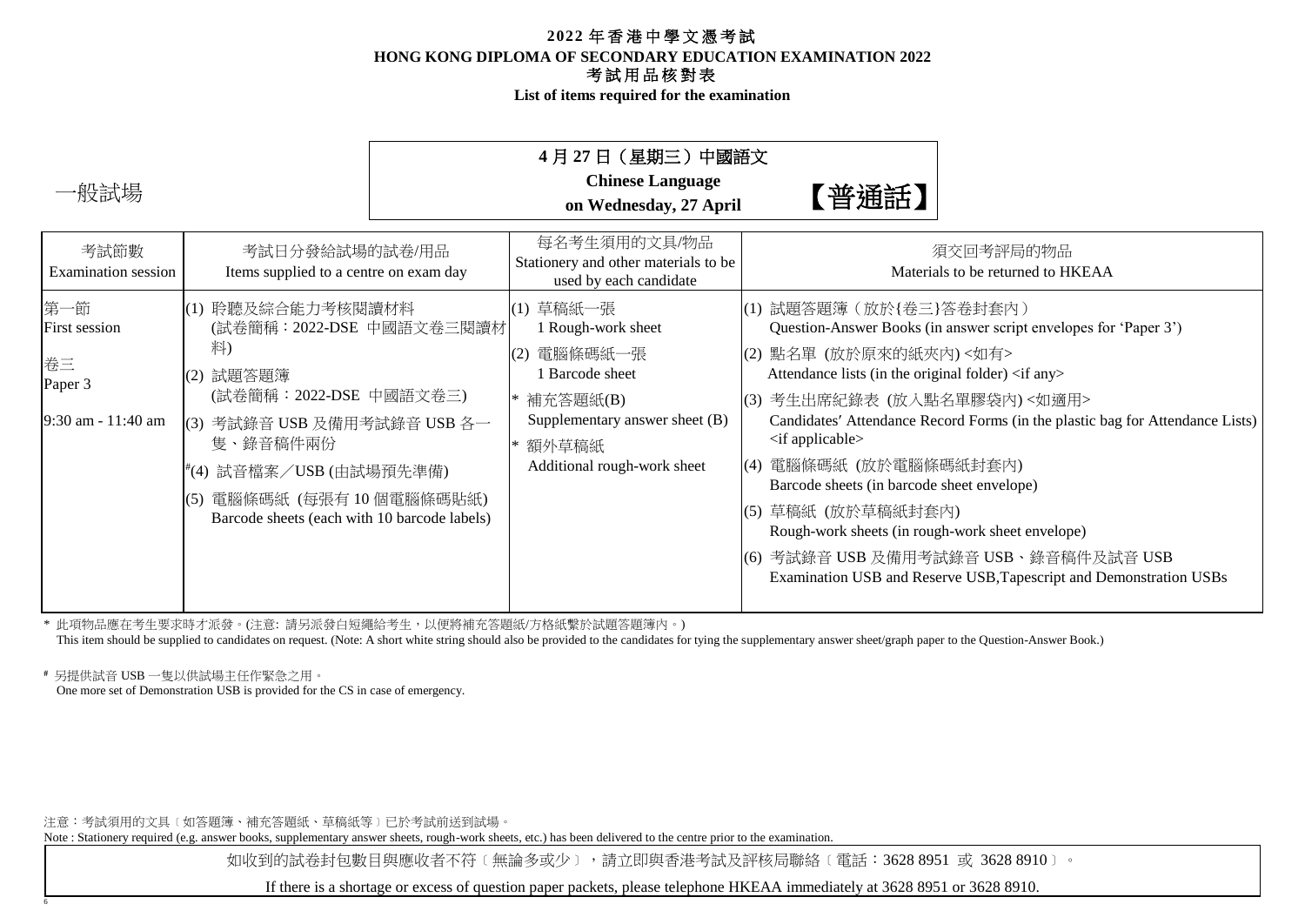**HONG KONG DIPLOMA OF SECONDARY EDUCATION EXAMINATION 2022**

## 考試用品核對表

**List of items required for the examination**

## **4** 月 **28** 日(星期四)通識教育

### **Liberal Studies**

#### **on Thursday, 28 April**

| 考試節數<br>Examination session                                        | 考試日分發給試場的試卷/用品<br>Items supplied to a centre on exam day                                                                                                                                                | 每名考生須用的文具/物品<br>Stationery and other materials to be used<br>by each candidate                                                                             | 須交回考評局的物品<br>Materials to be returned to HKEAA                                                                                                                                                                                                                                                                                                                                                                                                                                                                                   |
|--------------------------------------------------------------------|---------------------------------------------------------------------------------------------------------------------------------------------------------------------------------------------------------|------------------------------------------------------------------------------------------------------------------------------------------------------------|----------------------------------------------------------------------------------------------------------------------------------------------------------------------------------------------------------------------------------------------------------------------------------------------------------------------------------------------------------------------------------------------------------------------------------------------------------------------------------------------------------------------------------|
| 第一節<br><b>First session</b><br>卷一<br>Paper 1<br>8:30 am - 10:30 am | (1) 試卷及試題答題簿<br>Question papers and Question-Answer Books<br>(試卷簡稱: 2022-DSE 通識教育卷一)<br>(Corner Code: 2022-DSE LS PAPER 1)<br>電腦條碼紙 (每張有5個電腦條碼貼紙)<br>(2)<br>Barcode sheets (each with 5 barcode labels) | 電腦條碼紙一張<br>(1)<br>1 Barcode sheet<br>* 補充答題紙(A)<br>Supplementary answer sheet (A)<br>* 草稿紙<br>Rough-work sheet                                             | (1) 試題答題簿 (放於{卷一}答卷封套內<br>Question-Answer Books (in answer script envelopes for 'Paper 1')<br>(2) 點名單 (放於原來的紙夾內) <如有><br>Attendance lists (in the original folder) <if any=""><br/>(3) 考生出席紀錄表 (放入點名單膠袋內)&lt;如適用&gt;<br/>Candidates' Attendance Record Forms (in the plastic bag for Attendance<br/>Lists) <math>\langle</math>if applicable<math>\rangle</math><br/> (4) 電腦條碼紙 (放於電腦條碼紙封套內)<br/>Barcode sheets (in barcode sheet envelope)<br/> (5) 草稿紙 (放於草稿紙封套內)<br/>Rough-work sheets (in rough-work sheet envelope)</if>    |
| 第二節<br>Second session<br>卷二<br>Paper 2<br>$11:15$ am - 12:30 pm    | (1) 試卷<br>Question papers<br>(試卷簡稱: 2022-DSE 通識教育卷二)<br>(Corner Code: 2022-DSE LS PAPER 2)<br>電腦條碼紙 (每張有5個電腦條碼貼紙)<br>(2)<br>Barcode sheets (each with 5 barcode labels)                                 | (1) DSE(C) 答題簿一本<br>1 DSE(C) answer book<br>電腦條碼紙一張<br>(2)<br>1 Barcode sheet<br>* 補充答題紙(A)<br>Supplementary answer sheet (A)<br>* 草稿紙<br>Rough-work sheet | (1) DSE(C) 答題簿 (放於{卷二}答卷封套內)<br>DSE(C) answer books (in answer script envelopes for 'Paper 2')<br>(2) 點名單 (放於原來的紙夾內) <如有><br>Attendance lists (in the original folder) <if any=""><br/>(3) 考生出席紀錄表 (放入點名單膠袋內)&lt;如適用&gt;<br/>Candidates' Attendance Record Forms (in the plastic bag for Attendance<br/>Lists) <math>\langle</math>if applicable<math>\rangle</math><br/> (4) 電腦條碼紙 (放於電腦條碼紙封套內)<br/>Barcode sheets (in barcode sheet envelope)<br/>(5) 草稿紙 (放於草稿紙封套內)<br/>Rough-work sheets (in rough-work sheet envelope)</if> |

\* 此項物品應在考生要求時才派發。(注意: 請另派發白短繩給考生,以便將補充答題紙繫於答題簿內。)

This item should be supplied to candidates on request. (Note: A short white string should also be provided to the candidates for tying the supplementary answer sheet to the answer book.)

注意:考試須用的文具﹝如答題簿、補充答題紙、草稿紙等﹞已於考試前送到試場。

12

Note : Stationery required (e.g. answer books, supplementary answer sheets, rough-work sheets, etc.) has been delivered to the centre prior to the examination.

如收到的試卷封包數目與應收者不符〔無論多或少〕,請立即與香港考試及評核局聯絡〔電話:3628 8951 或 3628 8910〕。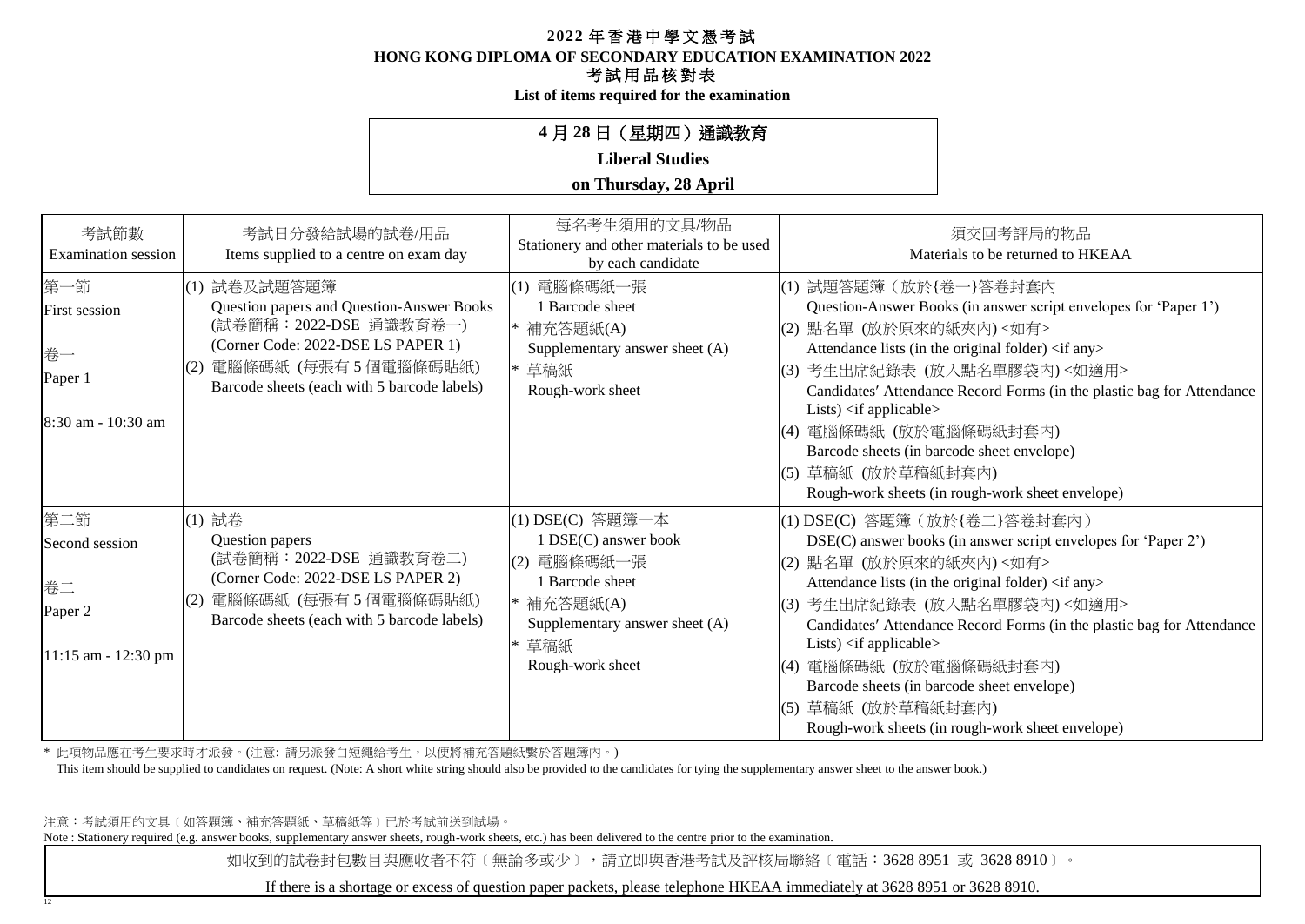**HONG KONG DIPLOMA OF SECONDARY EDUCATION EXAMINATION 2022**

### 考試用品核對表

**List of items required for the examination**

## **4** 月 **29** 日(星期五)數學 延伸部分 單元一

**Mathematics Extended Part Module 1**

### **on Friday, 29 April**

| 考試節數<br>Examination session                                            | 考試日分發給試場的試卷/用品<br>Items supplied to a centre on exam day                                                                                                                                                 | 每名考生須用的文具/物品<br>Stationery and other materials to be used by<br>each candidate                                                                                                           | 須交回考評局的物品<br>Materials to be returned to HKEAA                                                                                                                                                                                                                                                                                                                                                                                                                               |
|------------------------------------------------------------------------|----------------------------------------------------------------------------------------------------------------------------------------------------------------------------------------------------------|------------------------------------------------------------------------------------------------------------------------------------------------------------------------------------------|------------------------------------------------------------------------------------------------------------------------------------------------------------------------------------------------------------------------------------------------------------------------------------------------------------------------------------------------------------------------------------------------------------------------------------------------------------------------------|
| 第一節<br><b>First session</b><br>單元一<br>Module 1<br>$8:30$ am - 11:00 am | 試題答題簿<br>(1)<br><b>Question-Answer Books</b><br>(試卷簡稱:2022-DSE 數學 延伸部分<br>單元一)<br>(Corner Code: 2022-DSE MATH EP M1)<br>電腦條碼紙 (每張有 10 個電腦條碼貼紙)<br>(2)<br>Barcode sheets (each with 10 barcode<br>labels) | (1) 草稿紙兩張<br>2 Rough-work sheets<br>電腦條碼紙一張<br>(2)<br><b>Barcode</b> sheet<br>補充答題紙(A)<br>Supplementary answer sheet (A)<br>方格紙<br>Graph paper<br>@ 額外草稿紙<br>Additional rough-work sheet | (1) 試題答題簿 (放於答卷封套內)<br>Question-Answer Books (in answer script envelopes)<br>(2) 點名單 (放於原來的紙夾內)<如有><br>Attendance lists (in the original folder) <if any=""><br/>(3) 考生出席紀錄表 (放入點名單膠袋內)&lt;如適用&gt;<br/>Candidates' Attendance Record Forms (in the plastic bag for<br/>Attendance Lists) <if applicable=""><br/>(4) 電腦條碼紙 (放於電腦條碼紙封套內)<br/>Barcode sheets (in barcode sheet envelope)<br/> (5) 草稿紙 (放於草稿紙封套內)<br/>Rough-work sheets (in rough-work sheet envelope)</if></if> |

\* 此項物品應在考生要求時才派發。(注意: 請另派發白短繩給考生,以便將補充答題紙/方格紙繫於答題簿內。)

This item should be supplied to candidates on request. (Note: A short white string should also be provided to the candidates for tying the supplementary answer sheet/graph paper to the answer book.)

@ 此項物品應在考生要求時才派發,但不用派發白短繩給考生。

40

This item should be supplied to candidates on request. However, there is **no need** to issue short white string to the candidates.

注意:考試須用的文具﹝如答題簿、補充答題紙、草稿紙等﹞已於考試前送到試場。

Note : Stationery required (e.g. answer books, supplementary answer sheets, rough-work sheets, etc.) has been delivered to the centre prior to the examination.

如收到的試卷封包數目與應收者不符〔無論多或少〕,請立即與香港考試及評核局聯絡〔電話:3628 8951 或 3628 8910〕。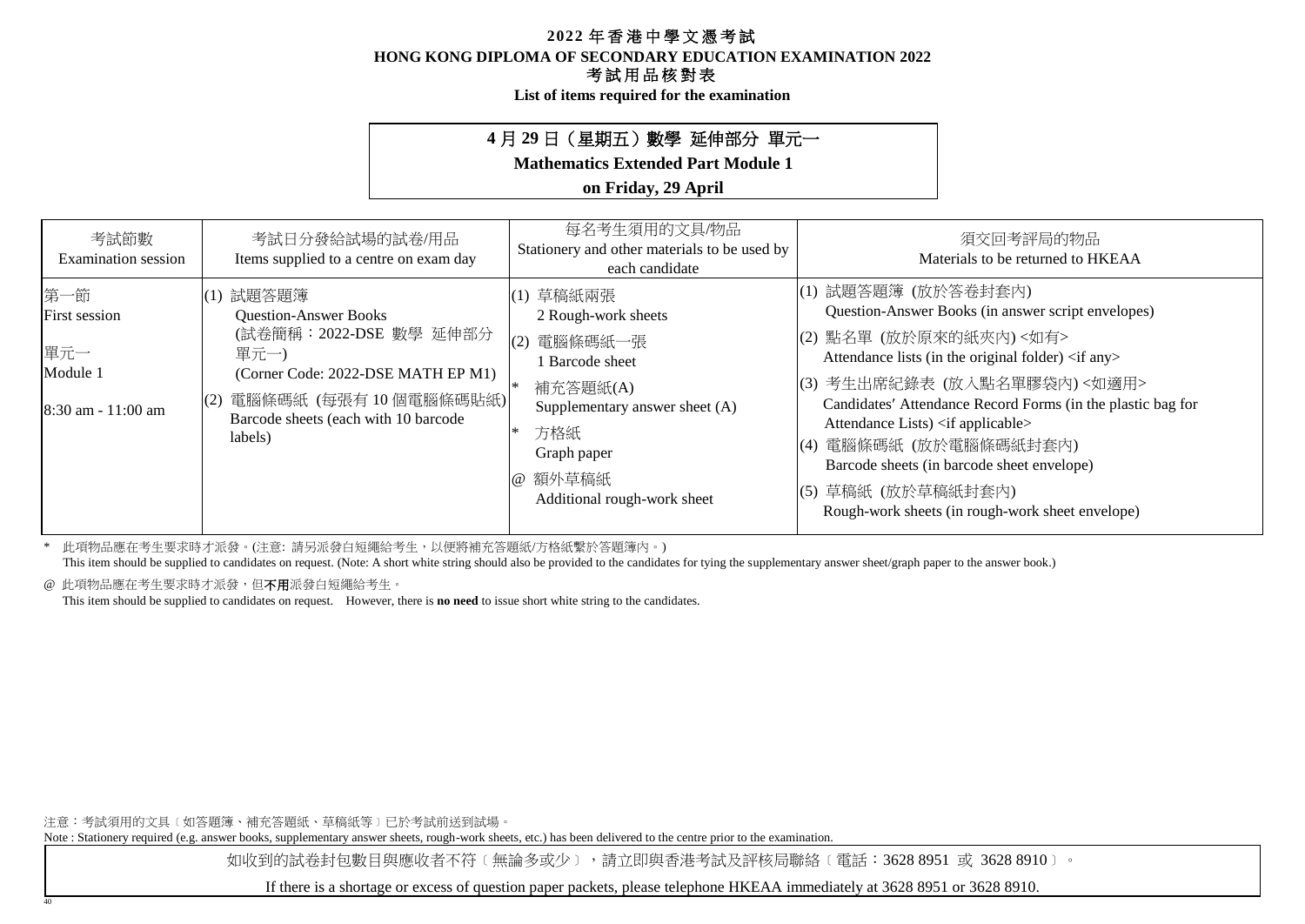**List of items required for the examination**

## **4** 月 **29** 日(星期五)數學 延伸部分 單元二

**Mathematics Extended Part Module 2**

### **on Friday, 29 April**

| 考試節數<br><b>Examination</b> session                              | 考試日分發給試場的試卷/用品<br>Items supplied to a centre on exam day                                                                                                                                            | 每名考生須用的文具/物品<br>Stationery and other materials to be used by<br>each candidate                                                                                                 | 須交回考評局的物品<br>Materials to be returned to HKEAA                                                                                                                                                                                                                                                                                                                                                                                                                                  |
|-----------------------------------------------------------------|-----------------------------------------------------------------------------------------------------------------------------------------------------------------------------------------------------|--------------------------------------------------------------------------------------------------------------------------------------------------------------------------------|---------------------------------------------------------------------------------------------------------------------------------------------------------------------------------------------------------------------------------------------------------------------------------------------------------------------------------------------------------------------------------------------------------------------------------------------------------------------------------|
| 第一節<br>First session<br>單元二<br>Module 2<br>$8:30$ am - 11:00 am | (1) 試題答題簿<br><b>Question-Answer Books</b><br>(試卷簡稱:2022-DSE 數學 延伸部分<br>單元二)<br>(Corner Code: 2022-DSE MATH EP M2)<br>電腦條碼紙 (每張有10個電腦條碼貼紙)<br>(2)<br>Barcode sheets (each with 10 barcode<br>labels) | (1) 草稿紙兩張<br>2 Rough-work sheets<br>(2) 電腦條碼紙一張<br>Barcode sheet<br>補充答題紙(A)<br>Supplementary answer sheet (A)<br>方格紙<br>Graph paper<br>@ 額外草稿紙<br>Additional rough-work sheet | (1) 試題答題簿 (放於答卷封套內)<br>Question-Answer Books (in answer script envelopes)<br>(2) 點名單 (放於原來的紙夾內)<如有><br>Attendance lists (in the original folder) <if any=""><br/>(3) 考生出席紀錄表 (放入點名單膠袋內)&lt;如適用&gt;<br/>Candidates' Attendance Record Forms (in the plastic bag for<br/>Attendance Lists) <if applicable=""><br/>電腦條碼紙 (放於電腦條碼紙封套內)<br/>(4)<br/>Barcode sheets (in barcode sheet envelope)<br/>(5) 草稿紙 (放於草稿紙封套內)<br/>Rough-work sheets (in rough-work sheet envelope)</if></if> |

\* 此項物品應在考生要求時才派發。(注意: 請另派發白短繩給考生,以便將補充答題紙/方格紙繫於答題簿內。)

This item should be supplied to candidates on request. (Note: A short white string should also be provided to the candidates for tying the supplementary answer sheet/graph paper to the answer book.)

@ 此項物品應在考生要求時才派發,但不用派發白短繩給考生。

41

This item should be supplied to candidates on request. However, there is **no need** to issue short white string to the candidates.

注意:考試須用的文具﹝如答題簿、補充答題紙、草稿紙等﹞已於考試前送到試場。

Note : Stationery required (e.g. answer books, supplementary answer sheets, rough-work sheets, etc.) has been delivered to the centre prior to the examination.

如收到的試卷封包數目與應收者不符〔無論多或少〕,請立即與香港考試及評核局聯絡〔電話:3628 8951 或 3628 8910〕。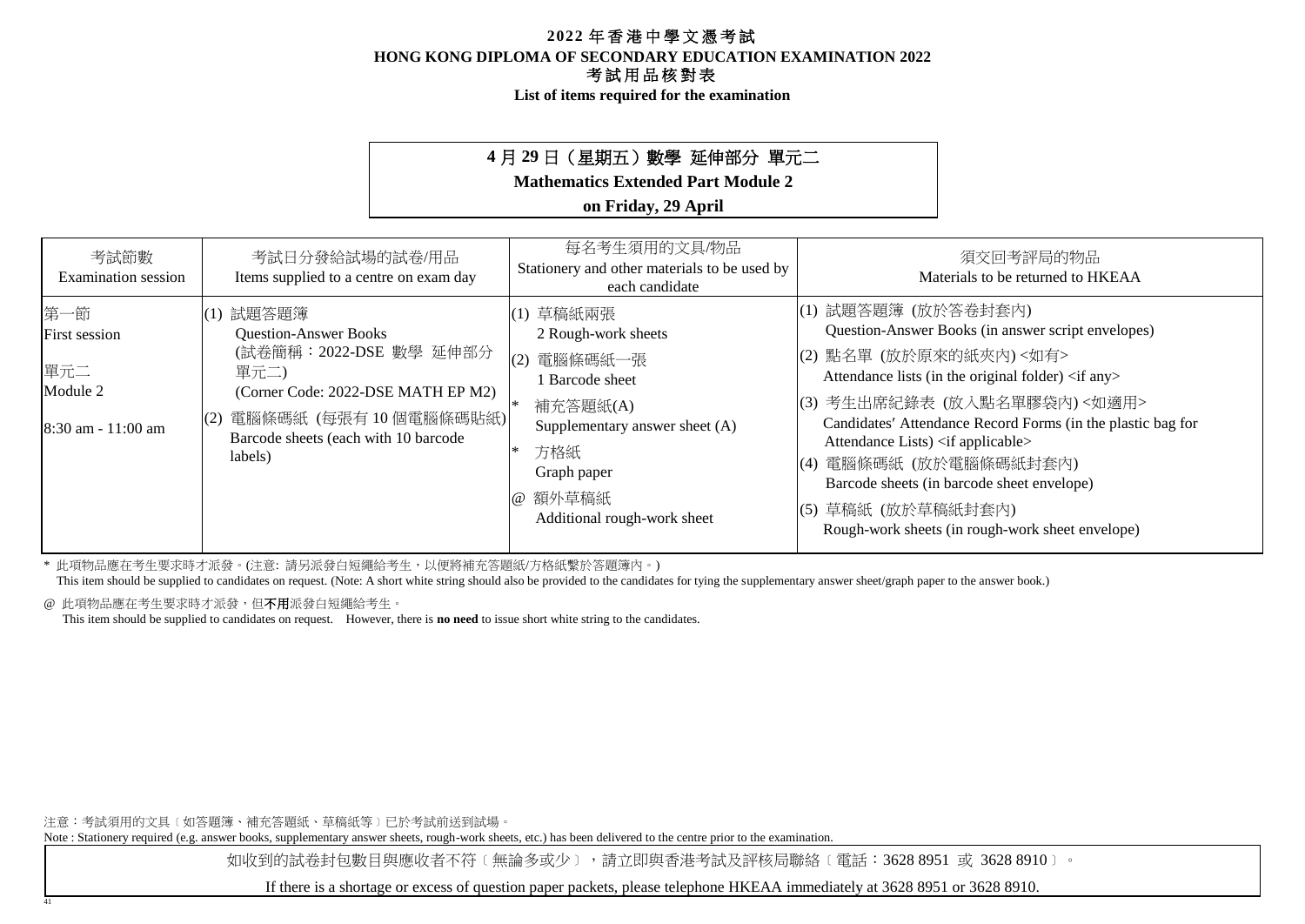**HONG KONG DIPLOMA OF SECONDARY EDUCATION EXAMINATION 2022**

### 考試用品核對表

**List of items required for the examination**

## **4** 月 **30** 日(星期六)視覺藝術 **(**卷一**)** 視覺形式表達主題

**Visual Arts (Paper 1) Visual Presentation of a Theme**

### **on Saturday, 30 April**

| 考試節數<br><b>Examination</b> session                                 | 考試日分發給試場的試卷/用品<br>Items supplied to a centre on exam day                                                                                                                       | 每名考生須用的文具/物品<br>Stationery and other materials to be<br>used by each candidate                                                                                                                                                                                                                                                             | 須交回考評局的物品<br>Materials to be returned to HKEAA                                                                                                                                                                                                                                                                                                                                                                                                                                                                                                    |
|--------------------------------------------------------------------|--------------------------------------------------------------------------------------------------------------------------------------------------------------------------------|--------------------------------------------------------------------------------------------------------------------------------------------------------------------------------------------------------------------------------------------------------------------------------------------------------------------------------------------|---------------------------------------------------------------------------------------------------------------------------------------------------------------------------------------------------------------------------------------------------------------------------------------------------------------------------------------------------------------------------------------------------------------------------------------------------------------------------------------------------------------------------------------------------|
| 第一節<br><b>First session</b><br>卷一<br>Paper 1<br>8:30 am - 12:30 pm | 試卷<br>(1)<br>Question papers<br>(試卷簡稱:2022-DSE 視覺藝術 卷一)<br>(Corner Code: 2022-DSE V ARTS PAPER 1)<br>電腦條碼紙 (每張有5個電腦條碼貼紙)<br>(2)<br>Barcode sheets (each with 5 barcode labels) | (1) DSE(E) 答題簿一本<br>1 DSE(E) answer book<br>白畫紙及白書紙<br>(2)<br>White cartridge paper and white<br>bond paper<br>電腦條碼紙一張<br>(3)<br>1 Barcode sheet<br>* 補充答題紙(A)<br>Supplementary answer sheet (A)<br>* 宣紙及中式草稿紙<br>Xuan Zhi and Chinese rough paper<br>* 透明玻璃紙<br>Transparent paper<br>* 曲別針四個<br>4 Trigonal clips<br>* 綠繩一條<br>1 Green tag | (1) DSE(E) 答題簿 (放於{卷一}答卷封套內)<br>DSE(E) answer books (in answer script envelopes for 'Paper 1')<br>(2) 答卷 (放於包裝紙及答卷封套內)<br>Worked scripts (in wrapping papers and answer script envelope)<br>(3) 點名單 (放於原來的紙夾內) <如有><br>Attendance lists (in the original folder) <if any=""><br/>(4) 考生出席紀錄表 (放入點名單膠袋內)&lt;如適用&gt;<br/>Candidates' Attendance Record Forms (in the plastic bag for Attendance<br/>Lists) <math>\langle</math>if applicable<math>\rangle</math><br/>電腦條碼紙 (放於電腦條碼紙封套內)<br/>(5)<br/>Barcode sheets (in barcode sheet envelope)</if> |
|                                                                    |                                                                                                                                                                                |                                                                                                                                                                                                                                                                                                                                            |                                                                                                                                                                                                                                                                                                                                                                                                                                                                                                                                                   |

\* 此項物品應在考生要求時才派發。(注意: 請另派發白短繩給考生,以便將補充答題紙繫於答題簿內。)

This item should be supplied to candidates on request. (Note: A short white string should also be provided to the candidates for tying the supplementary answer sheet to the answer book.)

注意:考試須用的文具﹝如答題簿、補充答題紙、草稿紙等﹞已於考試前送到試場。

20

Note : Stationery required (e.g. answer books, supplementary answer sheets, rough-work sheets, etc.) has been delivered to the centre prior to the examination.

如收到的試卷封包數目與應收者不符〔無論多或少〕,請立即與香港考試及評核局聯絡〔電話:3628 8951 或 3628 8910〕。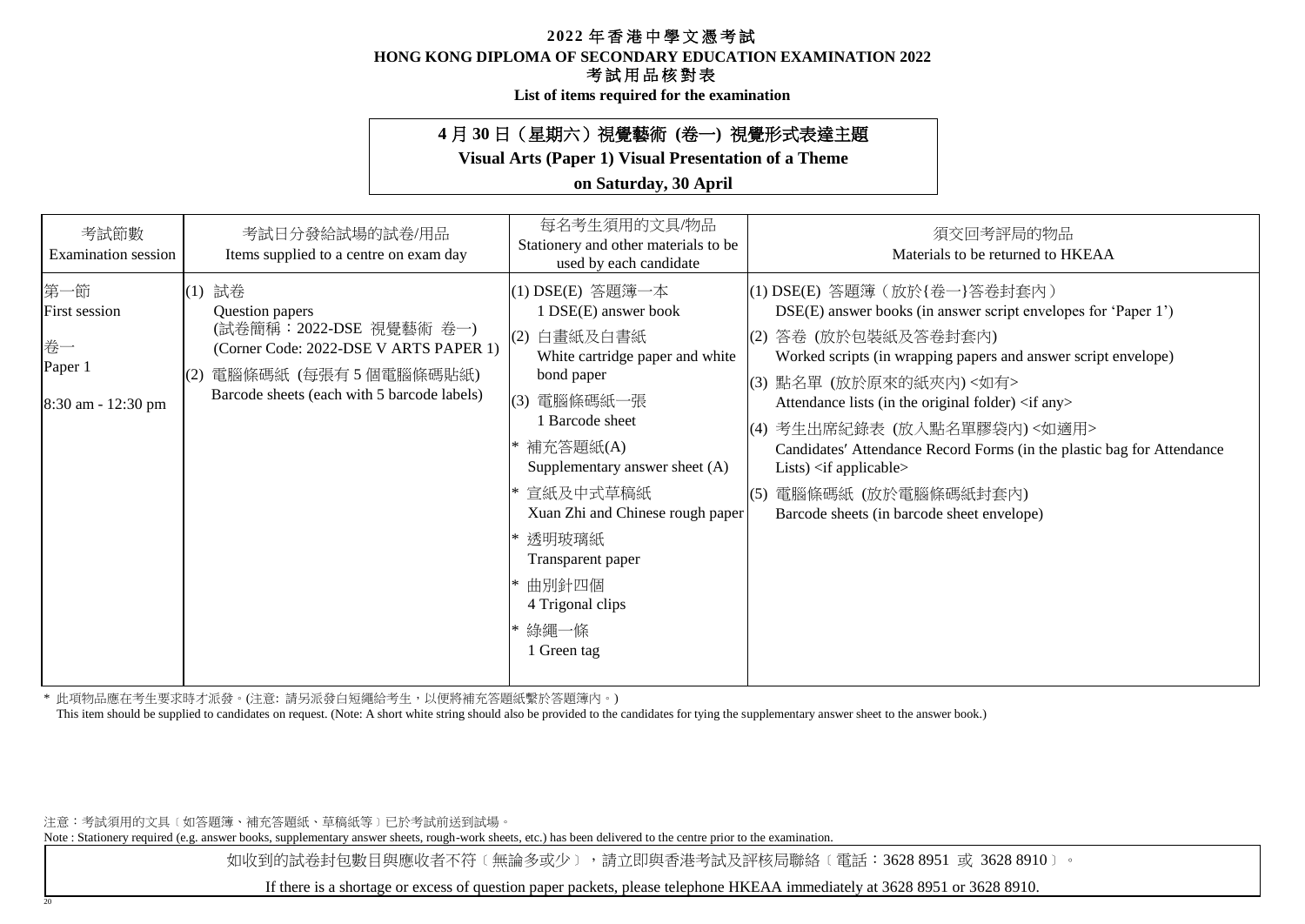**HONG KONG DIPLOMA OF SECONDARY EDUCATION EXAMINATION 2022**

## 考試用品核對表

**List of items required for the examination**

## **4** 月 **30** 日(星期六)視覺藝術 **(**卷二**)** 設計

**Visual Arts (Paper 2) Design**

## **on Saturday, 30 April**

| 考試節數<br>Examination session                                    | 考試日分發給試場的試卷/用品<br>Items supplied to a centre on exam day                                                                                                                | 每名考生須用的文具/物品<br>Stationery and other materials to be<br>used by each candidate                                                                                                                                                                                                       | 須交回考評局的物品<br>Materials to be returned to HKEAA                                                                                                                                                                                                                                                                                                                                                                                                                                                                                                     |
|----------------------------------------------------------------|-------------------------------------------------------------------------------------------------------------------------------------------------------------------------|--------------------------------------------------------------------------------------------------------------------------------------------------------------------------------------------------------------------------------------------------------------------------------------|----------------------------------------------------------------------------------------------------------------------------------------------------------------------------------------------------------------------------------------------------------------------------------------------------------------------------------------------------------------------------------------------------------------------------------------------------------------------------------------------------------------------------------------------------|
| 第一節<br>First session<br>卷二<br>Paper 2<br>$8:30$ am $-12:30$ pm | 試卷<br>(1)<br>Question papers<br>(試卷簡稱:2022-DSE 視覺藝術 卷二)<br>(Corner Code: 2022-DSE V ARTS PAPER 2)<br>電腦條碼紙 (每張有5個電腦條碼貼紙)<br>Barcode sheets (each with 5 barcode labels) | (1) DSE(E) 答題簿一本<br>1 DSE(E) answer book<br>白畫紙及白書紙<br>(2)<br>White cartridge paper and white<br>bond paper<br>(3)<br>電腦條碼紙一張<br>1 Barcode sheet<br>* 補充答題紙(A)<br>Supplementary answer sheet (A)<br>* 透明玻璃紙<br>Transparent paper<br>曲別針四個<br>4 Trigonal clips<br>綠繩一條<br>1 Green tag | (1) DSE(E) 答題簿 ( 放於{卷二}答卷封套內 )<br>DSE(E) answer books (in answer script envelopes for 'Paper 2')<br>(2) 答卷 (放於包裝紙及答卷封套內)<br>Worked scripts (in wrapping papers and answer script envelope)<br> (3) 點名單 (放於原來的紙夾內) <如有><br>Attendance lists (in the original folder) <if any=""><br/> (4) 考生出席紀錄表 (放入點名單膠袋內)&lt;如適用&gt;<br/>Candidates' Attendance Record Forms (in the plastic bag for Attendance<br/>Lists) <math>\langle</math>if applicable<math>\rangle</math><br/> (5) 電腦條碼紙 (放於電腦條碼紙封套內)<br/>Barcode sheets (in barcode sheet envelope)</if> |

\* 此項物品應在考生要求時才派發。(注意: 請另派發白短繩給考生,以便將補充答題紙繫於答題簿內。)

This item should be supplied to candidates on request. (Note: A short white string should also be provided to the candidates for tying the supplementary answer sheet to the answer book.)

注意:考試須用的文具﹝如答題簿、補充答題紙、草稿紙等﹞已於考試前送到試場。

21

Note : Stationery required (e.g. answer books, supplementary answer sheets, rough-work sheets, etc.) has been delivered to the centre prior to the examination.

如收到的試卷封包數目與應收者不符〔無論多或少〕,請立即與香港考試及評核局聯絡〔電話:3628 8951 或 3628 8910〕。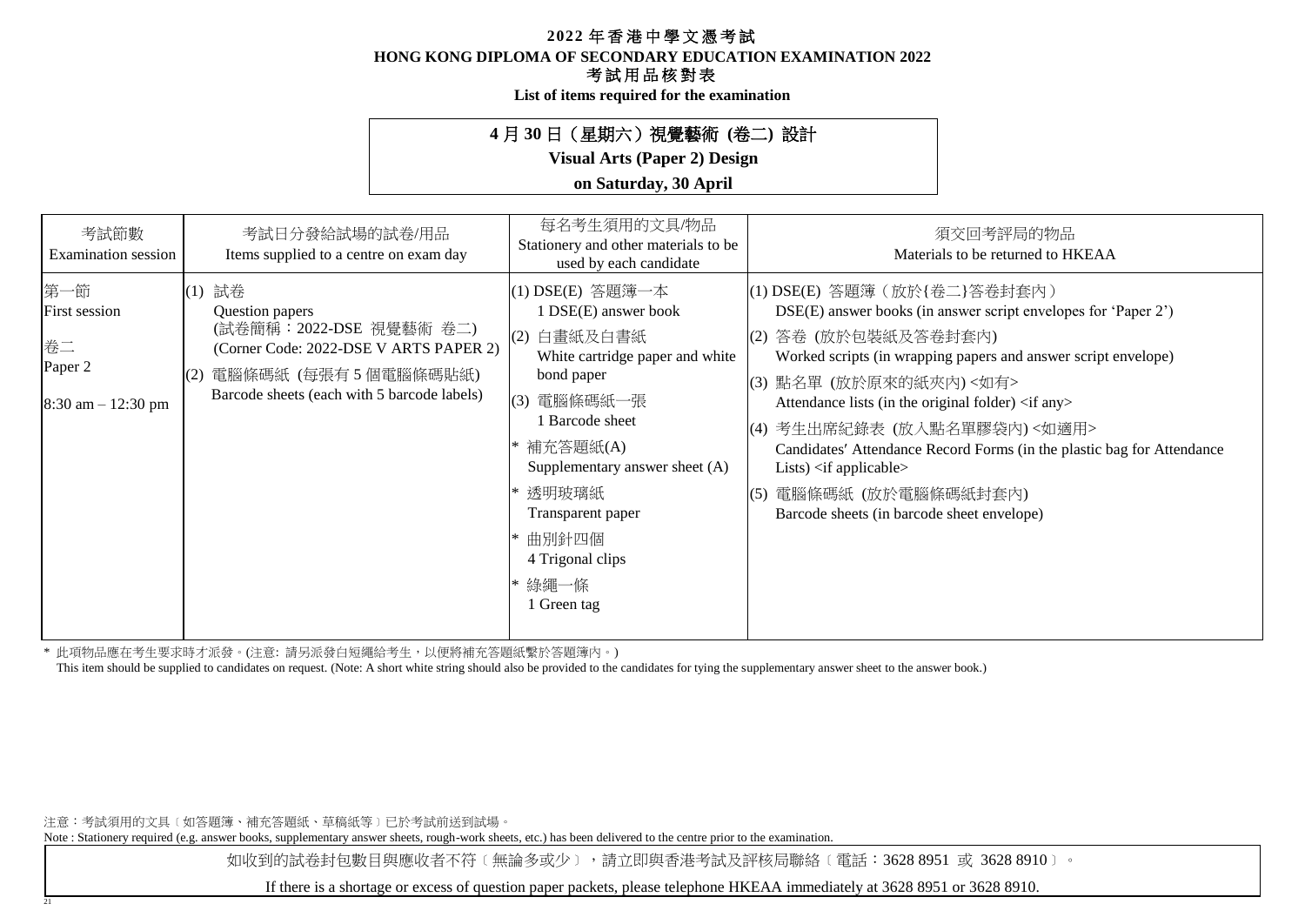**HONG KONG DIPLOMA OF SECONDARY EDUCATION EXAMINATION 2022**

### 考試用品核對表

**List of items required for the examination**

## **5** 月 **1** 日(星期日)健康管理與社會關懷

**Health Management & Social Care**

**on Sunday, 1 May**

| 考試節數<br><b>Examination</b> session                                   | 考試日分發給試場的試卷/用品<br>Items supplied to a centre on exam day                                                                                                                                                  | 每名考生須用的文具/物品<br>Stationery and other materials to be<br>used by each candidate                                                                    | 須交回考評局的物品<br>Materials to be returned to HKEAA                                                                                                                                                                                                                                                                                                                                                                                                                                                                                                             |
|----------------------------------------------------------------------|-----------------------------------------------------------------------------------------------------------------------------------------------------------------------------------------------------------|---------------------------------------------------------------------------------------------------------------------------------------------------|------------------------------------------------------------------------------------------------------------------------------------------------------------------------------------------------------------------------------------------------------------------------------------------------------------------------------------------------------------------------------------------------------------------------------------------------------------------------------------------------------------------------------------------------------------|
| 第一節<br><b>First session</b><br>卷一<br>Paper 1<br>$1:30$ pm $-3:30$ pm | (1) 試題答題簿<br><b>Question-Answer Books</b><br>(試卷簡稱: 2022-DSE 健康管理與社會關  <br>懷卷一)<br>(Corner Code: 2022-DSE HMSC PAPER 1)<br>電腦條碼紙 (每張有 10 個電腦條碼貼紙)<br>(2)<br>Barcode sheets (each with 10 barcode labels)  | 電腦條碼紙一張<br>1 Barcode sheet<br>補充答題紙(A)<br>Supplementary answer sheet (A)<br>* 草稿紙<br>Rough-work sheet                                             | (1) 試題答題簿 (放於{卷一}答卷封套內)<br>Question-Answer Books (in answer script envelopes for 'Paper 1')<br>(2) 點名單 (放於原來的紙夾內) <如有><br>Attendance lists (in the original folder) <if any=""><br/> (3) 考生出席紀錄表 (放入點名單膠袋內)&lt;如適用&gt;<br/>Candidates' Attendance Record Forms (in the plastic bag for Attendance<br/>Lists) <math>\langle</math>if applicable<math>\rangle</math><br/>(4) 電腦條碼紙 (放於電腦條碼紙封套內)<br/>Barcode sheets (in barcode sheet envelope)<br/> (5) 草稿紙 (放於草稿紙封套內)<br/>Rough-work sheets (in rough-work sheet envelope)</if>                             |
| 第二節<br>Second session<br>卷二<br>Paper 2<br>$4:15$ pm $-6:00$ pm       | (1) 試題答題簿<br><b>Question-Answer Books</b><br>(試卷簡稱: 2022-DSE 健康管理與社會關  (2)<br>懷卷二)<br>(Corner Code: 2022-DSE HMSC PAPER 2)<br>電腦條碼紙 (每張有10個電腦條碼貼紙)<br>(2)<br>Barcode sheets (each with 10 barcode labels) | (1) DSE(D) 答題簿一本<br>1 DSE(D) answer book<br>電腦條碼紙一張<br>1 Barcode sheet<br>* 補充答題紙(A)<br>Supplementary answer sheet (A)<br>草稿紙<br>Rough-work sheet | (1) DSE(D) 答題簿及試題答題簿 (分別放於兩個不同的{卷二}答卷封套內)<br>DSE(D) answer books and Question-Answer Books (in two different answer<br>script envelopes for 'Paper 2')<br>(2) 點名單 (放於原來的紙夾內) <如有><br>Attendance lists (in the original folder) <if any=""><br/>(3) 考生出席紀錄表 (放入點名單膠袋內)&lt;如適用&gt;<br/>Candidates' Attendance Record Forms (in the plastic bag for Attendance<br/>Lists) <if applicable=""><br/>(4) 電腦條碼紙 (放於電腦條碼紙封套內)<br/>Barcode sheets (in barcode sheet envelope)<br/> (5) 草稿紙 (放於草稿紙封套內)<br/>Rough-work sheets (in rough-work sheet envelope)</if></if> |

\* 此項物品應在考生要求時才派發。(注意: 請另派發白短繩給考生,以便將補充答題紙繫於答題簿內。)

This item should be supplied to candidates on request. (Note: A short white string should also be provided to the candidates for tying the supplementary answer sheet to the answer book.)

注意:考試須用的文具﹝如答題簿、補充答題紙、草稿紙等﹞已於考試前送到試場。

24

Note : Stationery required (e.g. answer books, supplementary answer sheets, rough-work sheets, etc.) has been delivered to the centre prior to the examination.

如收到的試卷封包數目與應收者不符〔無論多或少〕,請立即與香港考試及評核局聯絡〔電話:3628 8951 或 3628 8910〕。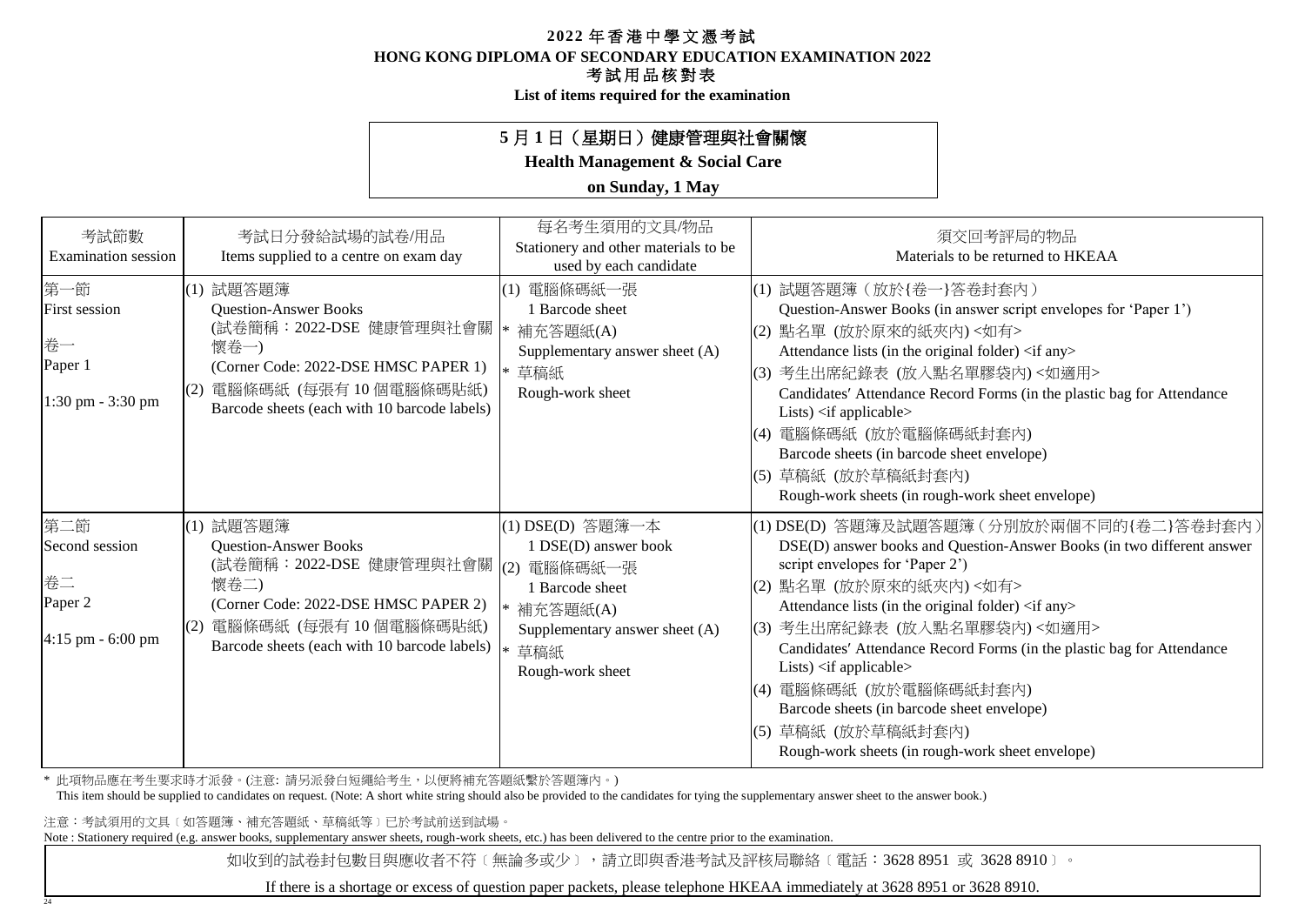**HONG KONG DIPLOMA OF SECONDARY EDUCATION EXAMINATION 2022**

## 考試用品核對表

**List of items required for the examination**

|                                                                    |                                                                                                                                                                                                                                                                                             | 5月2日 (星期一) 化學                                                                                                                                                                                              |                                                                                                                                                                                              |                                                                                                                                                                                                                                                                                                                                                                                                                    |
|--------------------------------------------------------------------|---------------------------------------------------------------------------------------------------------------------------------------------------------------------------------------------------------------------------------------------------------------------------------------------|------------------------------------------------------------------------------------------------------------------------------------------------------------------------------------------------------------|----------------------------------------------------------------------------------------------------------------------------------------------------------------------------------------------|--------------------------------------------------------------------------------------------------------------------------------------------------------------------------------------------------------------------------------------------------------------------------------------------------------------------------------------------------------------------------------------------------------------------|
|                                                                    |                                                                                                                                                                                                                                                                                             | <b>Chemistry</b>                                                                                                                                                                                           |                                                                                                                                                                                              |                                                                                                                                                                                                                                                                                                                                                                                                                    |
|                                                                    |                                                                                                                                                                                                                                                                                             | on Monday, 2 May                                                                                                                                                                                           |                                                                                                                                                                                              |                                                                                                                                                                                                                                                                                                                                                                                                                    |
| 考試節數<br><b>Examination</b> session                                 | 考試日分發給試場的試卷/用品<br>Items supplied to a centre on exam day                                                                                                                                                                                                                                    | 每名考生須用的文具/物品<br>Stationery and other materials to be<br>used by each candidate                                                                                                                             |                                                                                                                                                                                              | 須交回考評局的物品<br>Materials to be returned to HKEAA                                                                                                                                                                                                                                                                                                                                                                     |
| 第一節<br><b>First session</b><br>卷一<br>Paper 1<br>8:30 am - 11:00 am | (1) 試卷<br>Question papers<br>(試卷簡稱: 2022-DSE 化學卷一甲部)<br>(Corner Code: 2022-DSE CHEM PAPER 1A)<br>(2) 試題答題簿<br><b>Question-Answer Books</b><br>(試卷簡稱: 2022-DSE 化學卷一乙部)<br>(Corner Code: 2022-DSE CHEM PAPER 1B)<br>(3) 電腦條碼紙 (每張有 10個電腦條碼貼紙)<br>Barcode sheets (each with 10 barcode labels) | (1) 四項選擇題答題紙一張<br>1 MC answer sheet (4-option)<br>(2) 草稿紙兩張<br>2 Rough-work sheets<br>(3) 電腦條碼紙一張<br>1 Barcode sheet<br>補充答題紙(A)<br>Supplementary answer sheet (A)<br>額外草稿紙<br>Additional rough-work sheet | (1) 試題答題簿 (放於{卷一}答卷封套內)<br>(3) 點名單 (放於原來的紙夾內) <如有><br>Lists) $\langle$ if applicable $\rangle$<br>(5) 電腦條碼紙 (放於電腦條碼紙封套內)<br>Barcode sheets (in barcode sheet envelope)<br>(6) 草稿紙 (放於草稿紙封套內) | Question-Answer Books (in answer script envelopes for 'Paper 1')<br>(2) 多項選擇題答題紙 (放於多項選擇題答題紙紙夾和膠袋包裝內)<br>MC answer sheets (in MC answer sheet folder and plastic bag provided)<br>Attendance lists (in the original folder) <if any=""><br/>(4) 考生出席紀錄表 (放入點名單膠袋內)&lt;如適用&gt;<br/>Candidates' Attendance Record Forms (in the plastic bag for Attendance<br/>Rough-work sheets (in rough-work sheet envelope)</if> |
| 第二節<br>Second session<br>卷二<br>Paper 2<br>11:45 am - 12:45 pm      | (1) 試卷<br>Question papers<br>(試卷簡稱: 2022-DSE 化學卷二)<br>(Corner Code: 2022-DSE CHEM PAPER 2)<br>(2) 電腦條碼紙 (每張有5個電腦條碼貼紙)<br>Barcode sheets (each with 5 barcode labels)                                                                                                                        | (1) DSE(D) 答題簿一本<br>1 DSE(D) answer book<br>(2) 草稿紙一張<br>1 Rough-work sheets<br>(3) 電腦條碼紙一張<br>1 Barcode sheet<br>* 補充答題紙(A)<br>Supplementary answer sheet (A)<br>額外草稿紙<br>Additional rough-work sheet     | (1) DSE(D) 答題簿 (放於{卷二}答卷封套內)<br>(2) 點名單 (放於原來的紙夾內)<如有><br>Lists) <if applicable=""><br/> (4) 電腦條碼紙 (放於電腦條碼紙封套內)<br/>Barcode sheets (in barcode sheet envelope)<br/>(5) 草稿紙 (放於草稿紙封套內)</if>   | DSE(D) answer books (in answer script envelopes for 'Paper 2')<br>Attendance lists (in the original folder) <if any=""><br/>(3) 考生出席紀錄表 (放入點名單膠袋內)&lt;如適用&gt;<br/>Candidates' Attendance Record Forms (in the plastic bag for Attendance<br/>Rough-work sheets (in rough-work sheet envelope)</if>                                                                                                                 |

\* 此項物品應在考生要求時才派發。(注意: 請另派發白短繩給考生,以便將補充答題紙繫於答題簿內。)

This item should be supplied to candidates on request. (Note: A short white string should also be provided to the candidates for tying the supplementary answer sheet to the answer book.)

注意:考試須用的文具﹝如答題簿、補充答題紙、草稿紙等﹞已於考試前送到試場。

30

Note : Stationery required (e.g. answer books, supplementary answer sheets, rough-work sheets, etc.) has been delivered to the centre prior to the examination.

如收到的試卷封包數目與應收者不符〔無論多或少〕,請立即與香港考試及評核局聯絡〔電話:3628 8951 或 3628 8910〕。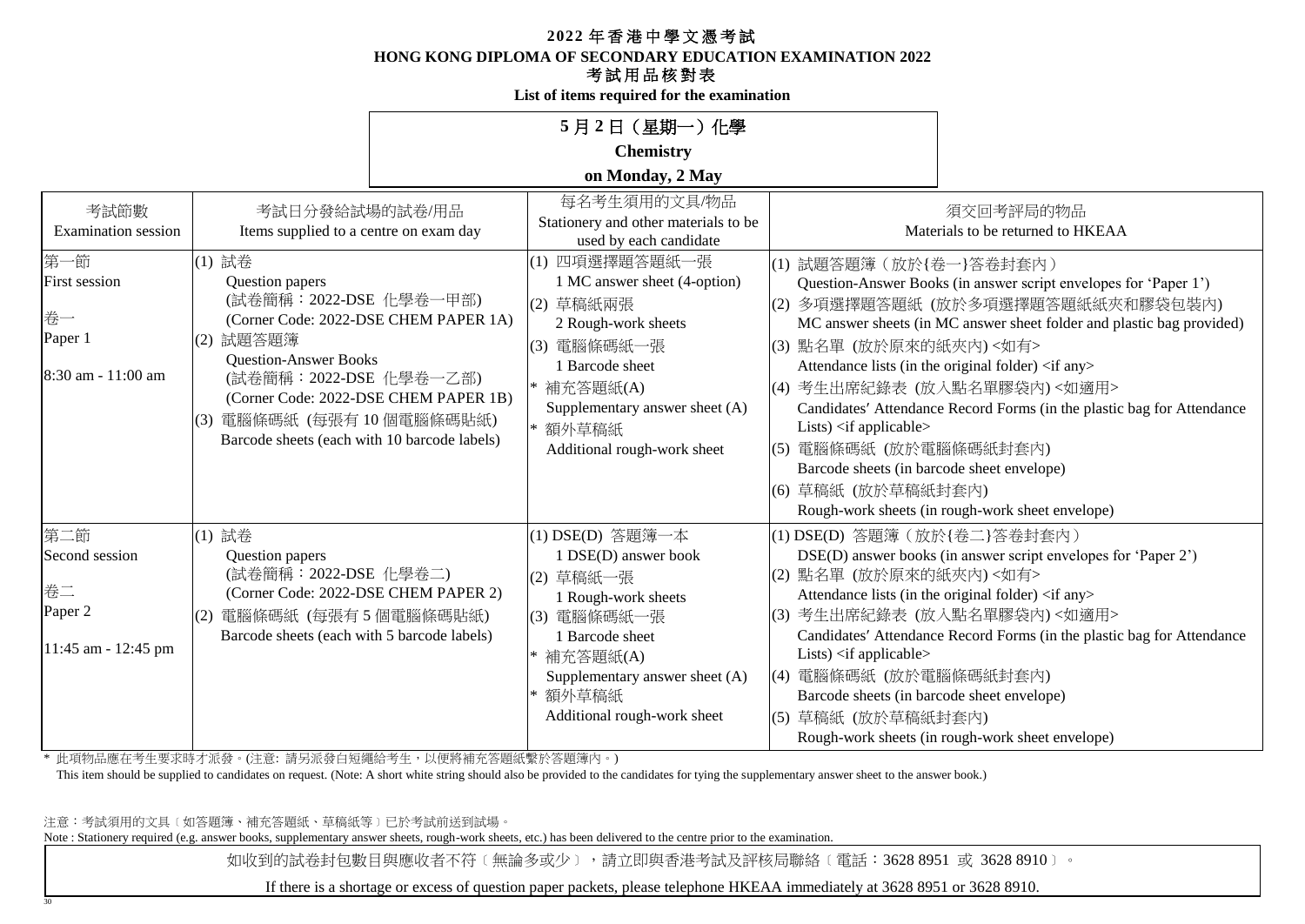**HONG KONG DIPLOMA OF SECONDARY EDUCATION EXAMINATION 2022**

### 考試用品核對表

**List of items required for the examination**

## **5** 月 **2** 日(星期一)組合科學 **(**化學**)**

**Combined Science (Chemistry)**

### **on Monday, 2 May**

| 考試節數<br>Examination session                         | 考試日分發給試場的試卷/用品<br>Items supplied to a centre on exam day                                                                                                                                                                                                                                                                                    | 每名考生須用的文具/物品<br>Stationery and other materials to be<br>used by each candidate                                                                                                                                        | 須交回考評局的物品<br>Materials to be returned to HKEAA                                                                                                                                                                                                                                                                                                                                                                                                                                                                                                                                                                                                                                                                                                                                                                                                                                                                    |
|-----------------------------------------------------|---------------------------------------------------------------------------------------------------------------------------------------------------------------------------------------------------------------------------------------------------------------------------------------------------------------------------------------------|-----------------------------------------------------------------------------------------------------------------------------------------------------------------------------------------------------------------------|-------------------------------------------------------------------------------------------------------------------------------------------------------------------------------------------------------------------------------------------------------------------------------------------------------------------------------------------------------------------------------------------------------------------------------------------------------------------------------------------------------------------------------------------------------------------------------------------------------------------------------------------------------------------------------------------------------------------------------------------------------------------------------------------------------------------------------------------------------------------------------------------------------------------|
| 第一節<br><b>First session</b><br>$8:30$ am - 10:10 am | 試卷<br>(1)<br>Question papers<br>(試卷簡稱: 2022-DSE 組合科學(化學)甲部)<br>(Corner Code: 2022-DSE CS (CHEM)<br><b>SECTION A)</b><br>試題答題簿<br>(2)<br><b>Question-Answer Books</b><br>(試卷簡稱: 2022-DSE 組合科學(化學)乙部)<br>(Corner Code: 2022-DSE CS (CHEM)<br><b>SECTION B)</b><br>電腦條碼紙 (每張有10個電腦條碼貼紙)<br>(3)<br>Barcode sheets (each with 10 barcode labels) | 四項選擇題答題紙一張<br>(1)<br>1 MC answer sheet (4-option)<br>草稿紙兩張<br>(2)<br>2 Rough-work sheets<br>電腦條碼紙一張<br>(3)<br>1 Barcode sheet<br>補充答題紙(A)<br>Supplementary answer sheet (A)<br>* 額外草稿紙<br>Additional rough-work sheet | (1) 試題答題簿(放於答卷封套內)<br>Question-Answer Books (in answer script envelopes)<br>多項選擇題答題紙 (放於多項選擇題答題紙紙夾和膠袋包裝內)<br>(2)<br>MC answer sheets (in MC answer sheet folder and plastic bag provided)<br>(3) 試卷 (2022-DSE 組合科學(化學) 甲部)<br>Question Papers (2022-DSE CS (CHEM) SECTION A)<br>剩餘的試卷及試題答題簿(放於交回未用/已用/沒有選答的試卷/<br>(4)<br>試題答題簿封套內)<br>Unused Question Papers and Question-Answer Books (in Return of<br>Unused/Used/Unattempted Question Papers/Question-Answer Books<br>envelope)<br>點名單 (放於原來的紙夾內)<如有><br>(5)<br>Attendance lists (in the original folder) <if any=""><br/>(6) 考生出席紀錄表 (放入點名單膠袋內)&lt;如適用&gt;<br/>Candidates' Attendance Record Forms (in the plastic bag for Attendance<br/>Lists) <math>\langle</math>if applicable<math>\rangle</math><br/>電腦條碼紙 (放於電腦條碼紙封套內)<br/>Barcode sheets (in barcode sheet envelope)<br/>(8) 草稿紙 (放於草稿紙封套內)<br/>Rough-work sheets (in rough-work sheet envelope)</if> |

\* 此項物品應在考生要求時才派發。(注意: 請另派發白短繩給考生,以便將補充答題紙/方格紙繫於答題簿內。)

This item should be supplied to candidates on request. (Note: A short white string should also be provided to the candidates for tying the supplementary answer sheet/graph paper to the answer book.)

注意:考試須用的文具﹝如答題簿、補充答題紙、草稿紙等﹞已於考試前送到試場。

31

Note : Stationery required (e.g. answer books, supplementary answer sheets, rough-work sheets, etc.) has been delivered to the centre prior to the examination.

如收到的試卷封包數目與應收者不符〔無論多或少〕,請立即與香港考試及評核局聯絡〔電話:3628 8951 或 3628 8910〕。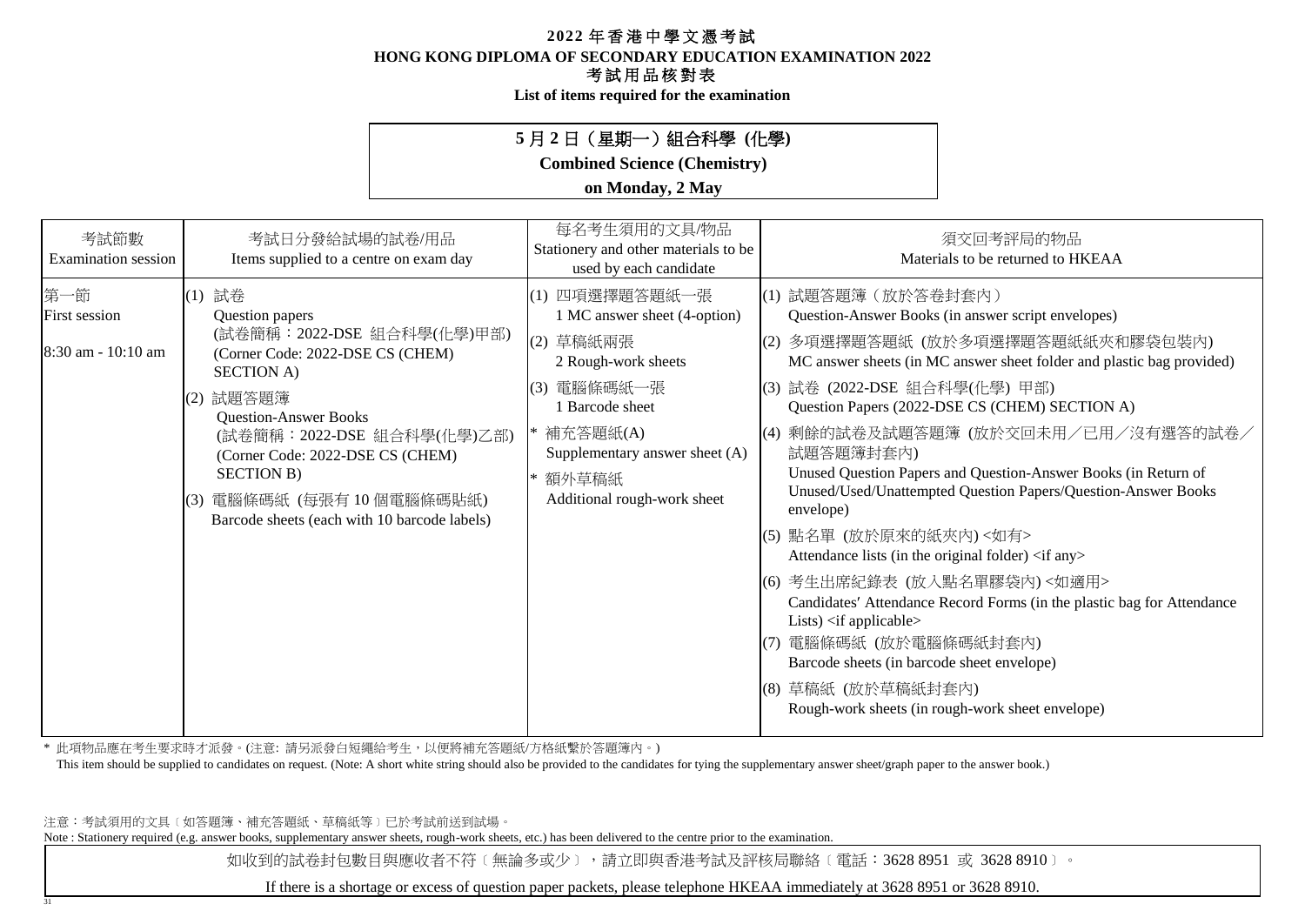**HONG KONG DIPLOMA OF SECONDARY EDUCATION EXAMINATION 2022**

### 考試用品核對表

**List of items required for the examination**

## **5** 月 **3** 日(星期二)經濟

## **Economics**

#### **on Tuesday, 3 May**

| 考試節數<br><b>Examination</b> session                              | 考試日分發給試場的試卷/用品<br>Items supplied to a centre on exam day                                                                                                                                 | 每名考生須用的文具/物品<br>Stationery and other materials to be<br>used by each candidate                               | 須交回考評局的物品<br>Materials to be returned to HKEAA                                                                                                                                                                                                                                                                                                                                                                                                                                                                |
|-----------------------------------------------------------------|------------------------------------------------------------------------------------------------------------------------------------------------------------------------------------------|--------------------------------------------------------------------------------------------------------------|---------------------------------------------------------------------------------------------------------------------------------------------------------------------------------------------------------------------------------------------------------------------------------------------------------------------------------------------------------------------------------------------------------------------------------------------------------------------------------------------------------------|
| 第一節<br>First session<br>卷一<br>Paper 1<br>8:30 am - 9:30 am      | (1) 試卷<br>Question papers<br>(試卷簡稱: 2022-DSE 經濟卷一)<br>(Corner Code: 2022-DSE ECON PAPER 1)<br>電腦條碼紙 (每張有2個電腦條碼貼紙)<br>Barcode sheets (each with 2 barcode labels)                         | (1) 四項選擇題答題紙一張<br>1 MC answer sheet (4-option)<br>(2) 電腦條碼紙一張<br>1 Barcode sheet<br>草稿紙<br>Rough-work sheet  | (1) 多項選擇題答題紙 (放於多項選擇題答題紙紙夾和膠袋包裝內)<br>MC answer sheets (in MC answer sheet folder and plastic bag provided)<br>(2) 點名單 (放於原來的紙夾內) <如有><br>Attendance lists (in the original folder) <if any=""><br/>(3) 考生出席紀錄表 (放入點名單膠袋內)&lt;如適用&gt;<br/>Candidates' Attendance Record Forms (in the plastic bag for Attendance Lists)<br/><if applicable=""><br/>(4) 電腦條碼紙 (放於電腦條碼紙封套內)<br/>Barcode sheets (in barcode sheet envelope)<br/>(5) 草稿紙 (放於草稿紙封套內)<br/>Rough-work sheets (in rough-work sheet envelope)</if></if> |
| 第二節<br>Second session<br>卷二<br>Paper 2<br>$10:15$ am - 12:45 pm | (1) 試題答題簿<br><b>Question-Answer Books</b><br>(試卷簡稱:2022-DSE 經濟卷二)<br>(Corner Code: 2022-DSE ECON PAPER 2)<br>電腦條碼紙 (每張有10個電腦條碼貼紙)<br>(2)<br>Barcode sheets (each with 10 barcode labels) | (1) 電腦條碼紙一張<br><b>Barcode</b> sheet<br>補充答題紙(A)<br>Supplementary answer sheet (A)<br>草稿紙<br>Rough-work sheet | (1) 試題答題簿 (放於{卷二}答卷封套內)<br>Question-Answer Books (in answer script envelopes for 'Paper 2')<br>(2) 點名單 (放於原來的紙夾內)<如有><br>Attendance lists (in the original folder) <if any=""><br/>(3) 考生出席紀錄表 (放入點名單膠袋內)&lt;如適用&gt;<br/>Candidates' Attendance Record Forms (in the plastic bag for Attendance Lists)<br/><if applicable=""><br/>(4) 電腦條碼紙 (放於電腦條碼紙封套內)<br/>Barcode sheets (in barcode sheet envelope)<br/>草稿紙 (放於草稿紙封套內)<br/>(5)<br/>Rough-work sheets (in rough-work sheet envelope)</if></if>             |

\* 此項物品應在考生要求時才派發。(注意: 請另派發白短繩給考生,以便將補充答題紙繫於答題簿內。)

This item should be supplied to candidates on request. (Note: A short white string should also be provided to the candidates for tying the supplementary answer sheet to the answer book.)

注意:考試須用的文具﹝如答題簿、補充答題紙、草稿紙等﹞已於考試前送到試場。

25

Note : Stationery required (e.g. answer books, supplementary answer sheets, rough-work sheets, etc.) has been delivered to the centre prior to the examination.

如收到的試卷封包數目與應收者不符〔無論多或少〕,請立即與香港考試及評核局聯絡〔電話:3628 8951 或 3628 8910〕。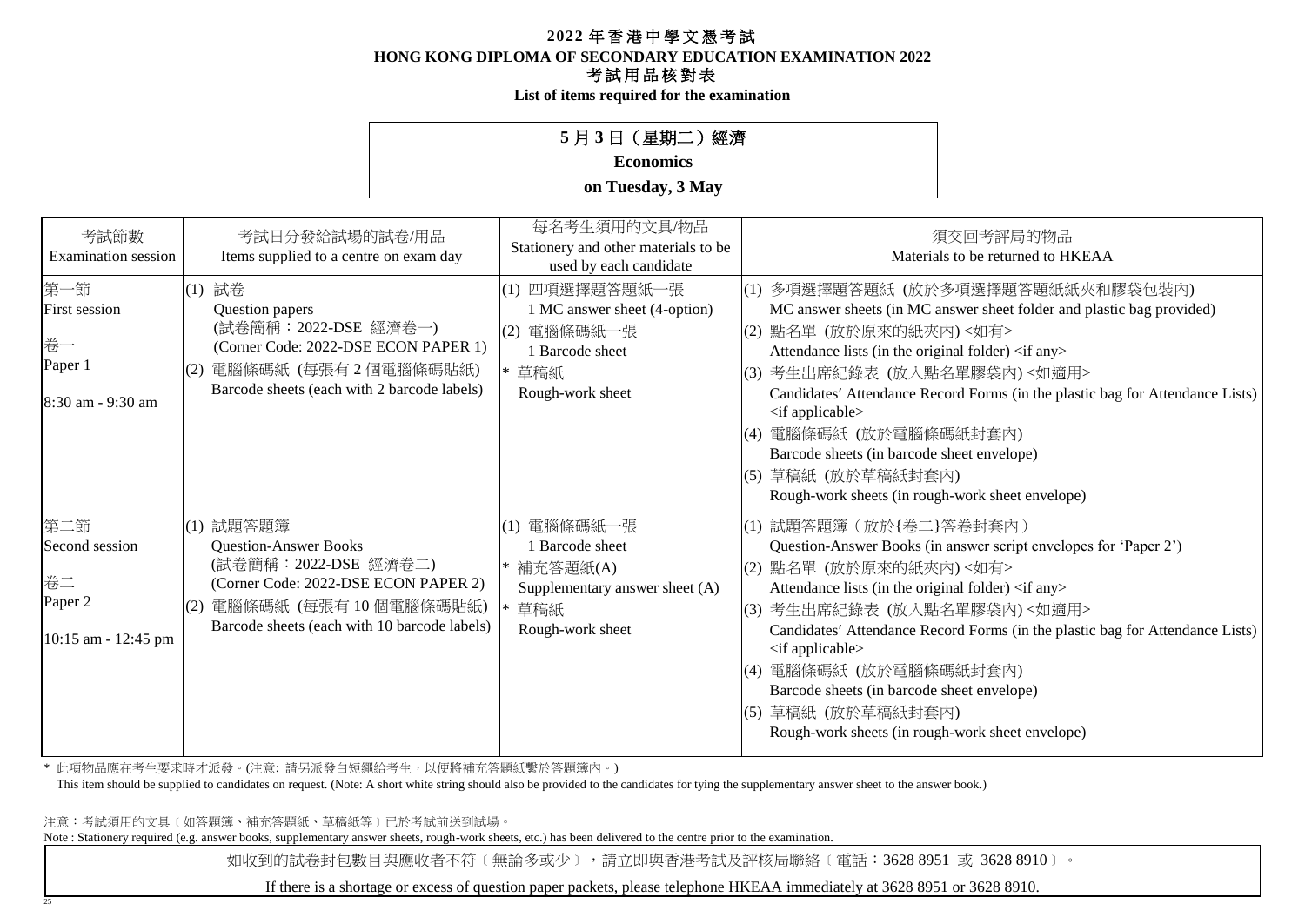**HONG KONG DIPLOMA OF SECONDARY EDUCATION EXAMINATION 2022**

## 考試用品核對表

**List of items required for the examination**

|                                                                             |                                                                                     |                                                                                                                    | 5月4日 (星期三) 綜合科學                                                                                                                                                                                                                                             |                                                                                                                                                      |                                                                                                                                                                                                                                                                                                                                                                                                                                                                 |
|-----------------------------------------------------------------------------|-------------------------------------------------------------------------------------|--------------------------------------------------------------------------------------------------------------------|-------------------------------------------------------------------------------------------------------------------------------------------------------------------------------------------------------------------------------------------------------------|------------------------------------------------------------------------------------------------------------------------------------------------------|-----------------------------------------------------------------------------------------------------------------------------------------------------------------------------------------------------------------------------------------------------------------------------------------------------------------------------------------------------------------------------------------------------------------------------------------------------------------|
|                                                                             |                                                                                     |                                                                                                                    | <b>Integrated Science</b>                                                                                                                                                                                                                                   |                                                                                                                                                      |                                                                                                                                                                                                                                                                                                                                                                                                                                                                 |
|                                                                             |                                                                                     |                                                                                                                    | on Wednesday, 4 May                                                                                                                                                                                                                                         |                                                                                                                                                      |                                                                                                                                                                                                                                                                                                                                                                                                                                                                 |
| 考試節數<br><b>Examination</b> session                                          |                                                                                     | 考試日分發給試場的試卷/用品<br>Items supplied to a centre on exam day                                                           | 每名考生須用的文具/物品<br>Stationery and other materials to be<br>used by each candidate                                                                                                                                                                              |                                                                                                                                                      | 須交回考評局的物品<br>Materials to be returned to HKEAA                                                                                                                                                                                                                                                                                                                                                                                                                  |
| 第一節<br>First session<br>卷一<br>Paper 1<br>8:30 am - 10:30 am                 | (1) 試題答題簿<br><b>Question-Answer Books</b><br>(2) 電腦條碼紙 (每張有 10個電腦條碼貼紙)              | (試卷簡稱: 2022-DSE 綜合科學卷一)<br>(Corner Code: 2022-DSE INT SCI PAPER 1)<br>Barcode sheets (each with 10 barcode labels) | (1) 草稿紙一張<br>1 Rough-work sheet<br>(2) 電腦條碼紙一張<br>1 Barcode sheet<br>補充答題紙(A)<br>Supplementary answer sheet (A)<br>方格紙<br>$\ast$<br>Graph paper<br>額外草稿紙<br>Additional Rough-work sheet                                                                     | (1) 試題答題簿 (放於{卷一}答卷封套內)<br>(2) 點名單 (放於原來的紙夾內)<如有><br>Lists) $\langle$ if applicable $\rangle$<br>(4) 電腦條碼紙 (放於電腦條碼紙封套內)<br>(5) 草稿紙 (放於草稿紙封套內)        | Question-Answer Books (in answer script envelopes for 'Paper 1')<br>Attendance lists (in the original folder) <if any=""><br/>(3) 考生出席紀錄表 (放入點名單膠袋內)&lt;如適用&gt;<br/>Candidates' Attendance Record Forms (in the plastic bag for Attendance<br/>Barcode sheets (in barcode sheet envelope)<br/>Rough-work sheets (in rough-work sheet envelopes)</if>                                                                                                            |
| 第二節<br>Second session<br>卷二<br>Paper <sub>2</sub><br>$11:15$ am $-12:45$ pm | (1) 試卷<br>Question papers<br>(試卷簡稱: 2022-DSE 綜合科學卷二)<br> (2) 電腦條碼紙 (每張有 10 個電腦條碼貼紙) | (Corner Code: 2022-DSE INT SCI PAPER 2)<br>Barcode sheets (each with 10 barcode labels)                            | (1) DSE(D) 答題簿一本<br>1 DSE(D) answer book<br>(2) 四項選擇題答題紙一張<br>1 MC answer sheet (4-option)<br>(3) 草稿紙一張<br>1 Rough-work sheet<br>(4) 電腦條碼紙一張<br>1 Barcode sheet<br>補充答題紙(A)<br>Supplementary answer sheet (A)<br>額外草稿紙<br>∣∗<br>Additional rough-work sheet | (1) DSE(D) 答題簿 (放於{卷二}答卷封套內)<br>(3) 點名單 (放於原來的紙夾內) <如有><br>Lists) $\langle$ if applicable $\rangle$<br> (5) 電腦條碼紙 (放於電腦條碼紙封套內)<br>(6) 草稿紙 (放於草稿紙封套內) | DSE(D) answer books (in answer script envelopes for 'Paper 2')<br> (2)多項選擇題答題紙(放於多項選擇題答題紙紙夾和膠袋包裝內)<br>MC answer sheets (in MC answer sheet folder and plastic bag provided)<br>Attendance lists (in the original folder) <if any=""><br/>(4) 考生出席紀錄表 (放入點名單膠袋內)&lt;如適用&gt;<br/>Candidates' Attendance Record Forms (in the plastic bag for Attendance<br/>Barcode sheets (in barcode sheet envelope)<br/>Rough-work sheets (in rough-work sheet envelopes)</if> |

\* 此項物品應在考生要求時才派發,並請另派發白短繩給有關考生,以便將補充答題紙/方格紙繫於試題答題簿內。

This item should be supplied to candidates on request. A short white string should also be provided to the candidates concerned for tying the supplementary answer sheet/graph paper to the Question-Answer Book.

注意:考試須用的文具﹝如答題簿、補充答題紙、草稿紙等﹞已於考試前送到試場。

33

Note : Stationery required (e.g. answer books, supplementary answer sheets, rough-work sheets, etc.) has been delivered to the centre prior to the examination.

如收到的試卷封包數目與應收者不符〔無論多或少〕,請立即與香港考試及評核局聯絡〔電話:3628 8951 或 3628 8910〕。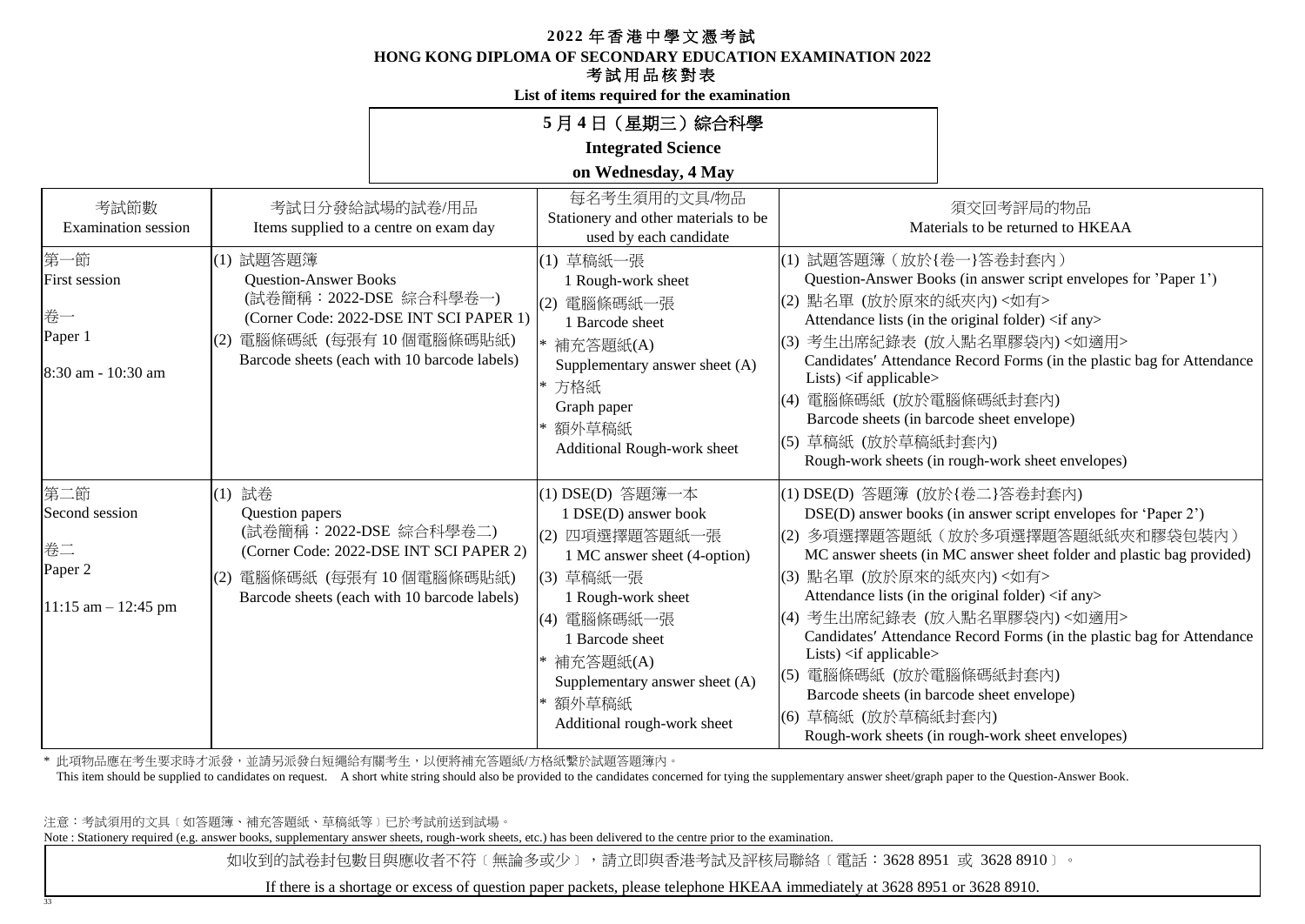**HONG KONG DIPLOMA OF SECONDARY EDUCATION EXAMINATION 2022**

## 考試用品核對表

**List of items required for the examination**

 $5$  月 4 日

| (星期三) 物理 |  |
|----------|--|
|----------|--|

**Physics**

**on Wednesday, 4 May**

| 考試節數<br><b>Examination</b> session                                 | 考試日分發給試場的試卷/用品<br>Items supplied to a centre on exam day                                                                                                                                                                                                                                 | 每名考生須用的文具/物品<br>Stationery and other materials to be<br>used by each candidate                                                                                                                                                           | 須交回考評局的物品<br>Materials to be returned to HKEAA                                                                                                                                                                                                                                                                                                                                                                                                                                                                                                                                                           |
|--------------------------------------------------------------------|------------------------------------------------------------------------------------------------------------------------------------------------------------------------------------------------------------------------------------------------------------------------------------------|------------------------------------------------------------------------------------------------------------------------------------------------------------------------------------------------------------------------------------------|----------------------------------------------------------------------------------------------------------------------------------------------------------------------------------------------------------------------------------------------------------------------------------------------------------------------------------------------------------------------------------------------------------------------------------------------------------------------------------------------------------------------------------------------------------------------------------------------------------|
| 第一節<br><b>First session</b><br>卷一<br>Paper 1<br>8:30 am - 11:00 am | (1) 試卷<br>Question papers<br>(試卷簡稱: 2022-DSE 物理卷一甲部)<br>(Corner Code: 2022-DSE PHY PAPER 1A)<br>(2) 試題答題簿<br><b>Question-Answer Books</b><br>(試卷簡稱: 2022-DSE 物理卷一乙部)<br>(Corner Code: 2022-DSE PHY PAPER 1B)<br>(3) 電腦條碼紙 (每張有10個電腦條碼貼紙)<br>Barcode sheets (each with 10 barcode labels) | (1) 四項選擇題答題紙一張<br>1 MC answer sheet (4-option)<br>(2) 草稿紙一張<br>1 Rough-work sheet<br>(3) 電腦條碼紙一張<br><b>Barcode</b> sheet<br>* 補充答題紙(A)<br>Supplementary answer sheet (A)<br>* 方格紙<br>Graph paper<br>額外草稿紙<br>Additional Rough-work sheet | (1) 試題答題簿 (放於{卷一}答卷封套內)<br>Question-Answer Books (in answer script envelopes for 'Paper 1')<br> (2) 多項選擇題答題紙(放於多項選擇題答題紙紙夾和膠袋包裝內)<br>MC answer sheets (in MC answer sheet folder and plastic bag provided)<br>(3) 點名單 (放於原來的紙夾內) <如有><br>Attendance lists (in the original folder) <if any=""><br/>(4) 考生出席紀錄表 (放入點名單膠袋內)&lt;如適用&gt;<br/>Candidates' Attendance Record Forms (in the plastic bag for Attendance Lists)<br/><if applicable=""><br/>電腦條碼紙 (放於電腦條碼紙封套內)<br/>Barcode sheets (in barcode sheet envelope)<br/>(6) 草稿紙 (放於草稿紙封套內)<br/>Rough-work sheets (in rough-work sheet envelope)</if></if> |
| 第二節<br>Second session<br>卷二<br>Paper 2<br>11:45 am - 12:45 pm      | (1) 試題答題簿<br><b>Question-Answer Books</b><br>(試卷簡稱:2022-DSE 物理卷二<br>(Corner Code: 2022-DSE PHY PAPER 2)<br>電腦條碼紙 (每張有10個電腦條碼貼紙)<br>Barcode sheets (each with 10 barcode labels)                                                                                                          | (1) DSE(D) 答題簿一本<br>1 DSE(D) answer book<br>(2) 草稿紙一張<br>1 Rough-work sheet<br>(3) 電腦條碼紙一張<br>1 Barcode sheet<br>補充答題紙(A)<br>Supplementary answer sheet (A)<br>方格紙<br>Graph paper<br>* 額外草稿紙<br>Additional rough-work sheet              | (1) DSE(D) 答題簿及試題答題簿(分別放於兩個不同的{卷二}答卷封套內)<br>DSE(D) answer books and Question-Answer Books (in two different answer<br>script envelopes for 'Paper 2')<br>(2) 點名單 (放於原來的紙夾內)<如有><br>Attendance lists (in the original folder) <if any=""><br/> (3) 考生出席紀錄表 (放入點名單膠袋內)&lt;如適用&gt;<br/>Candidates' Attendance Record Forms (in the plastic bag for Attendance Lists)<br/><if applicable=""><br/>(4) 電腦條碼紙 (放於電腦條碼紙封套內)<br/>Barcode sheets (in barcode sheet envelope)<br/>(5) 草稿紙 (放於草稿紙封套內)<br/>Rough-work sheets (in rough-work sheet envelope)</if></if>                                                 |

\* 此項物品應在考生要求時才派發。(注意: 請另派發白短繩給考生,以便將補充答題紙/方格紙繫於答題簿內。)

This item should be supplied to candidates on request. (Note: A short white string should also be provided to the candidates for tying the supplementary answer sheet/graph paper to the answer book)

注意:考試須用的文具﹝如答題簿、補充答題紙、草稿紙等﹞已於考試前送到試場。

34

Note : Stationery required (e.g. answer books, supplementary answer sheets, rough-work sheets, etc.) has been delivered to the centre prior to the examination.

如收到的試卷封包數目與應收者不符〔無論多或少〕,請立即與香港考試及評核局聯絡〔電話:3628 8951 或 3628 8910〕。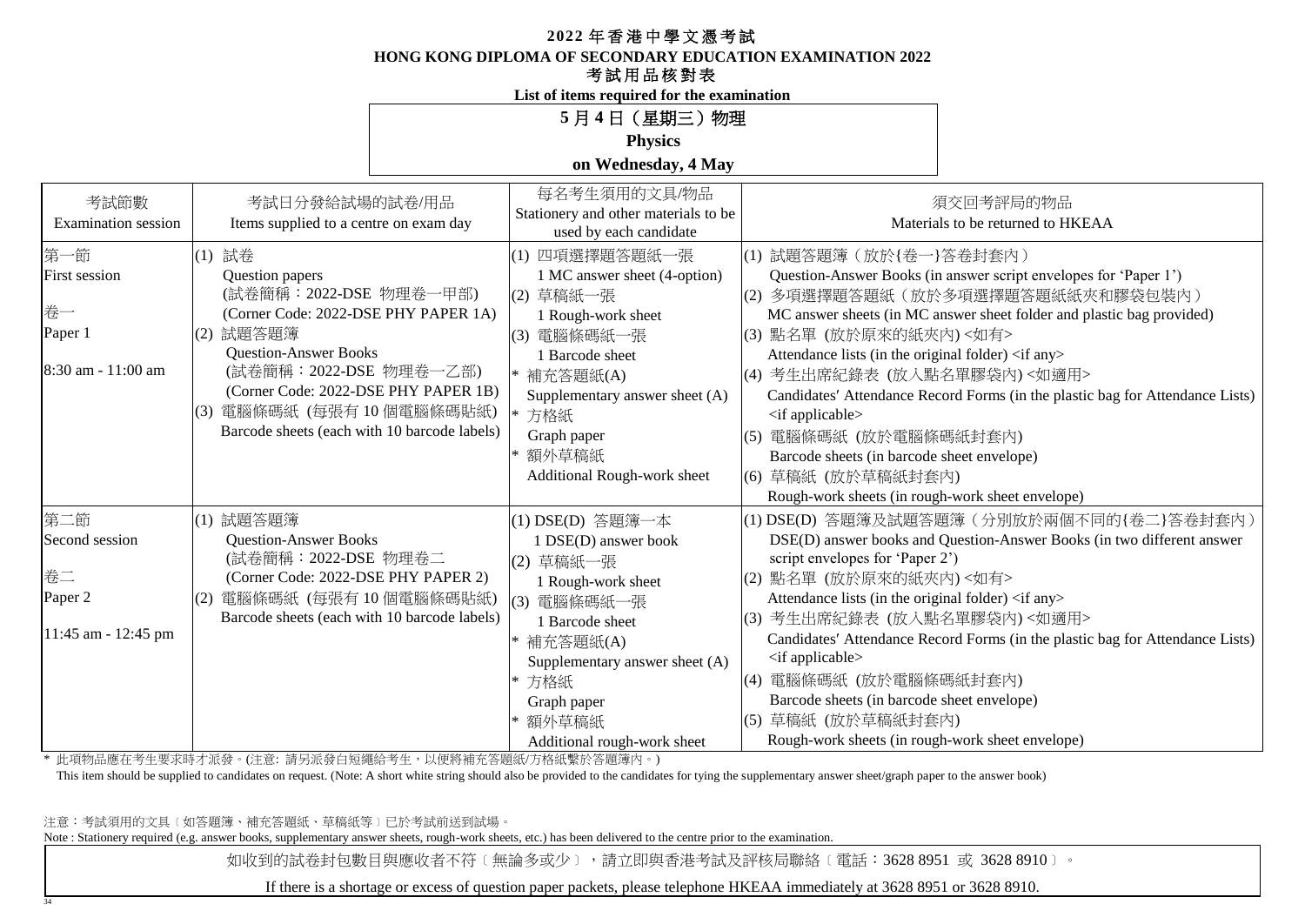**HONG KONG DIPLOMA OF SECONDARY EDUCATION EXAMINATION 2022**

### 考試用品核對表

**List of items required for the examination**

## **5** 月 **4** 日(星期三)組合科學 **(**物理**)**

**Combined Science (Physics)**

### **on Wednesday, 4 May**

| 考試節數<br>Examination session                       | 考試日分發給試場的試卷/用品<br>Items supplied to a centre on exam day                                                                                                                                                                                                                                                        | 每名考生須用的文具/物品<br>Stationery and other materials to be<br>used by each candidate                                                                                                                                                    | 須交回考評局的物品<br>Materials to be returned to HKEAA                                                                                                                                                                                                                                                                                                                                                                                                                                                                                                                                                                                                                                                                                                                                                                                                                                         |
|---------------------------------------------------|-----------------------------------------------------------------------------------------------------------------------------------------------------------------------------------------------------------------------------------------------------------------------------------------------------------------|-----------------------------------------------------------------------------------------------------------------------------------------------------------------------------------------------------------------------------------|----------------------------------------------------------------------------------------------------------------------------------------------------------------------------------------------------------------------------------------------------------------------------------------------------------------------------------------------------------------------------------------------------------------------------------------------------------------------------------------------------------------------------------------------------------------------------------------------------------------------------------------------------------------------------------------------------------------------------------------------------------------------------------------------------------------------------------------------------------------------------------------|
| 第一節<br><b>First session</b><br>8:30 am - 10:10 am | (1) 試卷<br>Question papers<br>(試卷簡稱: 2022-DSE 組合科學(物理)甲部)<br>(Corner Code: 2022-DSE CS (PHY) SECTION A)<br>(2) 試題答題簿<br><b>Question-Answer Books</b><br>(試卷簡稱: 2022-DSE 組合科學(物理)乙部)<br>(Corner Code: 2022-DSE CS (PHY) SECTION B)<br>電腦條碼紙 (每張有10個電腦條碼貼紙)<br>(3)<br>Barcode sheets (each with 10 barcode labels) | (1) 四項選擇題答題紙一張<br>1 MC answer sheet (4-option)<br>(2) 草稿紙一張<br>1 Rough-work sheet<br>(3) 電腦條碼紙一張<br>1 Barcode sheet<br>補充答題紙(A)<br>Supplementary answer sheet (A)<br>方格紙<br>Graph paper<br>* 額外草稿紙<br>Additional rough-work sheet | (1) 試題答題簿 (放於答卷封套內)<br>Question-Answer Books (in answer script envelopes)<br> (2) 多項選擇題答題紙 (放於多項選擇題答題紙紙夾和膠袋包裝內)<br>MC answer sheets (in MC answer sheet folder and plastic bag provided)<br> (3) 試卷 (2022-DSE 組合科學 (物理) 甲部)<br>Question papers (2022-DSE CS (PHY) SECTION A)<br>(4) 剩餘的試卷及試題答題簿 (放於交回未用/已用/沒有選答的試<br>卷/試題答題簿封套內)<br>Unused Question Papers and Question-Answer Books (in Return of<br>unused/Used/Unattempted Question Papers/Question-Answer Books<br>envelope)<br>(5) 點名單 (放於原來的紙夾內) <如有><br>Attendance lists (in the original folder) <if any=""><br/>(6) 考生出席紀錄表 (放入點名單膠袋內)&lt;如適用&gt;<br/>Candidates' Attendance Record Forms (in the plastic bag for<br/>Attendance Lists) <if applicable=""><br/>電腦條碼紙(放於電腦條碼紙封套內)<br/>(7)<br/>Barcode sheets (in barcode sheet envelope)<br/>(8) 草稿紙 (放於草稿紙封套內)<br/>Rough-work sheets (in rough-work sheet envelope)</if></if> |

\* 此項物品應在考生要求時才派發。(注意: 請另派發白短繩給考生,以便將補充答題紙/方格紙繫於答題簿內。)

This item should be supplied to candidates on request. (Note: A short white string should also be provided to the candidates for tying the supplementary answer sheet/graph paper to the answer book.)

注意:考試須用的文具﹝如答題簿、補充答題紙、草稿紙等﹞已於考試前送到試場。

35

Note : Stationery required (e.g. answer books, supplementary answer sheets, rough-work sheets, etc.) has been delivered to the centre prior to the examination.

如收到的試卷封包數目與應收者不符〔無論多或少〕,請立即與香港考試及評核局聯絡〔電話:3628 8951 或 3628 8910〕。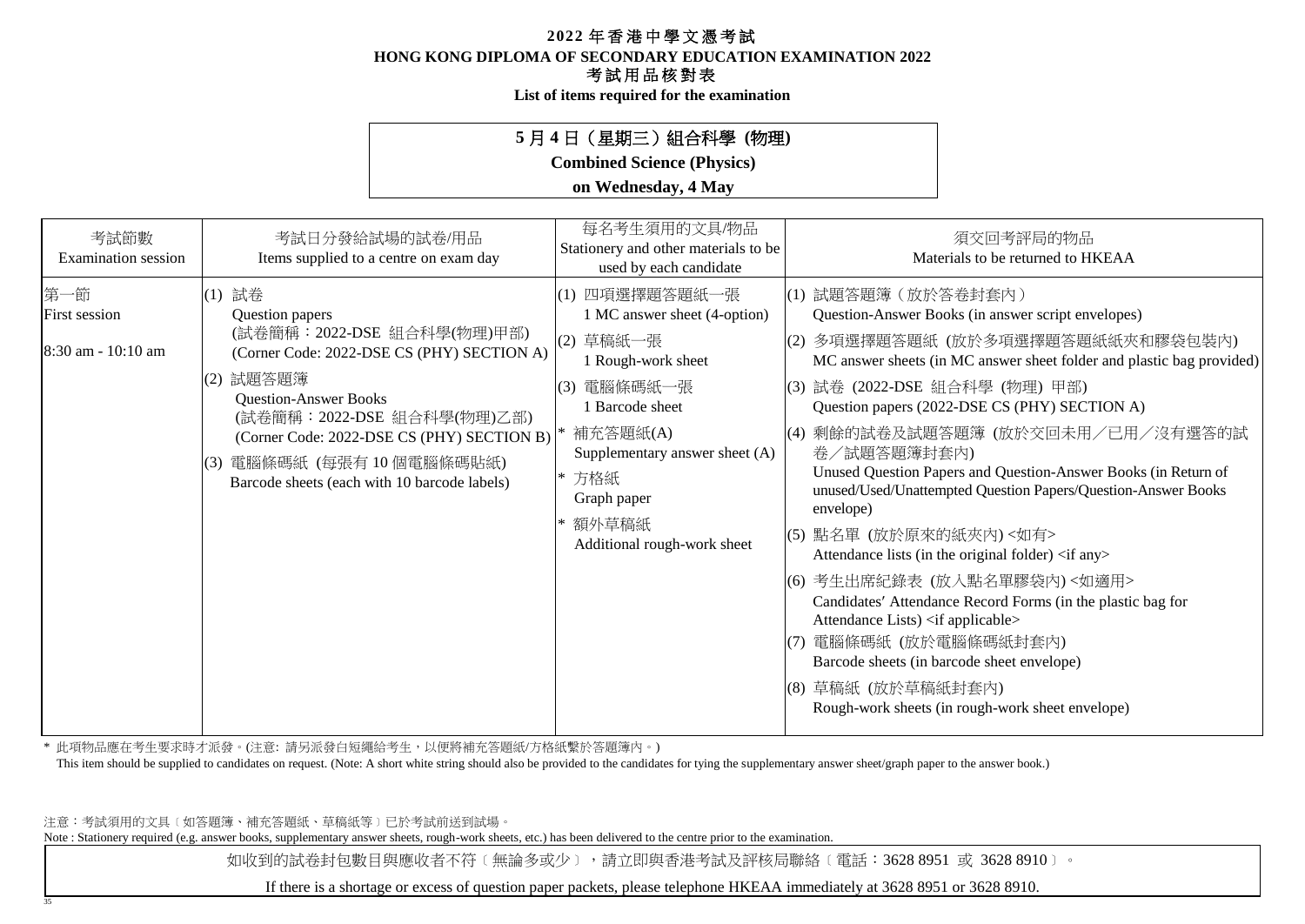#### **HONG KONG DIPLOMA OF SECONDARY EDUCATION EXAMINATION 2022**

## 考試用品核對表

**List of items required for the examination**

## **5** 月 **5** 日(星期四)企業、會計與財務概論(選修單元:二甲 會計)

#### **Business, Accounting & Financial Studies**

**(Elective Module: 2A Accounting)**

**on Thursday, 5 May**

| 考試節數<br>Examination session                                       | 考試日分發給試場的試卷/用品<br>Items supplied to a centre on exam day                                                                                                                                  | 每名考生須用的文具/物品<br>Stationery and other materials to be<br>used by each candidate                                                                                                                               | 須交回考評局的物品<br>Materials to be returned to HKEAA                                                                                                                                                                                                                                                                                                                                                                                                                                                                                                                                                                                                           |
|-------------------------------------------------------------------|-------------------------------------------------------------------------------------------------------------------------------------------------------------------------------------------|--------------------------------------------------------------------------------------------------------------------------------------------------------------------------------------------------------------|----------------------------------------------------------------------------------------------------------------------------------------------------------------------------------------------------------------------------------------------------------------------------------------------------------------------------------------------------------------------------------------------------------------------------------------------------------------------------------------------------------------------------------------------------------------------------------------------------------------------------------------------------------|
| 第一節<br><b>First session</b><br>卷一<br>Paper 1<br>8:30 am - 9:45 am | (1) 試卷<br>Question papers<br>(試卷簡稱:2022-DSE 企業、會計與財務<br>概論卷一)<br>(Corner Code: 2022-DSE BAFS PAPER 1)<br>(2) 電腦條碼紙 (每張有5個電腦條碼貼紙)<br>Barcode sheets (each with 5 barcode labels)           | (1) DSE(D) 答題簿一本<br>1 DSE(D) answer book<br>四項選擇題答題紙一張<br>(2)<br>1 MC answer sheet (4-option)<br>(3) 電腦條碼紙一張<br>1 Barcode sheet<br>* 補充答題紙(A)<br>Supplementary answer sheet (A)<br>* 草稿紙<br>Rough-work sheet | (1) DSE(D) 答題簿 (放於{卷一}答卷封套內)<br>DSE(D) answer books (in answer script envelopes for 'Paper 1')<br>多項選擇題答題紙 (放於多項選擇題答題紙紙夾和膠袋包裝內)<br>(2)<br>MC answer sheets (in MC answer sheet folder and plastic bag provided)<br>(3) 點名單 (放於原來的紙夾內) <如有><br>Attendance lists (in the original folder) <if any=""><br/>考生出席紀錄表 (放入點名單膠袋內)&lt;如適用&gt;<br/>(4)<br/>Candidates' Attendance Record Forms (in the plastic bag for Attendance<br/>Lists) <math>\langle</math>if applicable<math>\rangle</math><br/>電腦條碼紙 (放於電腦條碼紙封套內)<br/>(5)<br/>Barcode sheets (in barcode sheet envelope)<br/>(6) 草稿紙 (放於草稿紙封套內)<br/>Rough-work sheets (in rough-work sheet envelope)</if> |
| 第二節<br>Second session<br>卷二<br>Paper 2<br>10:30 am - 12:45 pm     | (1) 試卷<br>Question papers<br>(試卷簡稱: 2022-DSE 企業、會計與財務概<br>論卷二甲)<br>(Corner Code: 2022-DSE BAFS PAPER 2A)<br>電腦條碼紙 (每張有 10 個電腦條碼貼紙)<br>(2)<br>Barcode sheets (each with 10 barcode labels) | (1) DSE(A) 答題簿一本<br>1 DSE(A) answer book<br>電腦條碼紙一張<br>(2)<br>1 Barcode sheet<br>* 補充答題紙(A)<br>Supplementary answer sheet (A)<br>* 草稿紙<br>Rough-work sheet                                                   | (1) DSE(A) 答題簿 (放於{卷二}答卷封套內)<br>DSE(A) answer books (in answer script envelopes for 'Paper 2')<br>(2) 點名單 (放於原來的紙夾內) <如有><br>Attendance lists (in the original folder) <if any=""><br/>考生出席紀錄表 (放入點名單膠袋內)&lt;如適用&gt;<br/>(3)<br/>Candidates' Attendance Record Forms (in the plastic bag for Attendance<br/>Lists) <math>\langle</math>if applicable<math>\rangle</math><br/>電腦條碼紙 (放於電腦條碼紙封套內)<br/>(4)<br/>Barcode sheets (in barcode sheet envelope)<br/>草稿紙 (放於草稿紙封套內)<br/>(5)<br/>Rough-work sheets (in rough-work sheet envelope)</if>                                                                                                              |

\* 此項物品應在考生要求時才派發。(注意: 請另派發白短繩給考生,以便將補充答題紙繫於答題簿內。)

This item should be supplied to candidates on request. (Note: A short white string should also be provided to the candidates for tying the supplementary answer sheet to the answer book.)

注意:考試須用的文具﹝如答題簿、補充答題紙、草稿紙等﹞已於考試前送到試場。

43

Note : Stationery required (e.g. answer books, supplementary answer sheets, rough-work sheets, etc.) has been delivered to the centre prior to the examination.

如收到的試卷封包數目與應收者不符〔無論多或少〕,請立即與香港考試及評核局聯絡〔電話:3628 8951 或 3628 8910〕。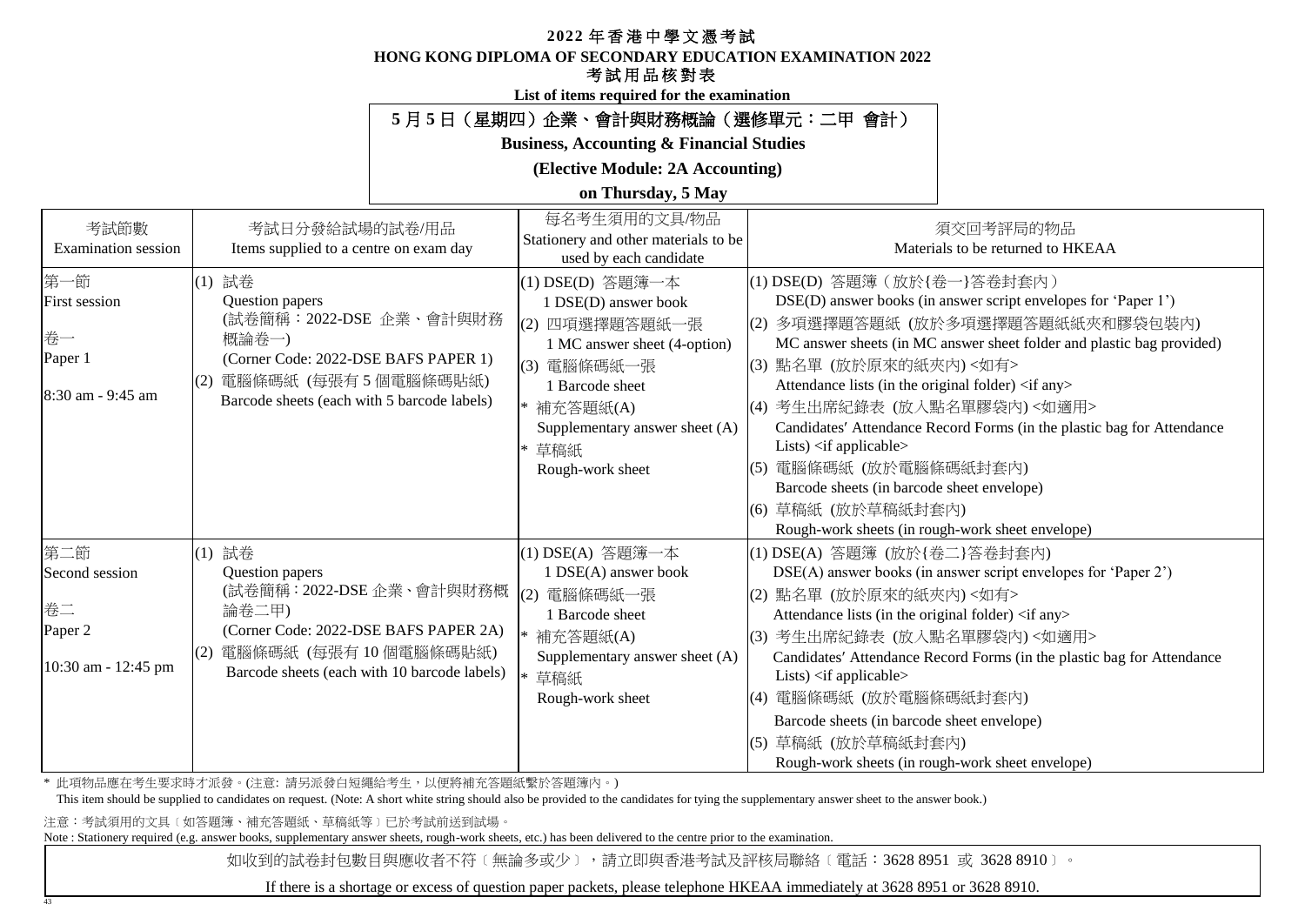**HONG KONG DIPLOMA OF SECONDARY EDUCATION EXAMINATION 2022**

### 考試用品核對表

**List of items required for the examination**

## **5** 月 **5** 日(星期四)企業、會計與財務概論 (選修單元:二乙 商業管理)

**Business, Accounting & Financial Studies**

**(Elective Module: 2B Business Management)**

#### **on Thursday, 5 May**

| 考試節數<br><b>Examination</b> session                                | 考試日分發給試場的試卷/用品<br>Items supplied to a centre on exam day                                                                                                                             | 每名考生須用的文具/物品<br>Stationery and other materials to be<br>used by each candidate                                                                                                                            | 須交回考評局的物品<br>Materials to be returned to HKEAA                                                                                                                                                                                                                                                                                                                                                                                                                                                                                                                                                                                                    |
|-------------------------------------------------------------------|--------------------------------------------------------------------------------------------------------------------------------------------------------------------------------------|-----------------------------------------------------------------------------------------------------------------------------------------------------------------------------------------------------------|---------------------------------------------------------------------------------------------------------------------------------------------------------------------------------------------------------------------------------------------------------------------------------------------------------------------------------------------------------------------------------------------------------------------------------------------------------------------------------------------------------------------------------------------------------------------------------------------------------------------------------------------------|
| 第一節<br><b>First session</b><br>卷一<br>Paper 1<br>8:30 am - 9:45 am | (1) 試卷<br>Question papers<br>(試卷簡稱:2022-DSE 企業、會計與財務<br>概論卷一)<br>(Corner Code: 2022-DSE BAFS PAPER 1)<br>電腦條碼紙 (每張有5個電腦條碼貼紙)<br>Barcode sheets (each with 5 barcode labels)          | (1) DSE(D) 答題簿一本<br>1 DSE(D) answer book<br>(2) 四項選擇題答題紙一張<br>1 MC answer sheet (4-option)<br>(3) 電腦條碼紙一張<br>1 Barcode sheet<br>* 補充答題紙(A)<br>Supplementary answer sheet (A)<br>* 草稿紙<br>Rough-work sheet | (1) DSE(D) 答題簿 (放於{卷一}答卷封套內)<br>DSE(D) answer books (in answer script envelopes for 'Paper 1')<br>多項選擇題答題紙 (放於多項選擇題答題紙紙夾和膠袋包裝內)<br>(2)<br>MC answer sheets (in MC answer sheet folder and plastic bag provided)<br>(3) 點名單 (放於原來的紙夾內) <如有><br>Attendance lists (in the original folder) <if any=""><br/>(4) 考生出席紀錄表 (放入點名單膠袋內)&lt;如適用&gt;<br/>Candidates' Attendance Record Forms (in the plastic bag for Attendance<br/>Lists) <math>\langle</math> if applicable<math>\rangle</math><br/>(5) 電腦條碼紙 (放於電腦條碼紙封套內)<br/>Barcode sheets (in barcode sheet envelope)<br/>(6) 草稿紙 (放於草稿紙封套內)<br/>Rough-work sheets (in rough-work sheet envelope)</if> |
| 第二節<br>Second session<br>卷二<br>Paper 2<br>10:30 am - 12:45 pm     | (1) 試卷<br>Question papers<br>(試卷簡稱: 2022-DSE 企業、會計與財務概<br>論卷二乙)<br>(Corner Code: 2022-DSE BAFS PAPER 2B)<br>(2) 電腦條碼紙 (每張有10個電腦條碼貼紙)<br>Barcode sheets (each with 10 barcode labels) | (1) DSE(A) 答題簿一本<br>1 DSE(A) answer book<br>(2) 電腦條碼紙一張<br>1 Barcode sheet<br>補充答題紙(A)<br>Supplementary answer sheet (A)<br>草稿紙<br>Rough-work sheet                                                       | (1) DSE(A) 答題簿 (放於{卷二}答卷封套內)<br>DSE(A) answer books (in answer script envelopes for 'Paper 2')<br>(2) 點名單 (放於原來的紙夾內)<如有><br>Attendance lists (in the original folder) <if any=""><br/>(3) 考生出席紀錄表 (放入點名單膠袋內)&lt;如適用&gt;<br/>Candidates' Attendance Record Forms (in the plastic bag for Attendance Lists)<br/><math>\langle</math>if applicable<math>\rangle</math><br/>(4) 電腦條碼紙 (放於電腦條碼紙封套內)<br/>Barcode sheets (in barcode sheet envelope)<br/>草稿紙 (放於草稿紙封套內)<br/>(5)<br/>Rough-work sheets (in rough-work sheet envelope)</if>                                                                                                                |

\* 此項物品應在考生要求時才派發。(注意: 請另派發白短繩給考生,以便將補充答題紙繫於答題簿內。)

This item should be supplied to candidates on request. (Note: A short white string should also be provided to the candidates for tying the supplementary answer sheet to the answer book.)

注意:考試須用的文具﹝如答題簿、補充答題紙、草稿紙等﹞已於考試前送到試場。

44

Note : Stationery required (e.g. answer books, supplementary answer sheets, rough-work sheets, etc.) has been delivered to the centre prior to the examination.

如收到的試卷封包數目與應收者不符〔無論多或少〕,請立即與香港考試及評核局聯絡〔電話:3628 8951 或 3628 8910〕。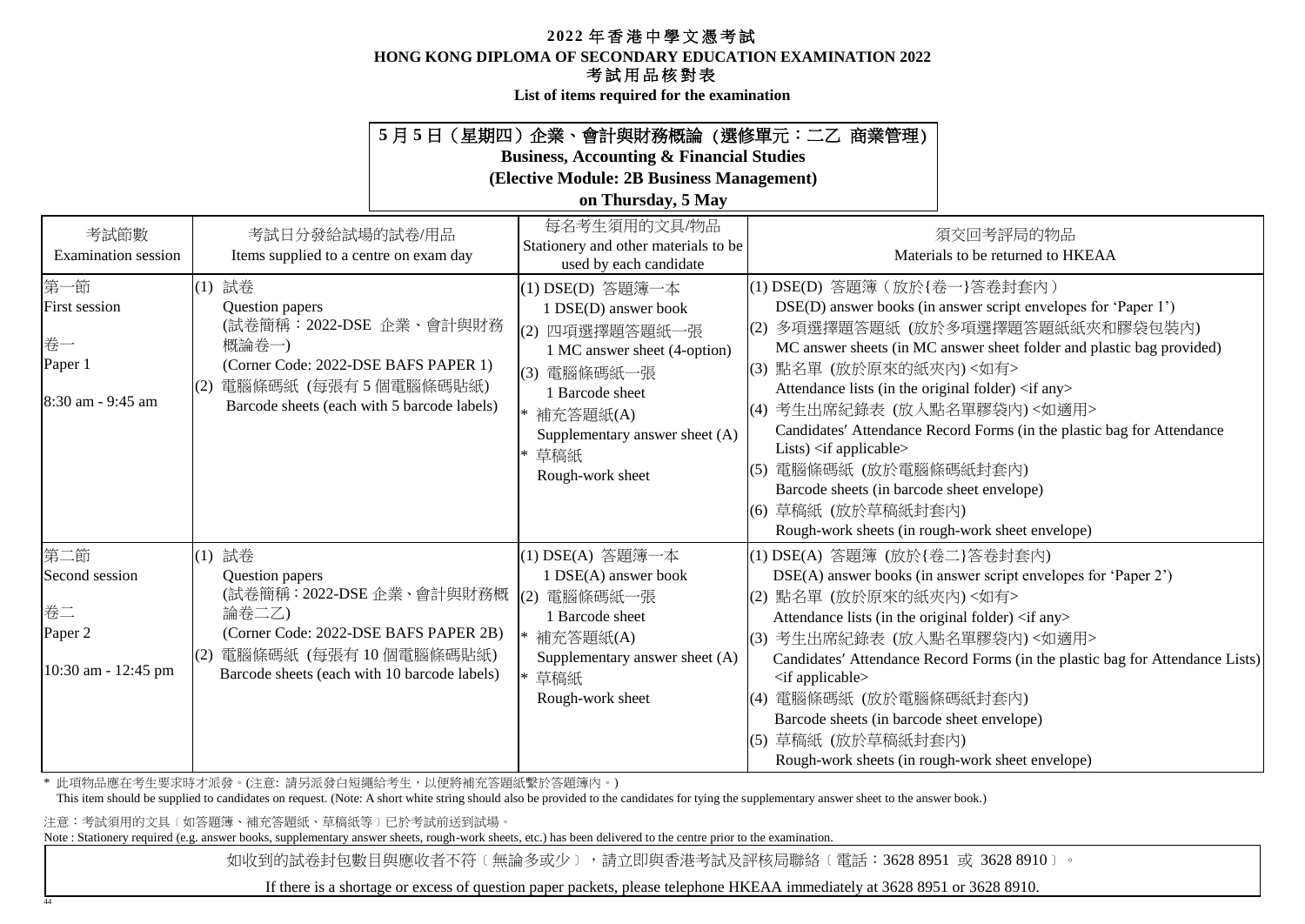**HONG KONG DIPLOMA OF SECONDARY EDUCATION EXAMINATION 2022**

## 考試用品核對表

**List of items required for the examination**

|                                                               |                                                                                                                                                                                                     |                                                                                      | 5月6日 (星期五)生物                                                                                                                                                                      |                                                                                                                                                                                                            |                                                                                                                                                                                                                                                                                                                                                                                                                   |
|---------------------------------------------------------------|-----------------------------------------------------------------------------------------------------------------------------------------------------------------------------------------------------|--------------------------------------------------------------------------------------|-----------------------------------------------------------------------------------------------------------------------------------------------------------------------------------|------------------------------------------------------------------------------------------------------------------------------------------------------------------------------------------------------------|-------------------------------------------------------------------------------------------------------------------------------------------------------------------------------------------------------------------------------------------------------------------------------------------------------------------------------------------------------------------------------------------------------------------|
|                                                               |                                                                                                                                                                                                     |                                                                                      | <b>Biology</b>                                                                                                                                                                    |                                                                                                                                                                                                            |                                                                                                                                                                                                                                                                                                                                                                                                                   |
|                                                               |                                                                                                                                                                                                     |                                                                                      | on Friday, 6 May                                                                                                                                                                  |                                                                                                                                                                                                            |                                                                                                                                                                                                                                                                                                                                                                                                                   |
| 考試節數<br><b>Examination</b> session                            | 考試日分發給試場的試卷/用品<br>Items supplied to a centre on exam day                                                                                                                                            |                                                                                      | 每名考生須用的文具/物品<br>Stationery and other materials to be<br>used by each candidate                                                                                                    |                                                                                                                                                                                                            | 須交回考評局的物品<br>Materials to be returned to HKEAA                                                                                                                                                                                                                                                                                                                                                                    |
| 第一節<br>First session<br>卷一<br>Paper 1<br>8:30 am - 11:00 am   | (1) 試卷<br>Question papers<br>(試卷簡稱: 2022-DSE 生物卷一甲部)<br>(Corner Code: 2022-DSE BIO PAPER 1A)<br>(2) 試題答題簿<br><b>Question-Answer Books</b><br>(試卷簡稱: 2022-DSE 生物卷一乙部)<br>電腦條碼紙 (每張有10個電腦條碼貼紙)<br>(3) | (Corner Code: 2022-DSE BIO PAPER 1B)<br>Barcode sheets (each with 10 barcode labels) | (1) 四項選擇題答題紙一張<br>1 MC answer sheet (4-option)<br>(2) 電腦條碼紙一張<br>1 Barcode sheet<br>補充答題紙(A)<br>Supplementary answer sheet (A)<br>* 草稿紙<br>Rough-work sheet<br>方格紙<br>Graph paper | (1) 試題答題簿 (放於{卷一}答卷封套內)<br>(3) 點名單 (放於原來的紙夾內)<如有><br>Lists) <if applicable=""><br/>電腦條碼紙 (放於電腦條碼紙封套內)<br/>(5)<br/>Barcode sheets (in barcode sheet envelope)<br/>(6) 草稿紙 (放於草稿紙封套內)</if>                   | Question-Answer Books (in answer script envelopes for 'Paper 1')<br>(2) 多項選擇題答題紙(放於多項選擇題答題紙紙夾和膠袋包裝內)<br>MC answer sheets (in MC answer sheet folder and plastic bag provided)<br>Attendance lists (in the original folder) <if any=""><br/>(4) 考生出席紀錄表 (放入點名單膠袋內)&lt;如適用&gt;<br/>Candidates' Attendance Record Forms (in the plastic bag for Attendance<br/>Rough-work sheets (in rough-work sheet envelope)</if> |
| 第二節<br>Second session<br>卷二<br>Paper 2<br>11:45 am - 12:45 pm | (1) 試卷<br>Question papers<br>(試卷簡稱: 2022-DSE 生物卷二)<br>(Corner Code: 2022-DSE BIO PAPER 2)<br>電腦條碼紙 (每張有5個電腦條碼貼紙)<br>(2)<br>Barcode sheets (each with 5 barcode labels)                              |                                                                                      | (1) DSE(C) 答題簿一本<br>1 DSE(C) answer book<br>(2) 電腦條碼紙一張<br>1 Barcode sheet<br>* 補充答題紙(A)<br>Supplementary answer sheet (A)<br>* 草稿紙<br>Rough-work sheet                           | (1) DSE(C) 答題簿 (放於{卷二}答卷封套內)<br>(2) 點名單 (放於原來的紙夾內)<如有><br>(3)<br>Lists) $\langle$ if applicable $\rangle$<br>(4) 電腦條碼紙 (放於電腦條碼紙封套內)<br>Barcode sheets (in barcode sheet envelope)<br>草稿紙 (放於草稿紙封套內)<br>(5) | DSE(C) answer books (in answer script envelopes for 'Paper 2')<br>Attendance lists (in the original folder) <if any=""><br/>考生出席紀錄表 (放入點名單膠袋內)&lt;如適用&gt;<br/>Candidates' Attendance Record Forms (in the plastic bag for Attendance<br/>Rough-work sheets (in rough-work sheet envelope)</if>                                                                                                                    |

\* 此項物品應在考生要求時才派發。(注意: 請另派發白短繩給考生,以便將補充答題紙/方格紙繫於答題簿內。)

This item should be supplied to candidates on request. (Note: A short white string should also be provided to the candidates for tying the supplementary answer sheet/graph paper to the answer book.)

注意:考試須用的文具﹝如答題簿、補充答題紙、草稿紙等﹞已於考試前送到試場。

37

Note : Stationery required (e.g. answer books, supplementary answer sheets, rough-work sheets, etc.) has been delivered to the centre prior to the examination.

如收到的試卷封包數目與應收者不符〔無論多或少〕,請立即與香港考試及評核局聯絡〔電話:3628 8951 或 3628 8910〕。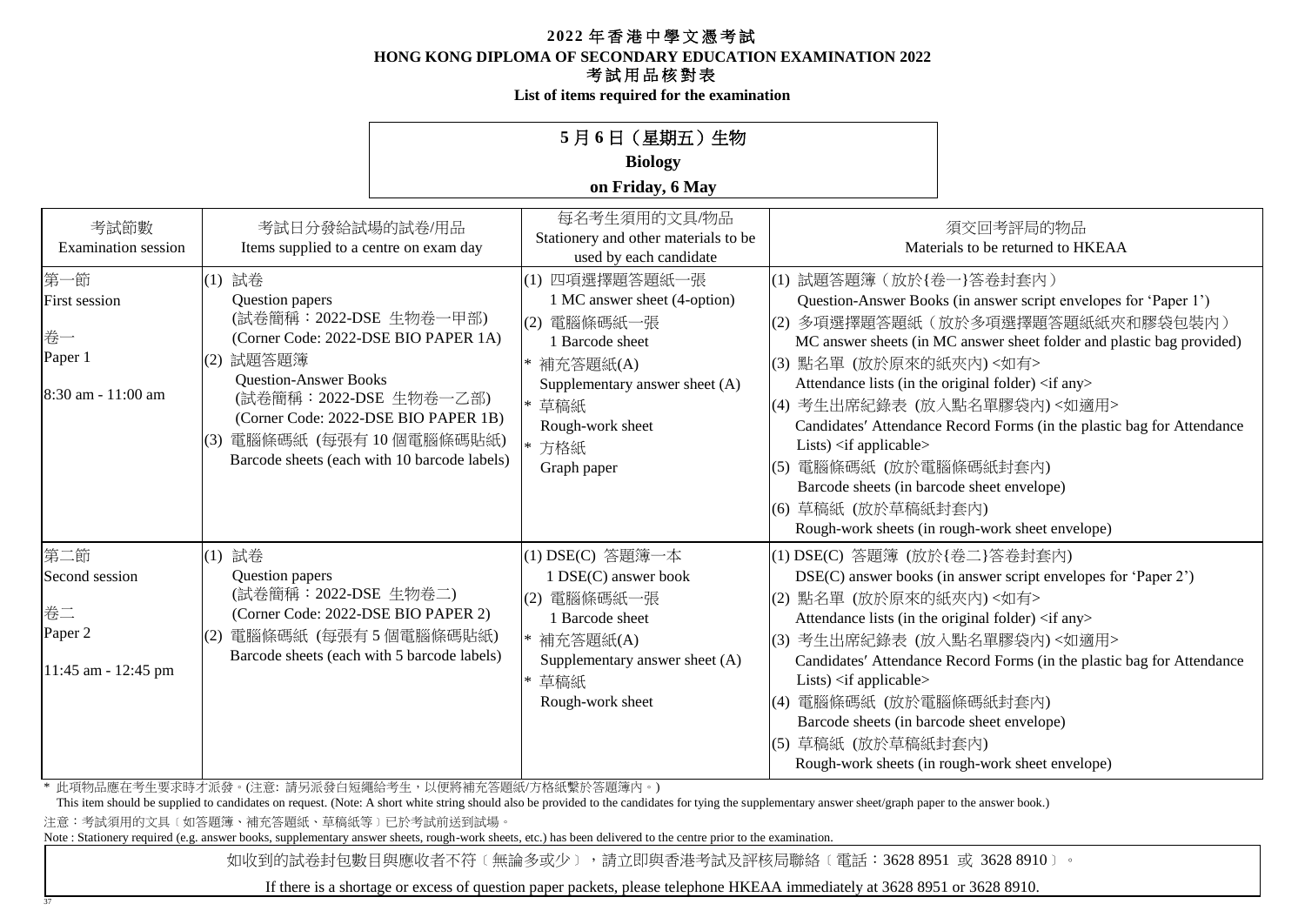**HONG KONG DIPLOMA OF SECONDARY EDUCATION EXAMINATION 2022**

### 考試用品核對表

**List of items required for the examination**

## **5** 月 **6** 日(星期五)組合科學 **(**生物**)**

**Combined Science (Biology)**

### **on Friday, 6 May**

| 考試節數<br><b>Examination</b> session                  | 考試日分發給試場的試卷/用品<br>Items supplied to a centre on exam day                                                                                                                                                                                                                                                    | 每名考生須用的文具/物品<br>Stationery and other materials to<br>be used by each candidate                                                                                                           | 須交回考評局的物品<br>Materials to be returned to HKEAA                                                                                                                                                                                                                                                                                                                                                                                                                                                                                                                                                                                                                                                                                                                                                                                                                                                                           |
|-----------------------------------------------------|-------------------------------------------------------------------------------------------------------------------------------------------------------------------------------------------------------------------------------------------------------------------------------------------------------------|------------------------------------------------------------------------------------------------------------------------------------------------------------------------------------------|--------------------------------------------------------------------------------------------------------------------------------------------------------------------------------------------------------------------------------------------------------------------------------------------------------------------------------------------------------------------------------------------------------------------------------------------------------------------------------------------------------------------------------------------------------------------------------------------------------------------------------------------------------------------------------------------------------------------------------------------------------------------------------------------------------------------------------------------------------------------------------------------------------------------------|
| 第一節<br><b>First session</b><br>$8:30$ am - 10:10 am | (1) 試卷<br>Question papers<br>(試卷簡稱:2022-DSE 組合科學(生物)甲部)<br>(Corner Code: 2022-DSE CS (BIO) SECTION A)<br>(2) 試題答題簿<br><b>Question-Answer Books</b><br>(試卷簡稱: 2022-DSE 組合科學(生物)乙部)<br>(Corner Code: 2022-DSE CS (BIO) SECTION B)<br>(3) 電腦條碼紙 (每張有10個電腦條碼貼紙)<br>Barcode sheets (each with 10 barcode labels) | (1) 四項選擇題答題紙一張<br>1 MC answer sheet (4-option)<br>電腦條碼紙一張<br>(2)<br>1 Barcode sheet<br>* 補充答題紙(A)<br>Supplementary answer sheet (A)<br>* 草稿紙<br>Rough-work sheet<br>* 方格紙<br>Graph paper | (1) 試題答題簿 (放於答卷封套內)<br>Question-Answer Books (in answer script envelopes)<br>多項選擇題答題紙 (放於多項選擇題答題紙紙夾和膠袋包裝內)<br>(2)<br>MC answer sheets (in MC answer sheet folder and plastic bag provided)<br>(3) 試卷 (2022-DSE 組合科學 (生物) 甲部)<br>Question papers (2022-DSE CS (BIO) SECTION A)<br>剩餘的試卷及試題答題簿(放於交回未用/已用/沒有選答的試卷<br>(4)<br>/試題答題簿封套內)<br>Unused Question Papers and Question-Answer Books (in Return of<br>Unused/Used/Unattempted Question Papers/Question-Answer Books<br>envelope)<br>(5) 點名單 (放於原來的紙夾內) <如有><br>Attendance lists (in the original folder) <if any=""><br/>(6) 考生出席紀錄表 (放入點名單膠袋內)&lt;如適用&gt;<br/>Candidates' Attendance Record Forms (in the plastic bag for Attendance<br/>Lists) <math>\langle</math>if applicable<math>\rangle</math><br/>電腦條碼紙 (放於電腦條碼紙封套內)<br/>(7)<br/>Barcode sheets (in barcode sheet envelope)<br/>(8) 草稿紙 (放於草稿紙封套內)<br/>Rough-work sheets (in rough-work sheet envelope)</if> |

\* 此項物品應在考生要求時才派發。(注意: 請另派發白短繩給考生,以便將補充答題紙/方格紙繫於答題簿內。)

This item should be supplied to candidates on request. (Note: A short white string should also be provided to the candidates for tying the supplementary answer sheet/graph paper to the answer book.)

注意:考試須用的文具﹝如答題簿、補充答題紙、草稿紙等﹞已於考試前送到試場。

38

Note : Stationery required (e.g. answer books, supplementary answer sheets, rough-work sheets, etc.) has been delivered to the centre prior to the examination.

如收到的試卷封包數目與應收者不符〔無論多或少〕,請立即與香港考試及評核局聯絡〔電話:3628 8951 或 3628 8910〕。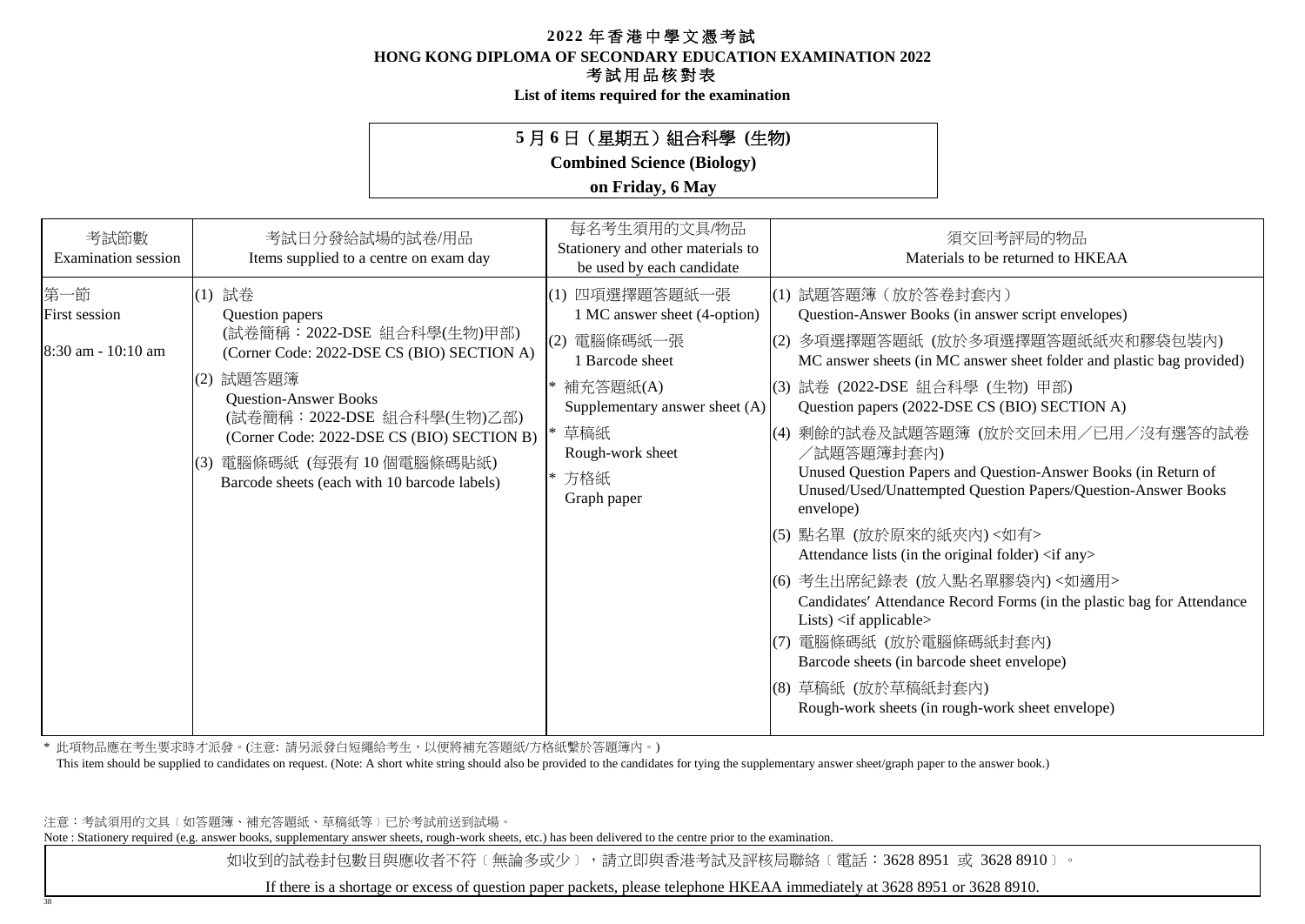**HONG KONG DIPLOMA OF SECONDARY EDUCATION EXAMINATION 2022**

## 考試用品核對表

**List of items required for the examination**

| 5月7日 (星期六)地理       |  |  |  |  |  |
|--------------------|--|--|--|--|--|
| Geography          |  |  |  |  |  |
| on Saturday, 7 May |  |  |  |  |  |

| 考試節數<br><b>Examination</b> session | 考試日分發給試場的試卷/用品<br>Items supplied to a centre on exam day | 每名考生須用的文具/物品<br>Stationery and other materials to be<br>used by each candidate | 須交回考評局的物品<br>Materials to be returned to HKEAA                         |
|------------------------------------|----------------------------------------------------------|--------------------------------------------------------------------------------|------------------------------------------------------------------------|
| 第一節                                | (1) 試卷                                                   | (1) DSE(B) 答題簿一本                                                               | (1) DSE(B) 答題簿 (放於{卷一}答卷封套內)                                           |
| <b>First session</b>               | Question papers                                          | 1 DSE(B) answer book                                                           | DSE(B) answer books (in answer script envelopes for 'Paper 1')         |
|                                    | (試卷簡稱: 2022-DSE 地理卷一)                                    | (2) 四項選擇題答題紙一張                                                                 | (2) 多項選擇題答題紙 (放於多項選擇題答題紙紙夾和膠袋包裝內)                                      |
| 卷一                                 | (Corner Code: 2022-DSE GEOG PAPER 1)                     | 1 MC answer sheet (4-option)                                                   | MC answer sheets (in MC answer sheet folder and plastic bag provided)  |
| Paper 1                            | (2) 地圖摘錄                                                 | (3) 電腦條碼紙一張                                                                    | (3) 地圖摘錄 (放於膠袋包裝內)                                                     |
|                                    | Map Extract                                              | 1 Barcode sheet                                                                | Map Extract (in plastic bags provided)                                 |
| 8:30 am - 11:00 am                 | (3) 電腦條碼紙 (每張有 10 個電腦條碼貼紙)                               | 補充答題紙(A)                                                                       | (4) 點名單 (放於原來的紙夾內)<如有>                                                 |
|                                    | Barcode sheets (each with 10 barcode labels)             | Supplementary answer sheet (A)                                                 | Attendance lists (in the original folder) <if any=""></if>             |
|                                    |                                                          | 草稿紙                                                                            | (5) 考生出席紀錄表 (放入點名單膠袋內)<如適用>                                            |
|                                    |                                                          | Rough-work sheet                                                               | Candidates' Attendance Record Forms (in the plastic bag for Attendance |
|                                    |                                                          | 方格紙                                                                            | Lists) $\langle$ if applicable $\rangle$                               |
|                                    |                                                          | Graph paper                                                                    | (6) 電腦條碼紙 (放於電腦條碼紙封套內)                                                 |
|                                    |                                                          |                                                                                | Barcode sheets (in barcode sheet envelope)                             |
|                                    |                                                          |                                                                                | (7) 草稿紙 (放於草稿紙封套內)                                                     |
|                                    |                                                          |                                                                                | Rough-work sheets (in rough-work sheet envelope)                       |
| 第二節                                | (1) 試卷                                                   | (1) DSE(C) 答題簿一本                                                               | (1) DSE(C) 答題簿 (放於{卷二}答卷封套內)                                           |
| Second session                     | Question papers                                          | 1 DSE(C) answer book                                                           | DSE(C) answer books (in answer script envelopes for 'Paper 2')         |
|                                    | (試卷簡稱: 2022-DSE 地理卷二)                                    | (2) 電腦條碼紙一張                                                                    | (2) 點名單 (放於原來的紙夾內)<如有>                                                 |
| 卷二                                 | (Corner Code: 2022-DSE GEOG PAPER 2)                     | 1 Barcode sheet                                                                | Attendance lists (in the original folder) <if any=""></if>             |
| Paper 2                            | 電腦條碼紙 (每張有5個電腦條碼貼紙)<br>(2)                               | * 補充答題紙(A)                                                                     | (3) 考生出席紀錄表 (放入點名單膠袋內)<如適用>                                            |
|                                    | Barcode sheets (each with 5 barcode labels)              | Supplementary answer sheet (A)                                                 | Candidates' Attendance Record Forms (in the plastic bag for Attendance |
| $11:45$ am $-1:00$ pm              |                                                          | * 草稿紙                                                                          | Lists) <if applicable=""></if>                                         |
|                                    |                                                          | Rough-work sheet                                                               | (4) 電腦條碼紙 (放於電腦條碼紙封套內)                                                 |
|                                    |                                                          | * 方格紙                                                                          | Barcode sheets (in barcode sheet envelope)                             |
|                                    |                                                          | Graph paper                                                                    | (5) 草稿紙 (放於草稿紙封套內)                                                     |
|                                    |                                                          |                                                                                | Rough-work sheets (in rough-work sheet envelope)                       |

\* 此項物品應在考生要求時才派發。(注意: 請另派發白短繩給考生,以便將補充答題紙及/或方格紙繫於答題簿內。)

This item should be supplied to candidates on request. (Note: A short white string should also be provided to the candidates for tying the supplementary answer sheet and / or graph paper to the answer book.)

注意:考試須用的文具﹝如答題簿、補充答題紙、草稿紙等﹞已於考試前送到試場。

42

Note : Stationery required (e.g. answer books, supplementary answer sheets, rough-work sheets, etc.) has been delivered to the centre prior to the examination.

如收到的試卷封包數目與應收者不符〔無論多或少〕,請立即與香港考試及評核局聯絡〔電話:3628 8951 或 3628 8910〕。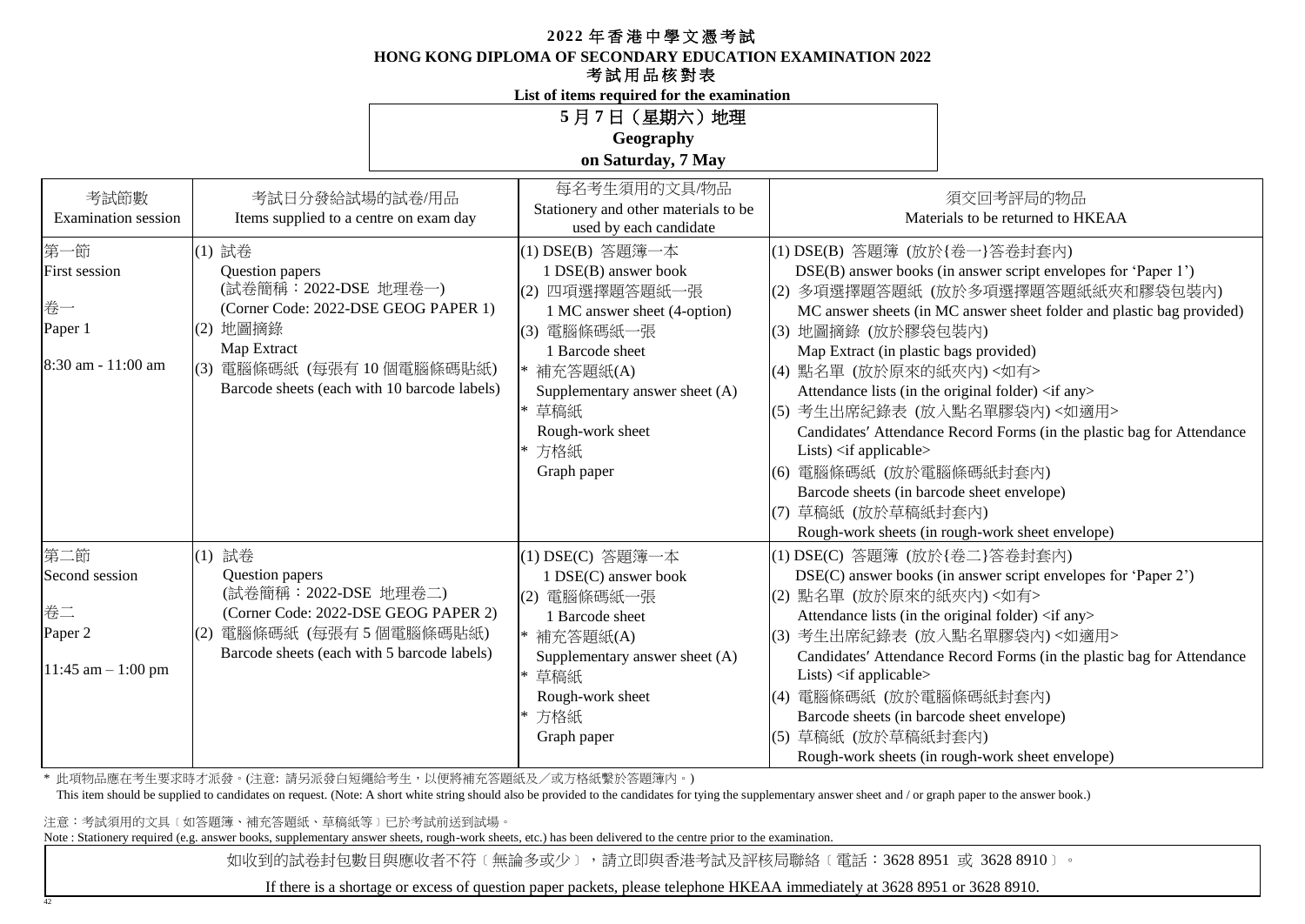**HONG KONG DIPLOMA OF SECONDARY EDUCATION EXAMINATION 2022**

#### 考試用品核對表

**List of items required for the examination**

## **5** 月 **8** 日(星期日)倫理與宗教

**Ethics & Religious Studies**

#### **on Sunday, 8 May**

| 考試節數<br><b>Examination</b> session                                   | 考試日分發給試場的試卷/用品<br>Items supplied to a centre on exam day                                                                                                                  | 每名考生須用的文具/物品<br>Stationery and other materials to be used<br>by each candidate                                                                           | 須交回考評局的物品<br>Materials to be returned to HKEAA                                                                                                                                                                                                                                                                                                                                                                                                                                                                                     |
|----------------------------------------------------------------------|---------------------------------------------------------------------------------------------------------------------------------------------------------------------------|----------------------------------------------------------------------------------------------------------------------------------------------------------|------------------------------------------------------------------------------------------------------------------------------------------------------------------------------------------------------------------------------------------------------------------------------------------------------------------------------------------------------------------------------------------------------------------------------------------------------------------------------------------------------------------------------------|
| 第一節<br><b>First session</b><br>卷一<br>Paper 1<br>$1:30$ pm $-3:15$ pm | (1) 試卷<br>Question papers<br>(試卷簡稱: 2022-DSE 倫理與宗教卷一)<br>(Corner Code: 2022-DSE ERS PAPER 1)<br>(2) 電腦條碼紙 (每張有5個電腦條碼貼紙)<br>Barcode sheets (each with 5 barcode labels)    | (1) DSE(C) 答題簿一本<br>1 DSE(C) answer book<br>電腦條碼紙一張<br>(2)<br>1 Barcode sheet<br>* 補充答題紙(A)<br>Supplementary answer sheet (A)<br>草稿紙<br>Rough-work sheet | (1) DSE(C) 答題簿 (放於{卷一}答卷封套內)<br>DSE(C) answer books (in answer script envelopes for 'Paper 1')<br>(2) 點名單 (放於原來的紙夾內)<如有><br>Attendance lists (in the original folder) <if any=""><br/>(3) 考生出席紀錄表 (放入點名單膠袋內)&lt;如適用&gt;<br/>Candidates' Attendance Record Forms (in the plastic bag for Attendance<br/>Lists) <math>\langle</math>if applicable<math>\rangle</math><br/>電腦條碼紙 (放於電腦條碼紙封套內)<br/>(4)<br/>Barcode sheets (in barcode sheet envelope)<br/>(5) 草稿紙 (放於草稿紙封套內)<br/>Rough-work sheets (in rough-work sheet envelope)</if> |
| 第二節<br>Second session<br>卷二<br>Paper 2<br>4:00 pm - 5:45 pm          | (1) 試卷<br>Question papers<br>(試卷簡稱: 2022-DSE 倫理與宗教卷二)<br>(Corner Code: 2022-DSE ERS PAPER 2)<br>電腦條碼紙 (每張有5個電腦條碼貼紙)<br>(2)<br>Barcode sheets (each with 5 barcode labels) | (1) DSE(C) 答題簿一本<br>1 DSE(C) answer book<br>電腦條碼紙一張<br>(2)<br>1 Barcode sheet<br>* 補充答題紙(A)<br>Supplementary answer sheet (A)<br>草稿紙<br>Rough-work sheet | (1) DSE(C) 答題簿 (放於{卷二}答卷封套內)<br>DSE(C) answer books (in answer script envelopes for 'Paper 2')<br>(2) 點名單 (放於原來的紙夾內) <如有><br>Attendance lists (in the original folder) <if any=""><br/>(3) 考生出席紀錄表 (放入點名單膠袋內)&lt;如適用&gt;<br/>Candidates' Attendance Record Forms (in the plastic bag for Attendance<br/>Lists) <if applicable=""><br/>(4) 電腦條碼紙 (放於電腦條碼紙封套內)<br/>Barcode sheets (in barcode sheet envelope)<br/>(5) 草稿紙 (放於草稿紙封套內)<br/>Rough-work sheets (in rough-work sheet envelope)</if></if>                                  |

\* 此項物品應在考生要求時才派發。(注意: 請另派發白短繩給考生,以便將補充答題紙繫於答題簿內。)

This item should be supplied to candidates on request. (Note: A short white string should also be provided to the candidates for tying the supplementary answer sheet to the answer book.)

注意:考試須用的文具﹝如答題簿、補充答題紙、草稿紙等﹞已於考試前送到試場。

19

Note : Stationery required (e.g. answer books, supplementary answer sheets, rough-work sheets, etc.) has been delivered to the centre prior to the examination.

如收到的試卷封包數目與應收者不符〔無論多或少〕,請立即與香港考試及評核局聯絡〔電話:3628 8951 或 3628 8910〕。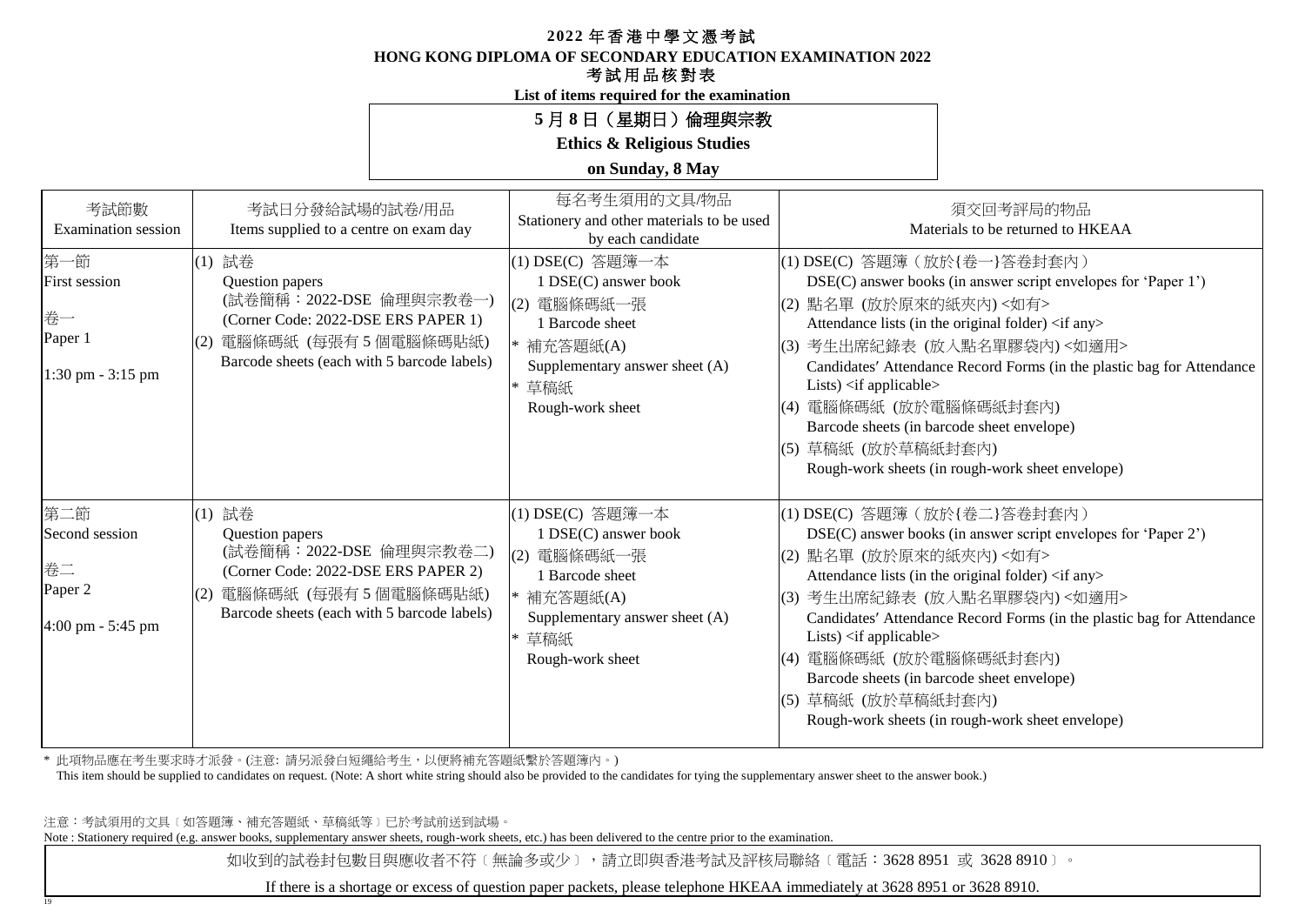**List of items required for the examination**

## **5** 月 **9** 日(星期一)英語文學

**Literature in English**

### **on Monday, 9 May**

| 考試節數<br>Examination session                                    | 考試日分發給試場的試卷/用品<br>Items supplied to a centre on exam day                                                                                 | 每名考生須用的文具/物品<br>Stationery and other materials to be<br>used by each candidate                              | 須交回考評局的物品<br>Materials to be returned to HKEAA                                                                                                                                                                                                                                                                                                                                     |
|----------------------------------------------------------------|------------------------------------------------------------------------------------------------------------------------------------------|-------------------------------------------------------------------------------------------------------------|------------------------------------------------------------------------------------------------------------------------------------------------------------------------------------------------------------------------------------------------------------------------------------------------------------------------------------------------------------------------------------|
| 第一節<br>First session<br>卷一<br>Paper 1<br>$8:30$ am $-11:30$ am | $(1)$ Question papers<br>(Corner Code: 2022-DSE-LIT ENG PAPER 1)<br>(2) Barcode sheets (each with 10 barcode labels)                     | $(1)$ 1 DSE(A) answer book<br>$(2)$ 1 Barcode sheet<br>Supplementary answer sheet (A)<br>* Rough-work sheet | (1) DSE(A) answer books (in answer script envelopes for 'Paper 1')<br>(2) Attendance lists (in the original folder) $\langle$ if any $\rangle$<br>(3) Candidates' Attendance Record Forms (in the plastic bag for Attendance<br>Lists) $\langle$ if applicable $\rangle$<br>(4) Barcode sheets (in barcode sheet envelope)<br>(5) Rough-work sheets (in rough-work sheet envelope) |
| 第二節<br>Second session<br>卷二<br>Paper 2<br>12:30 pm - 2:30 pm   | (1) Question papers<br>(Corner Code: 2022-DSE-LIT ENG PAPER 2) $(2)$ 1 Barcode sheet<br>(2) Barcode sheets (each with 10 barcode labels) | $(1)$ 1 DSE(A) answer book<br>* Supplementary answer sheet (A)<br>* Rough-work sheet                        | (1) DSE(A) answer books (in answer script envelopes for 'Paper 2')<br>(2) Attendance lists (in the original folder) $\langle$ if any $\rangle$<br>(3) Candidates' Attendance Record Forms (in the plastic bag for Attendance<br>Lists) $\langle$ if applicable $\rangle$<br>(4) Barcode sheets (in barcode sheet envelope)<br>(5) Rough-work sheets (in rough-work sheet envelope) |

\* 此項物品應在考生要求時才派發。(注意: 請另派發白短繩給考生,以便將補充答題紙繫於答題簿內。)

This item should be supplied to candidates on request. (Note: A short white string should also be provided to the candidates for tying the supplementary answer sheet to the answer book.)

注意:考試須用的文具﹝如答題簿、補充答題紙、草稿紙等﹞已於考試前送到試場。

14

Note : Stationery required (e.g. answer books, supplementary answer sheets, rough-work sheets, etc.) has been delivered to the centre prior to the examination.

如收到的試卷封包數目與應收者不符〔無論多或少〕,請立即與香港考試及評核局聯絡〔電話:3628 8951 或 3628 8910〕。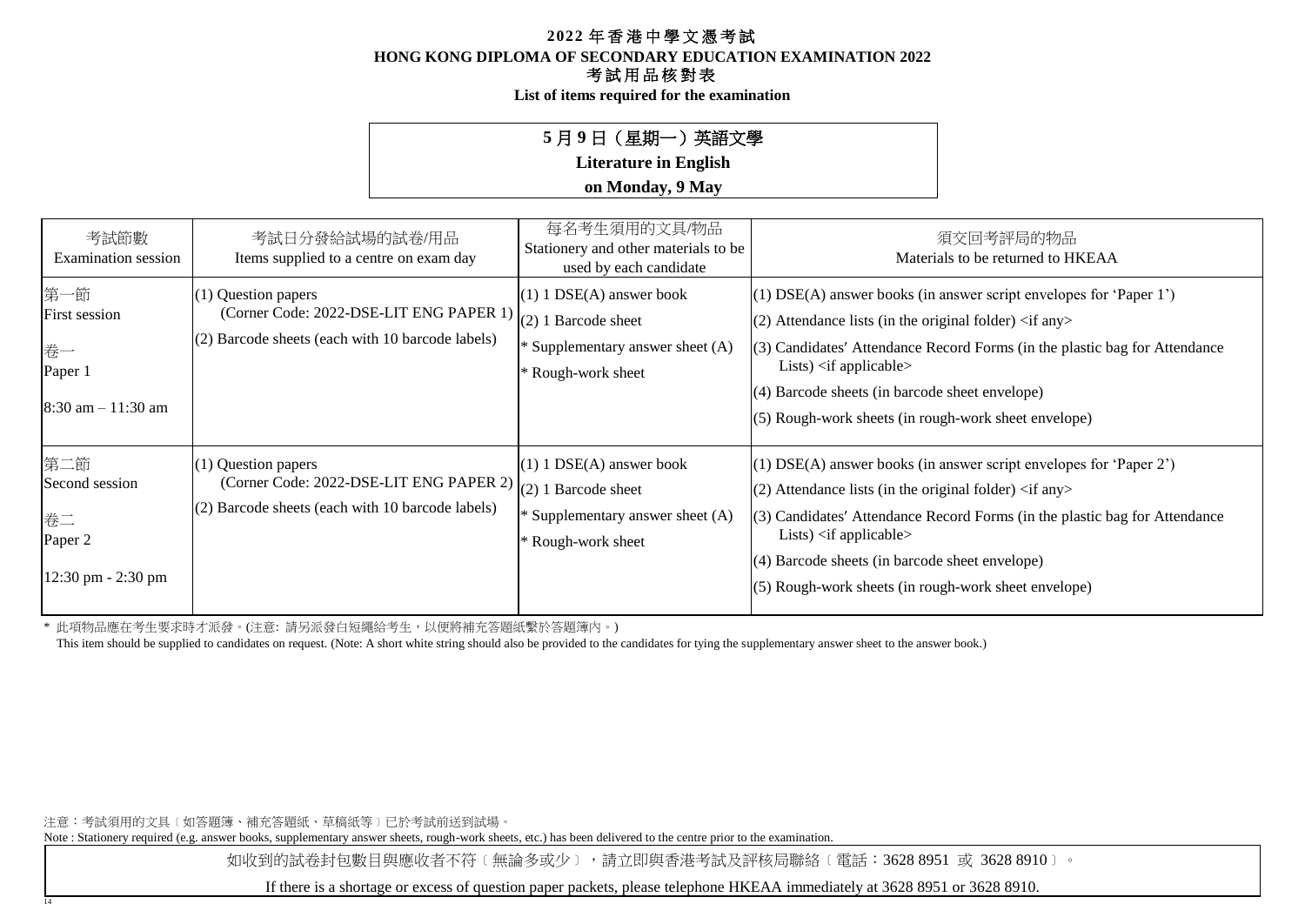#### **HONG KONG DIPLOMA OF SECONDARY EDUCATION EXAMINATION 2022**

## 考試用品核對表

**List of items required for the examination**

#### **5** 月 **9** 日(星期一)設計與應用科技 **(**選修單元:二甲 **–** 二丁**)**

**Design & Applied Technology (Elective Part: 2A – 2D)**

**on Monday, 9 May**

| 考試節數<br><b>Examination</b> session                            |                   | 考試日分發給試場的試卷/用品<br>Items supplied to a centre on exam day                                                                                                                                                                                                                                         | 每名考生須用的文具/物品<br>Stationery and other materials to be used<br>by each candidate                                                                                                                                                                              | 須交回考評局的物品<br>Materials to be returned to HKEAA                                                                                                                                                                                                                                                                                                                                                                                                                                                                                                                                                                                                                                                                                                                                                                                        |
|---------------------------------------------------------------|-------------------|--------------------------------------------------------------------------------------------------------------------------------------------------------------------------------------------------------------------------------------------------------------------------------------------------|-------------------------------------------------------------------------------------------------------------------------------------------------------------------------------------------------------------------------------------------------------------|---------------------------------------------------------------------------------------------------------------------------------------------------------------------------------------------------------------------------------------------------------------------------------------------------------------------------------------------------------------------------------------------------------------------------------------------------------------------------------------------------------------------------------------------------------------------------------------------------------------------------------------------------------------------------------------------------------------------------------------------------------------------------------------------------------------------------------------|
| 第一節<br>First session<br>卷一<br>Paper 1<br>8:30 am - 10:30 am   | (1)<br>(2)        | 試題答題簿<br><b>Question-Answer Books</b><br>(試卷簡稱: 2022-DSE 設計與應用科技卷一)<br>(Corner Code: 2022-DSE DAT PAPER 1)<br>電腦條碼紙 (每張有10個電腦條碼貼紙)<br>Barcode sheets (each with 10 barcode labels)                                                                                                               | (1) 電腦條碼紙一張<br>1 Barcode sheet<br>(2) 草稿紙一張<br>1 Rough-work sheet<br>* 補充答題紙(A)<br>Supplementary answer sheet (A)<br>* 額外草稿紙<br>Additional rough-work sheet<br>* 綠繩一條<br>1 Green tag                                                                        | (1) 試題答題簿 (放於{試卷一}答卷封套內)<br>Question-Answer Books (in answer script envelopes for 'Paper 1')<br>(2) 點名單 (放於原來的紙夾內) <如有><br>Attendance lists (in the original folder) <if any=""><br/>(3) 考生出席紀錄表 (放入點名單膠袋內)&lt;如適用&gt;<br/>Candidates' Attendance Record Forms (in the plastic bag for Attendance Lists) <if<br>applicable&gt;<br/>(4) 電腦條碼紙 (放於電腦條碼紙封套內)<br/>Barcode sheets (in barcode sheet envelope)<br/>(5) 草稿紙 (放於草稿紙封套內)<br/>Rough-work sheets (in rough-work sheet envelope)</if<br></if>                                                                                                                                                                                                                                                                                                                                     |
| 第二節<br>Second session<br>卷二<br>Paper 2<br>11:15 am - 12:30 pm | (1)<br>(2)<br>(3) | 試卷 二甲至二丁<br>Question papers $2A - 2D$<br>(試卷簡稱: 2022-DSE 設計與應用科技 卷二甲至二<br>T)<br>(Corner Code: 2022-DSE DAT PAPERS 2A-2D)<br>工作紙<br>Worksheets<br>(試卷簡稱/Corner Code: 2022-DSE DAT PAPER 2B 設<br>計與應用科技卷二乙 Worksheets 工作紙)<br>電腦條碼紙 (每張有10個電腦條碼貼紙)<br>Barcode sheets (each with 10 barcode labels) | (1) DSE(G) 答題簿一本<br>1 DSE(G) answer books<br>(2) 電腦條碼紙一張<br>1 Barcode sheet<br>(3) 綠繩一條<br>1 Green tag<br>(4) 草稿紙一張<br>1 Rough-work sheet<br>* 補充答題紙(A)<br>Supplementary answer sheet (A)<br>* 額外草稿紙<br>Additional rough-work sheet<br>* 方格紙<br>Graph paper | (1) DSE(G)答題簿一本。如選答卷二乙中的題 4, 卷二乙工作紙用綠繩繫於答題簿中。(放<br>於{卷二}答卷封套內)<br>DSE(G) answer books. If Question 4 of Paper 2B is answered, attach Paper 2B Worksheet in<br>the Answer Book by a green tag. (in answer script envelopes for 'Paper 2')<br>(2) 點名單 (放於原來的紙夾內) <如有><br>Attendance lists (in the original folder) <if any=""><br/>(3) 考生出席紀錄表 (放入點名單膠袋內)&lt;如適用&gt;<br/>Candidates' Attendance Record Forms (in the plastic bag for Attendance Lists) <if<br>applicable&gt;<br/> (4) 電腦條碼紙 (放於電腦條碼紙封套內)<br/>Barcode sheets (in barcode sheet envelope)<br/>(5) 草稿紙 (放於草稿紙封套内)<br/>Rough-work sheets (in rough-work sheet envelope)<br/>(6) 沒有選答的卷二乙工作紙 (放於交回未用/已用/沒有選答的試卷/試題答題簿封套<br/>内)<br/>Unattempted Worksheets of Paper 2B (in Return of Unused/Used/Unattempted Question<br/>Papers/Question-Answer Books envelope)</if<br></if> |

\* 此項物品應在考生要求時才派發。(注意: 請另派發白短繩給考生,以便將補充答題紙/方格紙繫於答題簿內。)

This item should be supplied to candidates on request. (Note: A short white string should also be provided to the candidates for tying the supplementary answer sheet /graph paper to the answer book.)

注意:考試須用的文具﹝如答題簿、補充答題紙、草稿紙等﹞已於考試前送到試場。

17

Note : Stationery required (e.g. answer books, supplementary answer sheets, rough-work sheets, etc.) has been delivered to the centre prior to the examination.

如收到的試卷封包數目與應收者不符〔無論多或少〕,請立即與香港考試及評核局聯絡〔電話:3628 8951 或 3628 8910〕。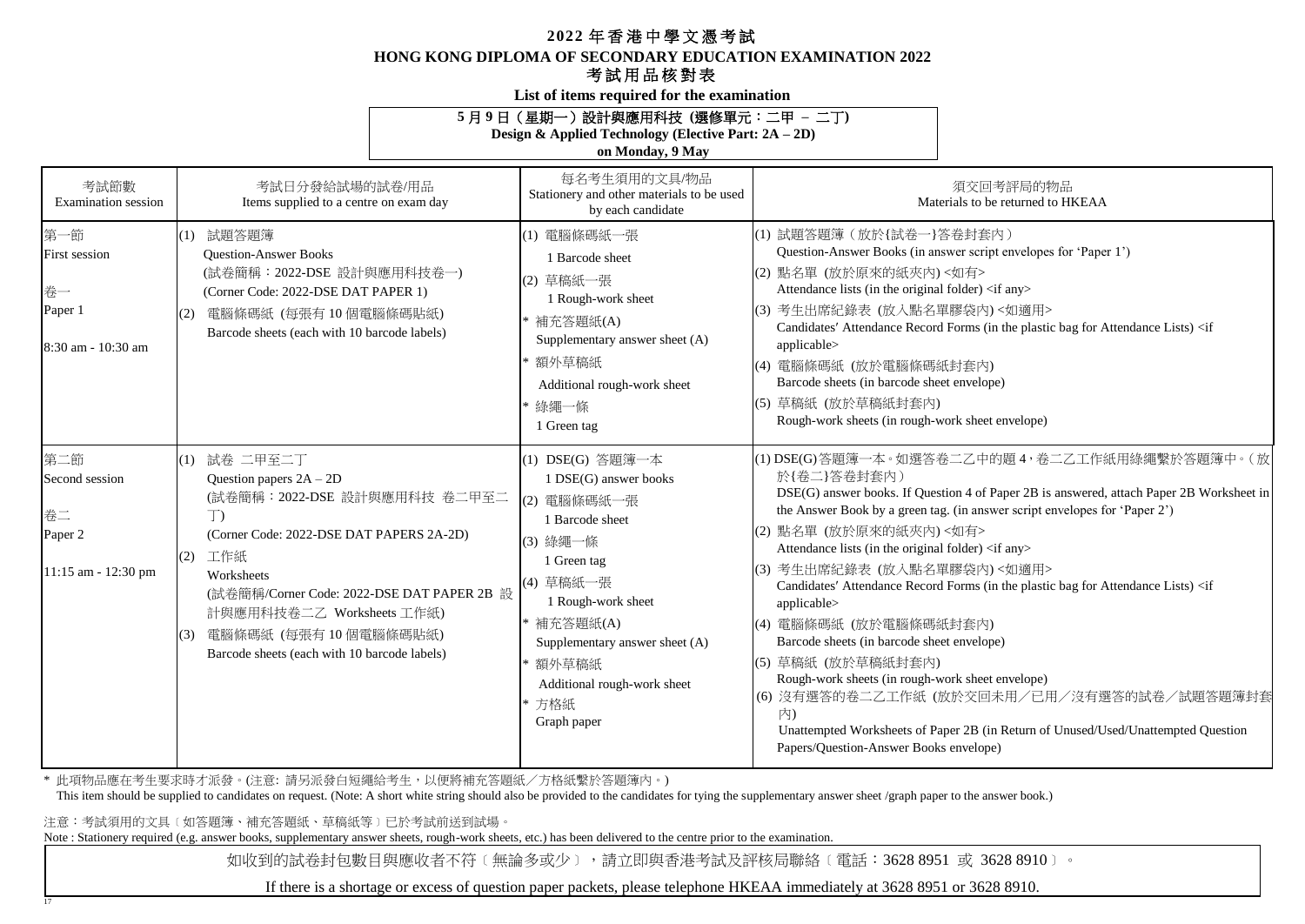#### **HONG KONG DIPLOMA OF SECONDARY EDUCATION EXAMINATION 2022**

#### 考試用品核對表

**List of items required for the examination**

**5** 月 **9** 日(星期一)設計與應用科技 **(**選修單元:二甲 **–** 二戊**)**

| Design & Applied Technology (Elective Part: 2A – 2E) |  |  |  |
|------------------------------------------------------|--|--|--|
|                                                      |  |  |  |

**on Monday, 9 May**

| 考試節數<br><b>Examination</b> session                              | 考試日分發給試場的試卷/用品<br>Items supplied to a centre on exam day                                                                                                                                                                                                                                                                                                                                                                                           | 每名考生須用的文具/物品<br>Stationery and other materials to be<br>used by each candidate                                                                                                                                                                       | 須交回考評局的物品<br>Materials to be returned to HKEAA                                                                                                                                                                                                                                                                                                                                                                                                                                                                                                                                                                                                                                                                                                                                                                                                                                                                                                                                                            |
|-----------------------------------------------------------------|----------------------------------------------------------------------------------------------------------------------------------------------------------------------------------------------------------------------------------------------------------------------------------------------------------------------------------------------------------------------------------------------------------------------------------------------------|------------------------------------------------------------------------------------------------------------------------------------------------------------------------------------------------------------------------------------------------------|-----------------------------------------------------------------------------------------------------------------------------------------------------------------------------------------------------------------------------------------------------------------------------------------------------------------------------------------------------------------------------------------------------------------------------------------------------------------------------------------------------------------------------------------------------------------------------------------------------------------------------------------------------------------------------------------------------------------------------------------------------------------------------------------------------------------------------------------------------------------------------------------------------------------------------------------------------------------------------------------------------------|
| 第一節<br>First session<br>卷一<br>Paper 1<br>8:30 am - 10:30 am     | (1) 試題答題簿<br><b>Ouestion-Answer Books</b><br>(試卷簡稱: 2022-DSE 設計與應用科技卷一)<br>(Corner Code: 2022-DSE DAT PAPER 1)<br>電腦條碼紙 (每張有 10 個電腦條碼貼紙)<br>(2)<br>Barcode sheets (each with 10 barcode labels)                                                                                                                                                                                                                                                    | (1) 電腦條碼紙一張<br>1 Barcode sheet<br>(2) 草稿紙一張<br>1 Rough-work sheet<br>補充答題紙(A)<br>Supplementary answer sheet (A)<br>額外草稿紙<br>Additional rough-work sheet<br>綠繩一條<br>1 Green tag                                                                       | (1) 試題答題簿 (放於{試卷一}答卷封套內)<br>Question-Answer Books (in answer script envelopes for 'Paper 1')<br>(2) 點名單 (放於原來的紙夾內)<如有><br>Attendance lists (in the original folder) <if any=""><br/>(3) 考生出席紀錄表 (放入點名單膠袋內)&lt;如適用&gt;<br/>Candidates' Attendance Record Forms (in the plastic bag for<br/>Attendance Lists) <if applicable=""><br/>(4) 電腦條碼紙 (放於電腦條碼紙封套內)<br/>Barcode sheets (in barcode sheet envelope)<br/>(5) 草稿紙 (放於草稿紙封套內)<br/>Rough-work sheets (in rough-work sheet envelope)</if></if>                                                                                                                                                                                                                                                                                                                                                                                                                                                                                                            |
| 第二節<br>Second session<br>卷二<br>Paper 2<br>$11:15$ am - 12:30 pm | (1) 試卷 二甲至二丁<br>Question papers $2A - 2D$<br>(試卷簡稱: 2022-DSE 設計與應用科技 卷二甲至二丁)<br>(Corner Code: 2022-DSE DAT PAPERS 2A-2D)<br>試卷 二戊 試題答題簿<br>(2)<br><b>Ouestion-Answer Books PAPER 2E</b><br>(試卷簡稱: 2022-DSE 設計與應用科技 卷二戊)<br>(Corner Code: 2022-DSE DAT PAPER 2E)<br>(3) 工作紙<br>Worksheets<br>(試卷簡稱/Corner Code: 2022-DSE DAT PAPER 2B 設計與應用科技卷<br>二乙 Worksheets 工作紙)<br>電腦條碼紙 (每張有10個電腦條碼貼紙)<br>(4)<br>Barcode sheets (each with 10 barcode labels) | (1) DSE(G) 答題簿一本<br>1 DSE(G) answer book<br>(2) 電腦條碼紙一張<br>1 Barcode sheet<br>(3) 綠繩一條<br>1 Green tag<br>(4) 草稿紙一張<br>1 Rough-work sheet<br>補充答題紙(A)<br>Supplementary answer sheet (A)<br>額外草稿紙<br>Additional rough-work sheet<br>方格紙<br>Graph paper | (1) DSE(G) 答題簿/試題答題簿。如選答卷二乙中的題 4,卷二乙工作<br>紙用綠繩繫於答題簿中。(分別放於兩個不同的{卷二}答卷封套內)<br>DSE(G) answer books/Question-Answer Books. If Question 4<br>of Paper 2B is answered, attach Paper 2B Worksheet in the Answer<br>Book by green tag. (in two different answer script envelopes for 'Paper<br>$2^{\prime})$<br>(2) 點名單 (放於原來的紙夾內)<如有><br>Attendance lists (in the original folder) <if any=""><br/>(3) 考生出席紀錄表 (放入點名單膠袋內)&lt;如適用&gt;<br/>Candidates' Attendance Record Forms (in the plastic bag for Attendance<br/>Lists) <math>\langle</math>if applicable<math>\rangle</math><br/>(4) 電腦條碼紙 (放於電腦條碼紙封套內)<br/>Barcode sheets (in barcode sheet envelope)<br/>(5) 草稿紙 (放於草稿紙封套內)<br/>Rough-work sheets (in rough-work sheet envelope)<br/>(6) 沒有選答的 DSE(G) 答題簿/試卷二戊試題答題簿/卷二乙工作紙<br/>(放於交回未用/已用/沒有選答的試卷/試題答題簿封套內)<br/>Unattempted DSE(G) answer books/Question-Answer Books PAPER 2E<br/>/Worksheets of Paper 2B (in Return of Unused/Used/Unattempted<br/>Question Papers/Question-Answer Books envelope)</if> |

\* 此項物品應在考生要求時才派發。(注意: 請另派發白短繩給考生,以便將補充答題紙/方格紙繫於答題簿內。)

This item should be supplied to candidates on request. (Note: A short white string should also be provided to the candidates for tying the supplementary answer sheet /graph paper to the answer book.)

注意:考試須用的文具﹝如答題簿、補充答題紙、草稿紙等﹞已於考試前送到試場。

18

Note : Stationery required (e.g. answer books, supplementary answer sheets, rough-work sheets, etc.) has been delivered to the centre prior to the examination.

如收到的試卷封包數目與應收者不符〔無論多或少〕,請立即與香港考試及評核局聯絡〔電話:3628 8951 或 3628 8910〕。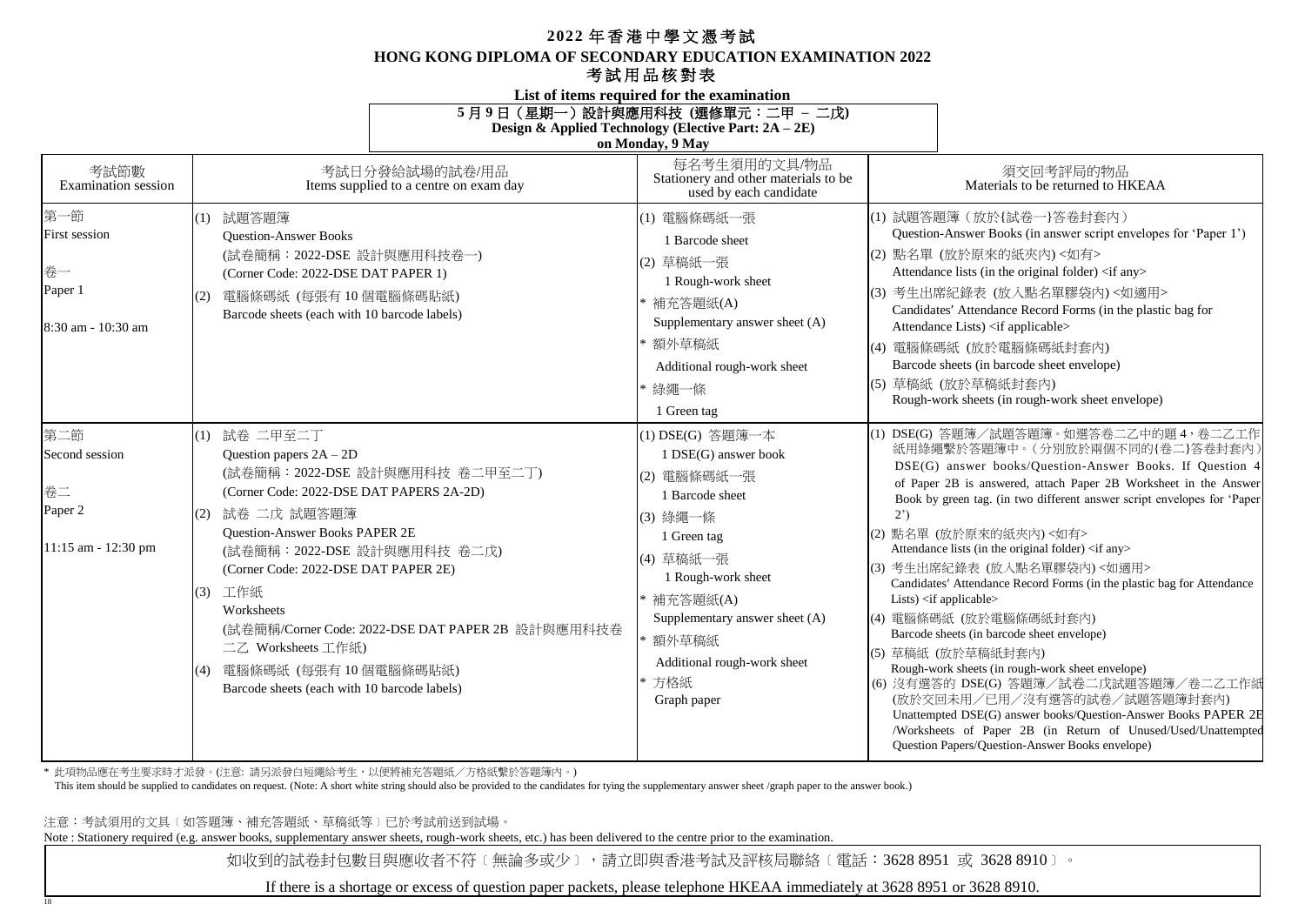**HONG KONG DIPLOMA OF SECONDARY EDUCATION EXAMINATION 2022**

## 考試用品核對表

**List of items required for the examination**

## **5** 月 **10** 日(星期二)中國歷史 **Chinese History**

## **on Tuesday, 10 May**

| 考試節數<br>Examination session                                        | 考試日分發給試場的試卷/用品<br>Items supplied to a centre on exam day                                                          | 每名考生須用的文具/物品<br>Stationery and other materials to be<br>used by each candidate                                                                           | 須交回考評局的物品<br>Materials to be returned to HKEAA                                                                                                                                                                                                                                                                                                                                                                                                                                             |
|--------------------------------------------------------------------|-------------------------------------------------------------------------------------------------------------------|----------------------------------------------------------------------------------------------------------------------------------------------------------|--------------------------------------------------------------------------------------------------------------------------------------------------------------------------------------------------------------------------------------------------------------------------------------------------------------------------------------------------------------------------------------------------------------------------------------------------------------------------------------------|
| 第一節<br><b>First session</b><br>卷一<br>Paper 1<br>8:30 am - 10:45 am | (1) 試卷<br>(試卷簡稱:2022-DSE 中國歷史卷一)<br>電腦條碼紙 (每張有 10 個電腦條碼貼紙)<br>(2)<br>Barcode sheets (each with 10 barcode labels) | (1) DSE(B) 答題簿一本<br>1 DSE(B) answer book<br>(2) 電腦條碼紙一張<br>1 Barcode sheet<br>* 補充答題紙(A)<br>Supplementary answer sheet (A)<br>草稿紙<br>Rough-work sheet    | (1) DSE(B) 答題簿 (放於答卷封套內)<br>DSE(B) answer books (in answer script envelopes)<br>(2) 點名單 (放於原來的紙夾內)<如有><br>Attendance lists (in the original folder) <if any=""><br/>考生出席紀錄表 (放入點名單膠袋內)&lt;如適用&gt;<br/>(3)<br/>Candidates' Attendance Record Forms (in the plastic bag for<br/>Attendance Lists) <if applicable=""><br/>電腦條碼紙 (放於電腦條碼紙封套內)<br/>Barcode sheets (in barcode sheet envelope)<br/>草稿紙 (放於草稿紙封套內)<br/>(5)<br/>Rough-work sheets (in rough-work sheet envelope)</if></if>         |
| 第二節<br>Second session<br>卷二<br>Paper 2<br>$11:30$ am $- 12:50$ pm  | (1) 試卷<br>(試卷簡稱: 2022-DSE 中國歷史卷二)<br>電腦條碼紙 (每張有5個電腦條碼貼紙)<br>(2)<br>Barcode sheets (each with 5 barcode labels)    | (1) DSE(C) 答題簿一本<br>1 DSE(C) answer book<br>電腦條碼紙一張<br>(2)<br>1 Barcode sheet<br>* 補充答題紙(A)<br>Supplementary answer sheet (A)<br>草稿紙<br>Rough-work sheet | (1) DSE(C) 答題簿 (放於答卷封套內)<br>DSE(C) answer books (in answer script envelopes)<br>(2) 點名單 (放於原來的紙夾內)<如有><br>Attendance lists (in the original folder) <if any=""><br/>考生出席紀錄表 (放入點名單膠袋內)&lt;如適用&gt;<br/>(3)<br/>Candidates' Attendance Record Forms (in the plastic bag for<br/>Attendance Lists) <if applicable=""><br/>電腦條碼紙 (放於電腦條碼紙封套內)<br/>(4)<br/>Barcode sheets (in barcode sheet envelope)<br/>草稿紙 (放於草稿紙封套內)<br/>(5)<br/>Rough-work sheets (in rough-work sheet envelope)</if></if> |

\* 此項物品應在考生要求時才派發。(注意: 請另派發白短繩給考生,以便將補充答題紙繫於答題簿內。)

This item should be supplied to candidates on request. (Note: A short white string should also be provided to the candidates for tying the supplementary answer sheet to the answer book.)

注意:考試須用的文具﹝如答題簿、補充答題紙、草稿紙等﹞已於考試前送到試場。

32

Note : Stationery required (e.g. answer books, supplementary answer sheets, rough-work sheets, etc.) has been delivered to the centre prior to the examination.

如收到的試卷封包數目與應收者不符〔無論多或少〕,請立即與香港考試及評核局聯絡〔電話:3628 8951 或 3628 8910〕。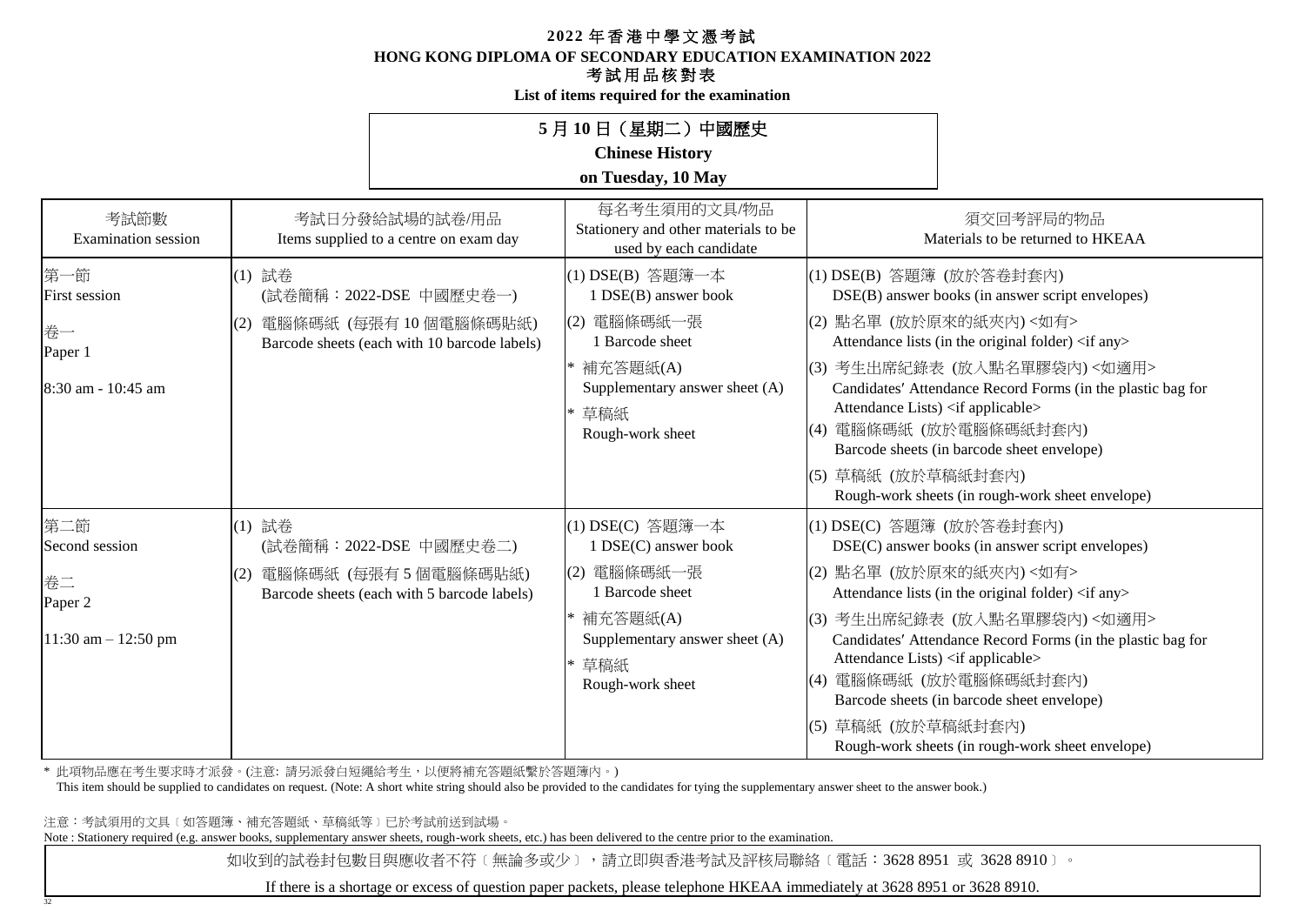#### **HONG KONG DIPLOMA OF SECONDARY EDUCATION EXAMINATION 2022**

## 考試用品核對表

**List of items required for the examination**

## **5** 月 **11** 日(星期三)資訊及通訊科技 **(**選修單元:**2(A)** 數據庫**)**

## **Information & Communication Technology**

**(Elective Module: 2(A) Database)**

## **on Wednesday, 11 May**

| 考試節數<br><b>Examination</b> session                                 | 考試日分發給試場的試卷/用品<br>Items supplied to a centre on exam day                                                                                                                                                                                                                                                                  | 每名考生須用的文具/物品<br>Stationery and other materials<br>to be used by each candidate                                                                                               | 須交回考評局的物品<br>Materials to be returned to HKEAA                                                                                                                                                                                                                                                                                                                                                                                                                                                                                                                                                               |
|--------------------------------------------------------------------|---------------------------------------------------------------------------------------------------------------------------------------------------------------------------------------------------------------------------------------------------------------------------------------------------------------------------|------------------------------------------------------------------------------------------------------------------------------------------------------------------------------|--------------------------------------------------------------------------------------------------------------------------------------------------------------------------------------------------------------------------------------------------------------------------------------------------------------------------------------------------------------------------------------------------------------------------------------------------------------------------------------------------------------------------------------------------------------------------------------------------------------|
| 第一節<br><b>First session</b><br>卷一<br>Paper 1<br>8:30 am - 10:30 am | (1) 試卷<br>Question papers<br>(試卷簡稱: 2022-DSE 資訊及通訊科技卷一(甲部))<br>(Corner Code: 2022-DSE ICT PAPER 1 (SECT A))<br>試題答題簿<br>(2)<br><b>Question-Answer Books</b><br>(試卷簡稱: 2022-DSE 資訊及通訊科技卷一(乙部))<br>(Corner Code: 2022-DSE ICT PAPER 1 (SECT B))<br>(3) 電腦條碼紙 (每張有10個電腦條碼貼紙)<br>Barcode sheets (each with 10 barcode labels) | (1) 四項選擇題答題紙一張<br>1 MC answer sheet<br>$(4$ -option $)$<br>(2) 電腦條碼紙一張<br><b>Barcode</b> sheet<br>補充答題紙(A)<br>Supplementary answer<br>sheet $(A)$<br>草稿紙<br>Rough-work sheet | (1) 試題答題簿 (放於{卷一}答卷封套內)<br>Question-Answer Books (in answer script envelopes for 'Paper 1')<br>多項選擇題答題紙 (放於多項選擇題答題紙紙夾和膠袋包裝內)<br>MC answer sheets (in MC answer sheet folder and plastic bag provided)<br>(3) 點名單 (放於原來的紙夾內) <如有><br>Attendance lists (in the original folder) <if any=""><br/>(4) 考生出席紀錄表 (放入點名單膠袋內)&lt;如適用&gt;<br/>Candidates' Attendance Record Forms (in the plastic bag for Attendance<br/>Lists) <if applicable=""><br/>電腦條碼紙 (放於電腦條碼紙封套內)<br/>(5)<br/>Barcode sheets (in barcode sheet envelope)<br/>(6) 草稿紙 (放於草稿紙封套內)<br/>Rough-work sheets (in rough-work sheet envelope)</if></if> |
| 第二節<br>Second session<br>卷二<br>Paper 2<br>$11:15$ am - 12:45 pm    | (1) 試題答題簿<br><b>Question-Answer Books</b><br>(試卷簡稱: 2022-DSE 資訊及通訊科技卷二(A))<br>(Corner Code: 2022-DSE ICT PAPER 2A)<br>電腦條碼紙 (每張有 10 個電腦條碼貼紙)<br>(2)<br>Barcode sheets (each with 10 barcode labels)                                                                                                                       | 電腦條碼紙一張<br><b>Barcode</b> sheet<br>補充答題紙(A)<br>Supplementary answer<br>sheet $(A)$<br>草稿紙<br>Rough-work sheet                                                                | (1) 試題答題簿 (放於{卷二}答卷封套內)<br>Question-Answer Books (in answer script envelopes for 'Paper 2')<br>(2) 點名單 (放於原來的紙夾內)<如有><br>Attendance lists (in the original folder) <if any=""><br/>考生出席紀錄表 (放入點名單膠袋內)&lt;如適用&gt;<br/>(3)<br/>Candidates' Attendance Record Forms (in the plastic bag for Attendance<br/>Lists) <math>\langle</math>if applicable<math>\rangle</math><br/>電腦條碼紙 (放於電腦條碼紙封套內)<br/>(4)<br/>Barcode sheets (in barcode sheet envelope)<br/>草稿紙 (放於草稿紙封套內)<br/>(5)<br/>Rough-work sheets (in rough-work sheet envelope)</if>                                                                      |

\* 此項物品應在考生要求時才派發。(注意: 請另派發白短繩給考生,以便將補充答題紙繫於答題簿內。)

This item should be supplied to candidates on request. (Note: A short white string should also be provided to the candidates for tying the supplementary answer sheet to the answer book.)

注意:考試須用的文具﹝如答題簿、補充答題紙、草稿紙等﹞已於考試前送到試場。

26

Note : Stationery required (e.g. answer books, supplementary answer sheets, rough-work sheets, etc.) has been delivered to the centre prior to the examination.

如收到的試卷封包數目與應收者不符〔無論多或少〕,請立即與香港考試及評核局聯絡〔電話:3628 8951 或 3628 8910〕。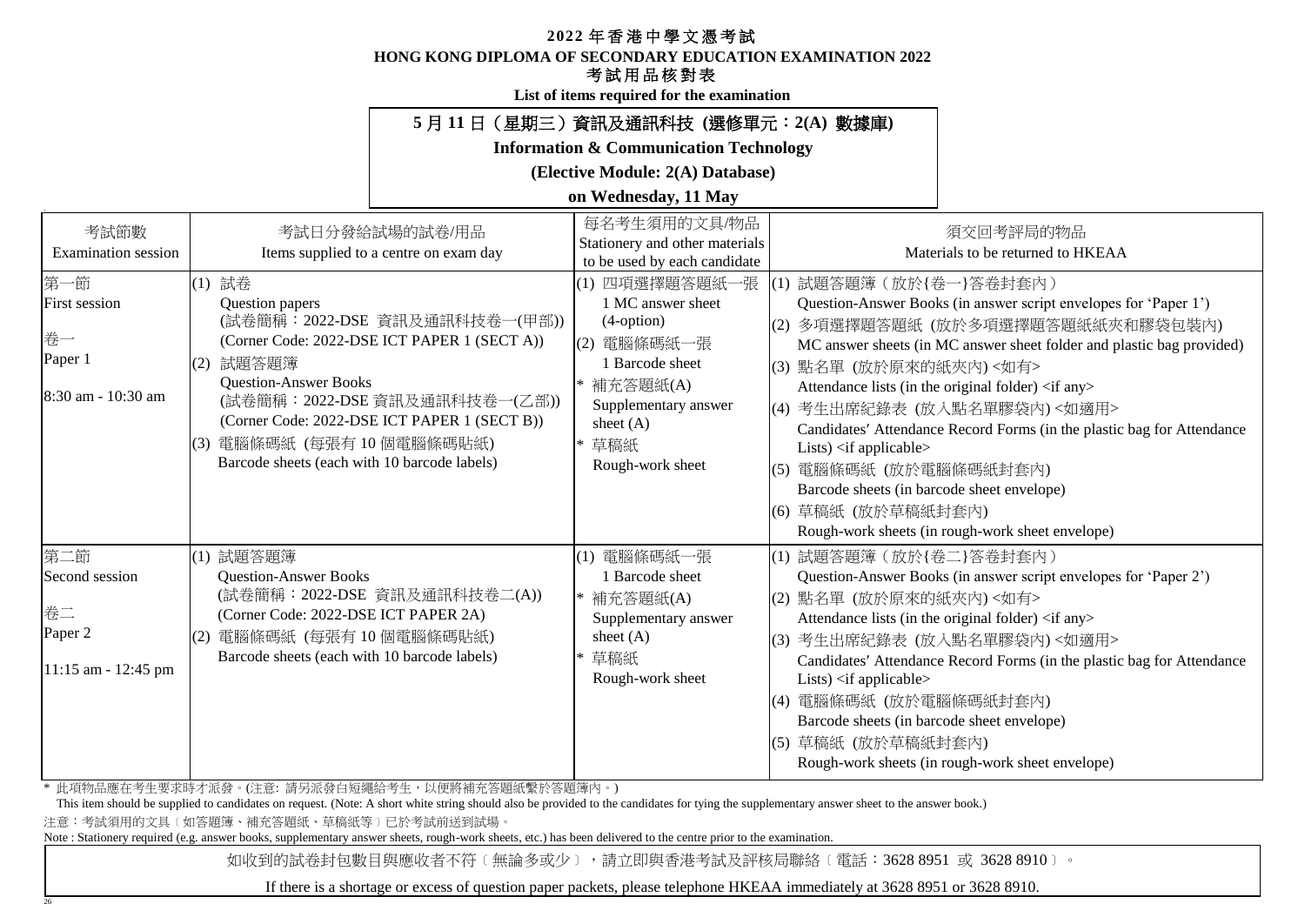#### **HONG KONG DIPLOMA OF SECONDARY EDUCATION EXAMINATION 2022**

## 考試用品核對表

**List of items required for the examination**

## **5** 月 **11** 日(星期三)資訊及通訊科技 **(**選修單元:**2(B)** 數據通訊及建網**)**

**Information & Communication Technology**

**(Elective Module: 2(B) Data Communications and Networking)**

## **on Wednesday, 11 May**

| 考試節數<br><b>Examination</b> session | 考試日分發給試場的試卷/用品<br>Items supplied to a centre on exam day                 | 每名考生須用的文具/物品<br>Stationery and other materials to be<br>used by each candidate | 須交回考評局的物品<br>Materials to be returned to HKEAA                                              |
|------------------------------------|--------------------------------------------------------------------------|--------------------------------------------------------------------------------|---------------------------------------------------------------------------------------------|
| 第一節                                | (1) 試卷                                                                   | (1) 四項選擇題答題紙一張                                                                 | (1) 試題答題簿 (放於{卷一}答卷封套內)                                                                     |
| <b>First session</b>               | Question papers                                                          | 1 MC answer sheet (4-option)                                                   | Question-Answer Books (in answer script envelopes for 'Paper 1')                            |
|                                    | (試卷簡稱: 2022-DSE 資訊及通訊科技卷一(甲部))                                           | (2) 電腦條碼紙一張                                                                    | 多項選擇題答題紙 (放於多項選擇題答題紙紙夾和膠袋包裝內)<br>(2)                                                        |
| 卷一                                 | (Corner Code: 2022-DSE ICT PAPER 1 (SECT A))                             | 1 Barcode sheet                                                                | MC answer sheets (in MC answer sheet folder and plastic bag                                 |
| Paper 1                            | 試題答題簿<br>(2)                                                             | 補充答題紙(A)                                                                       | provided)                                                                                   |
| 8:30 am - 10:30 am                 | <b>Question-Answer Books</b>                                             | Supplementary answer sheet (A)                                                 | (3) 點名單 (放於原來的紙夾內)<如有>                                                                      |
|                                    | (試卷簡稱: 2022-DSE 資訊及通訊科技卷一(乙部))                                           | 草稿紙                                                                            | Attendance lists (in the original folder) <if any=""></if>                                  |
|                                    | (Corner Code: 2022-DSE ICT PAPER 1 (SECT B))<br>(3) 電腦條碼紙 (每張有10個電腦條碼貼紙) | Rough-work sheet                                                               | (4) 考生出席紀錄表 (放入點名單膠袋內)<如適用>                                                                 |
|                                    | Barcode sheets (each with 10 barcode labels)                             |                                                                                | Candidates' Attendance Record Forms (in the plastic bag for                                 |
|                                    |                                                                          |                                                                                | Attendance Lists) <if applicable=""><br/>電腦條碼紙 (放於電腦條碼紙封套內)<br/>(5)</if>                    |
|                                    |                                                                          |                                                                                | Barcode sheets (in barcode sheet envelope)                                                  |
|                                    |                                                                          |                                                                                | 草稿紙 (放於草稿紙封套內)<br>(6)                                                                       |
|                                    |                                                                          |                                                                                | Rough-work sheets (in rough-work sheet envelope)                                            |
| 第二節                                |                                                                          |                                                                                |                                                                                             |
| Second session                     | (1) 試題答題簿<br><b>Question-Answer Books</b>                                | 電腦條碼紙一張<br>(1)<br>1 Barcode sheet                                              | (1) 試題答題簿 (放於{卷二}答卷封套內)<br>Question-Answer Books (in answer script envelopes for 'Paper 2') |
|                                    | (試卷簡稱: 2022-DSE 資訊及通訊科技卷二(B))                                            | * 補充答題紙(A)                                                                     | (2) 點名單 (放於原來的紙夾內)<如有>                                                                      |
| 卷二                                 | (Corner Code: 2022-DSE ICT PAPER 2B)                                     | Supplementary answer sheet (A)                                                 | Attendance lists (in the original folder) <if any=""></if>                                  |
| Paper 2                            | 電腦條碼紙 (每張有10個電腦條碼貼紙)<br>(2)                                              | 草稿紙                                                                            | 考生出席紀錄表 (放入點名單膠袋內)<如適用><br>(3)                                                              |
|                                    | Barcode sheets (each with 10 barcode labels)                             | Rough-work sheet                                                               | Candidates' Attendance Record Forms (in the plastic bag for                                 |
| 11:15 am - 12:45 pm                |                                                                          |                                                                                | Attendance Lists) <if applicable=""></if>                                                   |
|                                    |                                                                          |                                                                                | 電腦條碼紙 (放於電腦條碼紙封套內)                                                                          |
|                                    |                                                                          |                                                                                | Barcode sheets (in barcode sheet envelope)                                                  |
|                                    |                                                                          |                                                                                | 草稿紙 (放於草稿紙封套內)<br>(5)                                                                       |
|                                    |                                                                          |                                                                                | Rough-work sheets (in rough-work sheet envelope)                                            |

\* 此項物品應在考生要求時才派發。(注意: 請另派發白短繩給考生,以便將補充答題紙繫於答題簿內。)

This item should be supplied to candidates on request. (Note: A short white string should also be provided to the candidates for tying the supplementary answer sheet to the answer book.)

注意:考試須用的文具﹝如答題簿、補充答題紙、草稿紙等﹞已於考試前送到試場。

27

Note : Stationery required (e.g. answer books, supplementary answer sheets, rough-work sheets, etc.) has been delivered to the centre prior to the examination.

如收到的試卷封包數目與應收者不符〔無論多或少〕,請立即與香港考試及評核局聯絡〔電話:3628 8951 或 3628 8910〕。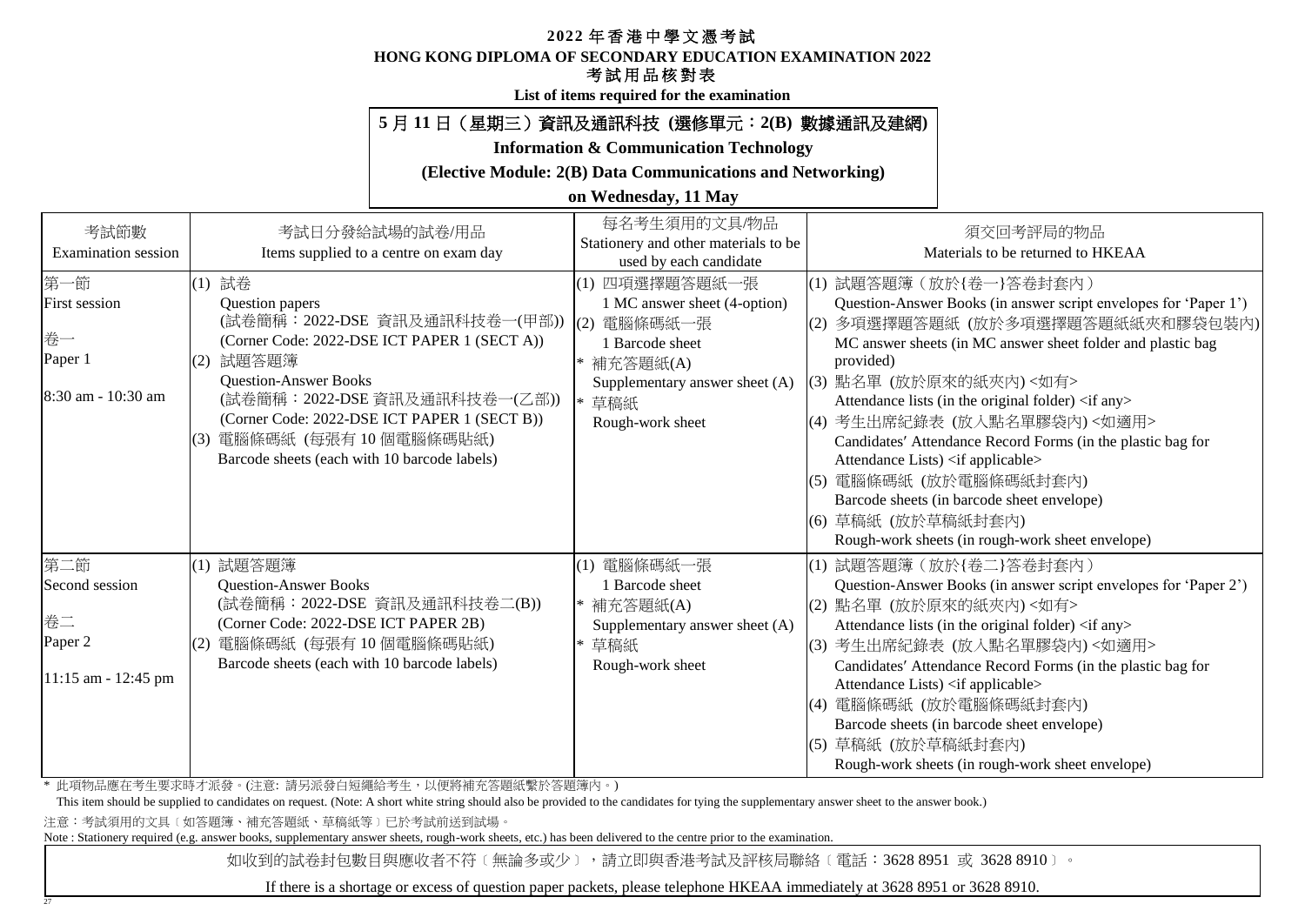#### **HONG KONG DIPLOMA OF SECONDARY EDUCATION EXAMINATION 2022**

## 考試用品核對表

**List of items required for the examination**

## **5** 月 **11** 日(星期三)資訊及通訊科技 **(**選修單元:**2(C)** 多媒體製作及網站建構**)**

**Information & Communication Technology**

**(Elective Module: 2(C) Multimedia Production and Web Site Development)**

## **on Wednesday, 11 May**

| 考試節數<br><b>Examination</b> session | 考試日分發給試場的試卷/用品<br>Items supplied to a centre on exam day | 每名考生須用的文具/物品<br>Stationery and other materials to be<br>used by each candidate |     | 須交回考評局的物品<br>Materials to be returned to HKEAA                   |
|------------------------------------|----------------------------------------------------------|--------------------------------------------------------------------------------|-----|------------------------------------------------------------------|
| 第一節                                | (1) 試卷                                                   | (1) 四項選擇題答題紙一張                                                                 |     | (1) 試題答題簿 (放於{卷一}答卷封套內)                                          |
| <b>First session</b>               | Question papers                                          | 1 MC answer sheet (4-option)                                                   |     | Question-Answer Books (in answer script envelopes for 'Paper 1') |
|                                    | (試卷簡稱: 2022-DSE 資訊及通訊科技卷一(甲部))                           | (2) 電腦條碼紙一張                                                                    | (2) | 多項選擇題答題紙 (放於多項選擇題答題紙紙夾和膠袋包裝內)                                    |
| 卷一                                 | (Corner Code: 2022-DSE ICT PAPER 1 (SECT A))             | 1 Barcode sheet                                                                |     | MC answer sheets (in MC answer sheet folder and plastic bag      |
| Paper 1                            | 試題答題簿<br>(2)                                             | * 補充答題紙(A)                                                                     |     | provided)                                                        |
|                                    | <b>Ouestion-Answer Books</b>                             | Supplementary answer sheet (A)                                                 |     | (3) 點名單 (放於原來的紙夾內)<如有>                                           |
| 8:30 am - 10:30 am                 | (試卷簡稱: 2022-DSE 資訊及通訊科技卷一(乙部))                           | 草稿紙                                                                            |     | Attendance lists (in the original folder) <if any=""></if>       |
|                                    | (Corner Code: 2022-DSE ICT PAPER 1 (SECT B))             | Rough-work sheet                                                               |     | (4) 考生出席紀錄表 (放入點名單膠袋內)<如適用>                                      |
|                                    | (3) 電腦條碼紙 (每張有10個電腦條碼貼紙)                                 |                                                                                |     | Candidates' Attendance Record Forms (in the plastic bag for      |
|                                    | Barcode sheets (each with 10 barcode labels)             |                                                                                |     | Attendance Lists) <if applicable=""></if>                        |
|                                    |                                                          |                                                                                | (5) | 電腦條碼紙 (放於電腦條碼紙封套內)                                               |
|                                    |                                                          |                                                                                |     | Barcode sheets (in barcode sheet envelope)                       |
|                                    |                                                          |                                                                                |     | (6) 草稿紙 (放於草稿紙封套內)                                               |
|                                    |                                                          |                                                                                |     | Rough-work sheets (in rough-work sheet envelope)                 |
| 第二節                                | (1) 試題答題簿                                                | 電腦條碼紙一張<br>(1)                                                                 |     | (1) 試題答題簿 (放於{卷二}答卷封套內)                                          |
| Second session                     | <b>Question-Answer Books</b>                             | 1 Barcode sheet                                                                |     | Question-Answer Books (in answer script envelopes for 'Paper 2') |
|                                    | (試卷簡稱: 2022-DSE 資訊及通訊科技卷二(C))                            | * 補充答題紙(A)                                                                     | (2) | 點名單 (放於原來的紙夾內)<如有>                                               |
| 卷二                                 | (Corner Code: 2022-DSE ICT PAPER 2C)                     | Supplementary answer sheet (A)                                                 |     | Attendance lists (in the original folder) <if any=""></if>       |
| Paper 2                            | 電腦條碼紙 (每張有10個電腦條碼貼紙)<br>(2)                              | * 草稿紙                                                                          |     | (3) 考生出席紀錄表 (放入點名單膠袋內)<如適用>                                      |
|                                    | Barcode sheets (each with 10 barcode labels)             | Rough-work sheet                                                               |     | Candidates' Attendance Record Forms (in the plastic bag for      |
| 11:15 am - 12:45 pm                |                                                          |                                                                                |     | Attendance Lists) <if applicable=""></if>                        |
|                                    |                                                          |                                                                                | (4) | 電腦條碼紙 (放於電腦條碼紙封套內)                                               |
|                                    |                                                          |                                                                                |     | Barcode sheets (in barcode sheet envelope)                       |
|                                    |                                                          |                                                                                |     | (5) 草稿紙 (放於草稿紙封套內)                                               |
|                                    |                                                          |                                                                                |     | Rough-work sheets (in rough-work sheet envelope)                 |

\* 此項物品應在考生要求時才派發。(注意: 請另派發白短繩給考生,以便將補充答題紙繫於答題簿內。)

This item should be supplied to candidates on request. (Note: A short white string should also be provided to the candidates for tying the supplementary answer sheet to the answer book.)

注意:考試須用的文具﹝如答題簿、補充答題紙、草稿紙等﹞已於考試前送到試場。

28

Note : Stationery required (e.g. answer books, supplementary answer sheets, rough-work sheets, etc.) has been delivered to the centre prior to the examination.

如收到的試卷封包數目與應收者不符〔無論多或少〕,請立即與香港考試及評核局聯絡〔電話:3628 8951 或 3628 8910〕。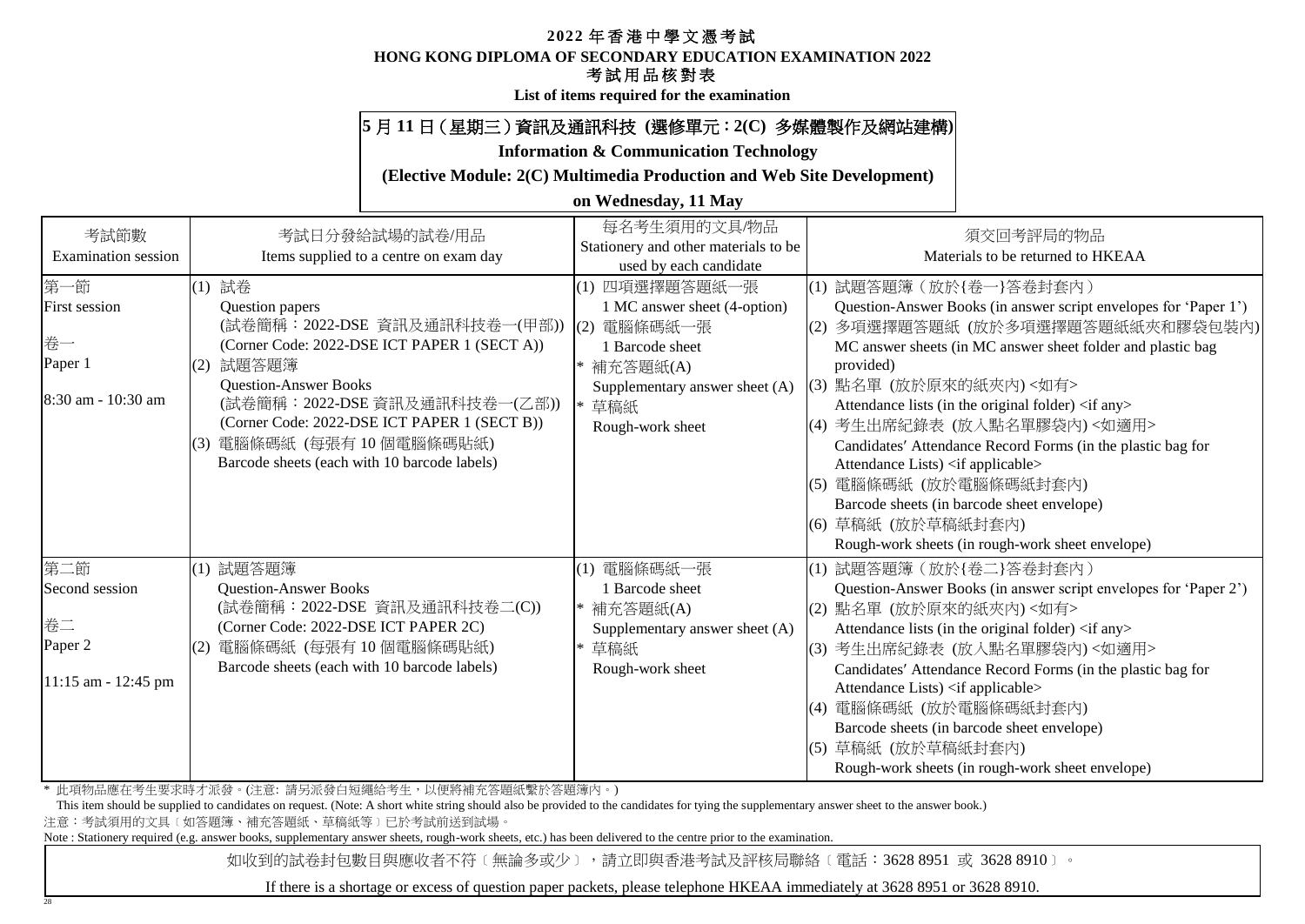#### **HONG KONG DIPLOMA OF SECONDARY EDUCATION EXAMINATION 2022**

## 考試用品核對表

**List of items required for the examination**

## **5** 月 **11** 日(星期三)資訊及通訊科技 **(**選修單元:**2(D)** 軟件開發**)**

**Information & Communication Technology**

**(Elective Module: 2(D) Software Development)**

## **on Wednesday, 11 May**

| 考試節數<br><b>Examination</b> session                                 | 考試日分發給試場的試卷/用品<br>Items supplied to a centre on exam day                                                                                                                                                                                                                                                                  | 每名考生須用的文具/物品<br>Stationery and other materials to be<br>used by each candidate                                                                              | 須交回考評局的物品<br>Materials to be returned to HKEAA                                                                                                                                                                                                                                                                                                                                                                                                                                                                                                                                                                          |
|--------------------------------------------------------------------|---------------------------------------------------------------------------------------------------------------------------------------------------------------------------------------------------------------------------------------------------------------------------------------------------------------------------|-------------------------------------------------------------------------------------------------------------------------------------------------------------|-------------------------------------------------------------------------------------------------------------------------------------------------------------------------------------------------------------------------------------------------------------------------------------------------------------------------------------------------------------------------------------------------------------------------------------------------------------------------------------------------------------------------------------------------------------------------------------------------------------------------|
| 第一節<br><b>First session</b><br>卷一<br>Paper 1<br>8:30 am - 10:30 am | (1) 試卷<br>Question papers<br>(試卷簡稱: 2022-DSE 資訊及通訊科技卷一(甲部))<br>(Corner Code: 2022-DSE ICT PAPER 1 (SECT A))<br>試題答題簿<br>(2)<br><b>Ouestion-Answer Books</b><br>(試卷簡稱: 2022-DSE 資訊及通訊科技卷一(乙部))<br>(Corner Code: 2022-DSE ICT PAPER 1 (SECT B))<br>(3) 電腦條碼紙 (每張有10個電腦條碼貼紙)<br>Barcode sheets (each with 10 barcode labels) | (1) 四項選擇題答題紙一張<br>1 MC answer sheet (4-option)<br>(2) 電腦條碼紙一張<br>1 Barcode sheet<br>* 補充答題紙(A)<br>Supplementary answer sheet (A)<br>草稿紙<br>Rough-work sheet | (1) 試題答題簿 (放於{卷一}答卷封套內)<br>Question-Answer Books (in answer script envelopes for 'Paper 1')<br>多項選擇題答題紙 (放於多項選擇題答題紙紙夾和膠袋包裝內)<br>(2)<br>MC answer sheets (in MC answer sheet folder and plastic bag<br>provided)<br>(3) 點名單 (放於原來的紙夾內) <如有><br>Attendance lists (in the original folder) <if any=""><br/> (4) 考生出席紀錄表 (放入點名單膠袋內)&lt;如適用&gt;<br/>Candidates' Attendance Record Forms (in the plastic bag for<br/>Attendance Lists) <if applicable=""><br/>電腦條碼紙 (放於電腦條碼紙封套內)<br/>(5)<br/>Barcode sheets (in barcode sheet envelope)<br/>(6) 草稿紙 (放於草稿紙封套內)<br/>Rough-work sheets (in rough-work sheet envelope)</if></if> |
| 第二節<br>Second session<br>卷二<br>Paper 2<br>11:15 am - 12:45 pm      | (1) 試題答題簿<br><b>Question-Answer Books</b><br>(試卷簡稱: 2022-DSE 資訊及通訊科技卷二(D))<br>(Corner Code: 2022-DSE ICT PAPER 2D)<br>電腦條碼紙 (每張有10個電腦條碼貼紙)<br>(2)<br>Barcode sheets (each with 10 barcode labels)                                                                                                                         | 電腦條碼紙一張<br>(1)<br>1 Barcode sheet<br>* 補充答題紙(A)<br>Supplementary answer sheet (A)<br>草稿紙<br>Rough-work sheet                                                | (1) 試題答題簿 (放於{卷二}答卷封套內)<br>Question-Answer Books (in answer script envelopes for 'Paper 2')<br>點名單 (放於原來的紙夾內)<如有><br>(2)<br>Attendance lists (in the original folder) <if any=""><br/>考生出席紀錄表 (放入點名單膠袋內)&lt;如適用&gt;<br/>(3)<br/>Candidates' Attendance Record Forms (in the plastic bag for<br/>Attendance Lists) <if applicable=""><br/>電腦條碼紙 (放於電腦條碼紙封套內)<br/>Barcode sheets (in barcode sheet envelope)<br/>草稿紙 (放於草稿紙封套內)<br/>(5)<br/>Rough-work sheets (in rough-work sheet envelope)</if></if>                                                                                                                    |

\* 此項物品應在考生要求時才派發。(注意: 請另派發白短繩給考生,以便將補充答題紙繫於答題簿內。)

This item should be supplied to candidates on request. (Note: A short white string should also be provided to the candidates for tying the supplementary answer sheet to the answer book.)

注意:考試須用的文具﹝如答題簿、補充答題紙、草稿紙等﹞已於考試前送到試場。

29

Note : Stationery required (e.g. answer books, supplementary answer sheets, rough-work sheets, etc.) has been delivered to the centre prior to the examination.

如收到的試卷封包數目與應收者不符〔無論多或少〕,請立即與香港考試及評核局聯絡〔電話:3628 8951 或 3628 8910〕。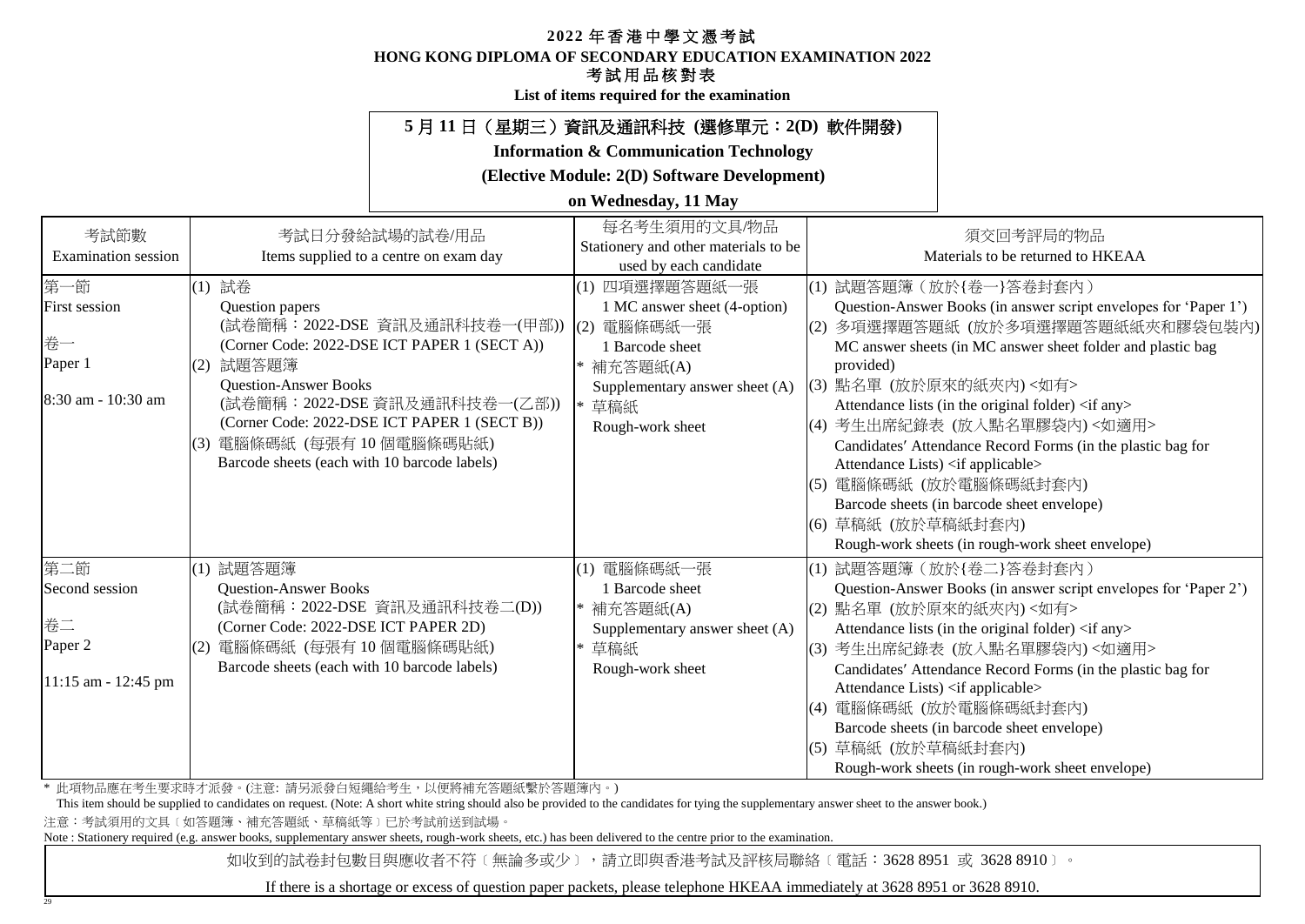**HONG KONG DIPLOMA OF SECONDARY EDUCATION EXAMINATION 2022**

#### 考試用品核對表

**List of items required for the examination**

**Music**

**on Thursday, 12 May**

| 考試節數<br>Examination session<br>第一節<br>First session<br>卷一甲<br>Paper 1A<br>8:30 am - 10:00 am | 考試日分發給試場的試卷/用品<br>Items supplied to a centre on exam day<br>(1) 試題答題簿<br><b>Question-Answer Books</b><br>(試卷簡稱: 2022-DSE 音樂卷一甲)<br>(Corner Code: 2022-DSE MUSIC PAPER 1A)<br>(2) 電腦條碼紙 (每張有10個電腦條碼貼紙)<br>Barcode sheets (each with 10 barcode labels)<br>(3) 考試錄音光碟及備用考試錄音光碟<br><b>Examination CD and Reserve CD</b><br>(4) 試音光碟<br>Demonstration CD | 每名考生須用的文具/物品<br>Stationery and other materials to be<br>used by each candidate<br>(1) 電腦條碼紙一張<br>1 Barcode sheet<br>(2) 草稿紙一張<br>1 Rough-work sheet<br> * 補充答題紙(A)<br>Supplementary answer sheet (A)<br>* 額外草稿紙<br>Additional rough-work sheet | 須交回考評局的物品<br>Materials to be returned to HKEAA<br>(1) 試題答題簿 (放於{卷一甲}答卷封套內)<br>Question-Answer Books (in answer script envelopes for 'Paper 1A')<br>(2) 點名單 (放於原來的紙夾內)<如有><br>Attendance lists (in the original folder) <if any=""><br/>(3) 考生出席紀錄表 (放入點名單膠袋內)&lt;如適用&gt;<br/>Candidates' Attendance Record Forms (in the plastic bag for Attendance Lists)<br/><if applicable=""><br/>(4) 電腦條碼紙 (放於電腦條碼紙封套內)<br/>Barcode sheets (in barcode sheet envelope)<br/>(5) 草稿紙 (放於草稿紙封套內)<br/>Rough-work sheets (in rough-work sheet envelope)<br/>(6) 考試錄音光碟及備用考試錄音光碟 (放回原來封套)<br/>Examination CD and Reserve CD (in the original envelope)<br/>(7) 試音光碟 (放回原來封套)</if></if>                                                                              |
|----------------------------------------------------------------------------------------------|------------------------------------------------------------------------------------------------------------------------------------------------------------------------------------------------------------------------------------------------------------------------------------------------------------------------------------------------------|------------------------------------------------------------------------------------------------------------------------------------------------------------------------------------------------------------------------------------------------|----------------------------------------------------------------------------------------------------------------------------------------------------------------------------------------------------------------------------------------------------------------------------------------------------------------------------------------------------------------------------------------------------------------------------------------------------------------------------------------------------------------------------------------------------------------------------------------------------------------------------------------------------------------------------------------------------------------------------------------------------|
| 第二節<br>Second session<br>卷一乙<br>Paper 1B<br>$10:45$ am $- 12:15$ pm                          | (1) 試題答題簿<br><b>Question-Answer Books</b><br>(試卷簡稱: 2022-DSE 音樂卷一乙)<br>(Corner Code: 2022-DSE MUSIC PAPER 1B)<br>(2) 電腦條碼紙 (每張有10個電腦條碼貼紙)<br>Barcode sheets (each with 10 barcode labels)<br>(3) 考試錄音光碟及備用考試錄音光碟<br>Examination CD and Reserve CD<br>(4) 試音光碟<br><b>Demonstration CD</b>                                                             | (1) 電腦條碼紙一張<br>1 Barcode sheet<br>(2) 草稿紙一張<br>1 Rough-work sheet<br>* 補充答題紙(A)<br>Supplementary answer sheet (A)<br>* 額外草稿紙<br>Additional rough-work sheet                                                                                    | Demonstration CD (in the original envelope)<br>(1) 試題答題簿 (放於{卷一乙}答卷封套內)<br>Question-Answer Books (in answer script envelopes for 'Paper 1B')<br>(2) 點名單 (放於原來的紙夾內) <如有><br>Attendance lists (in the original folder) <if any=""><br/>(3) 考生出席紀錄表 (放入點名單膠袋內)&lt;如適用&gt;<br/>Candidates' Attendance Record Forms (in the plastic bag for Attendance Lists)<br/><math>\langle</math> if applicable<math>\rangle</math><br/>(4) 電腦條碼紙 (放於電腦條碼紙封套內)<br/>Barcode sheets (in barcode sheet envelope)<br/>(5) 草稿紙 (放於草稿紙封套內)<br/>Rough-work sheets (in rough-work sheet envelope)<br/>(6) 考試錄音光碟及備用考試錄音光碟 (放回原來封套)<br/>Examination CD and Reserve CD (in the original envelope)<br/>(7) 試音光碟 (放回原來封套)<br/>Demonstration CD (in the original envelope)</if> |

\* 此項物品應在考生要求時才派發。(注意: 請另派發白短繩給考生,以便將補充答題紙繫於答題簿內。)

This item should be supplied to candidates on request. (Note: A short white string should also be provided to the candidates for tying the supplementary answer sheet to the answer book.)

注意:考試須用的文具﹝如答題簿、補充答題紙、草稿紙等﹞已於考試前送到試場。

13

Note : Stationery required (e.g. answer books, supplementary answer sheets, rough-work sheets, etc.) has been delivered to the centre prior to the examination.

如收到的試卷封包數目與應收者不符〔無論多或少〕,請立即與香港考試及評核局聯絡〔電話:3628 8951 或 3628 8910〕。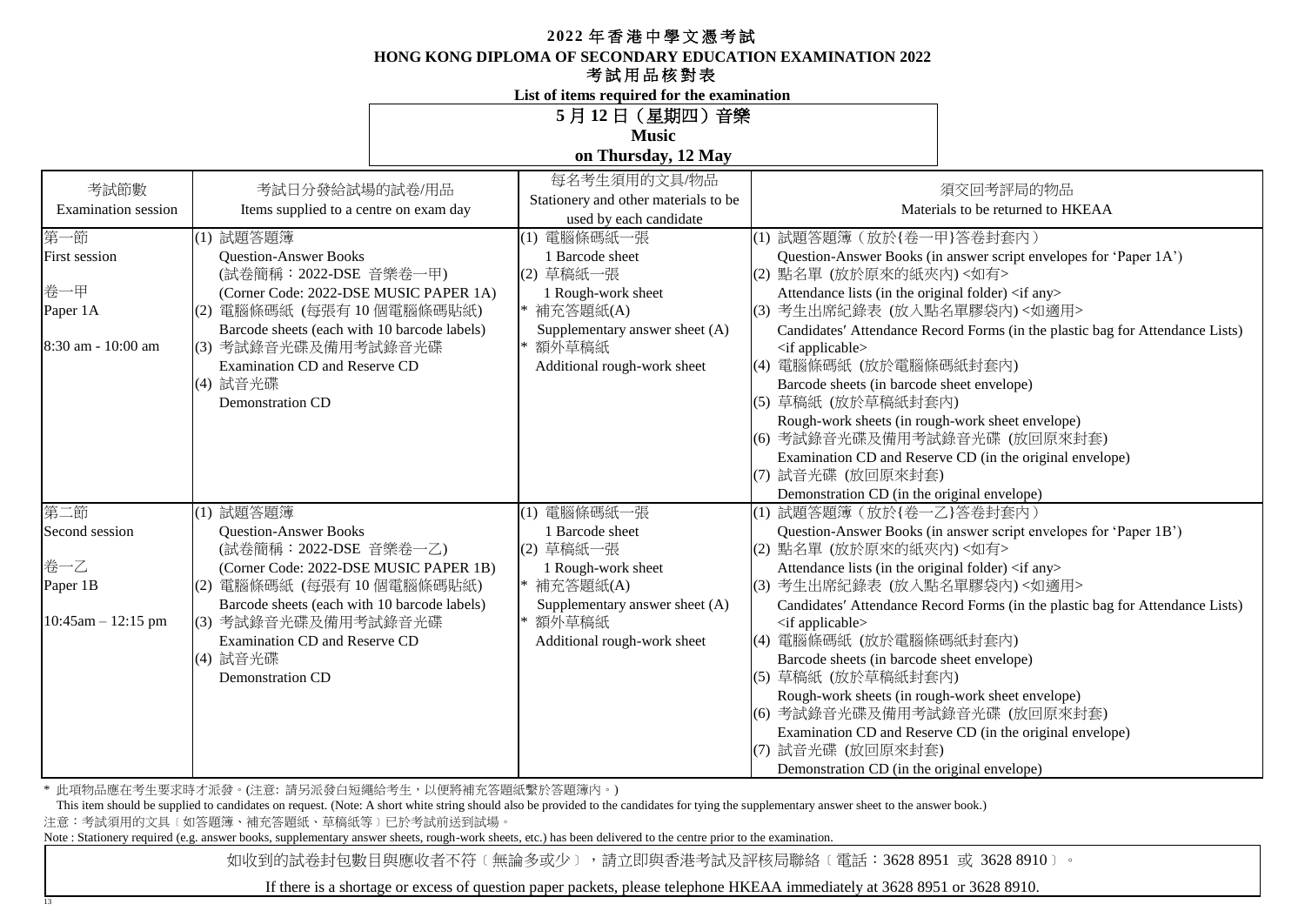**HONG KONG DIPLOMA OF SECONDARY EDUCATION EXAMINATION 2022**

### 考試用品核對表

**List of items required for the examination**

## **5** 月 **12** 日(星期四)科技與生活 **(**食品科學與科技**)**

**Technology & Living (Food Science & Technology)**

## **on Thursday, 12 May**

| 考試節數<br><b>Examination</b> session                                  | 考試日分發給試場的試卷/用品<br>Items supplied to a centre on exam day                                                                                                                                                    | 每名考生須用的文具/物品<br>Stationery and other materials to<br>be used by each candidate                                                                                                         | 須交回考評局的物品<br>Materials to be returned to HKEAA                                                                                                                                                                                                                                                                                                                                                                                                                                                                                                                                                                 |
|---------------------------------------------------------------------|-------------------------------------------------------------------------------------------------------------------------------------------------------------------------------------------------------------|----------------------------------------------------------------------------------------------------------------------------------------------------------------------------------------|----------------------------------------------------------------------------------------------------------------------------------------------------------------------------------------------------------------------------------------------------------------------------------------------------------------------------------------------------------------------------------------------------------------------------------------------------------------------------------------------------------------------------------------------------------------------------------------------------------------|
| 第一節<br><b>First session</b><br>卷一<br>Paper 1<br>$2:15$ pm - 3:45 pm | (1) 試卷<br>Question papers<br>(試卷簡稱: 2022-DSE 科技與生活(食品科學)  (2) 四項選擇題答題紙一張<br>卷一)<br>(Corner Code: 2022-DSE TL (FOOD) PAPER 1)<br>電腦條碼紙 (每張有10個電腦條碼貼紙)<br>(2)<br>Barcode sheets (each with 10 barcode labels) | (1) DSE(B) 答題簿一本<br>1 DSE(B) answer book<br>1 MC answer sheet (4-option)<br>(3)<br>電腦條碼紙一張<br>1 Barcode sheet<br>補充答題紙(A)<br>Supplementary answer sheet (A)<br>草稿紙<br>Rough-work sheet | (1) DSE(B) 答題簿 (放於{卷一}答卷封套內)<br>DSE(B) answer books (in answer script envelopes for 'Paper 1')<br>(2) 多項選擇題答題紙 (放於多項選擇題答題紙紙夾和膠袋包裝內)<br>MC answer sheets (in MC answer sheet folder and plastic bag provided)<br>(3) 點名單 (放於原來的紙夾內)<如有><br>Attendance lists (in the original folder) <if any=""><br/>(4) 考生出席紀錄表 (放入點名單膠袋內)&lt;如適用&gt;<br/>Candidates' Attendance Record Forms (in the plastic bag for Attendance<br/>Lists) <if applicable=""><br/>(5) 電腦條碼紙 (放於電腦條碼紙封套內)<br/>Barcode sheets (in barcode sheet envelope)<br/>(6) 草稿紙 (放於草稿紙封套內)<br/>Rough-work sheets (in rough-work sheet envelope)</if></if> |
| 第二節<br>Second session<br>卷二<br>Paper 2<br>4:30 pm - 6:30 pm         | (1) 試卷<br>Question papers<br>(試卷簡稱: 2022-DSE 科技與生活(食品科學)<br>卷二)<br>(Corner Code: 2022-DSE TL (FOOD) PAPER 2)<br>電腦條碼紙 (每張有10個電腦條碼貼紙)<br>(2)<br>Barcode sheets (each with 10 barcode labels)                 | (1) DSE(B) 答題簿一本<br>1 DSE(B) answer book<br>電腦條碼紙一張<br>(2)<br>1 Barcode sheet<br>補充答題紙(A)<br>Supplementary answer sheet (A)<br>草稿紙<br>Rough-work sheet                                 | (1) DSE(B) 答題簿 (放於{卷二}答卷封套內)<br>DSE(B) answer books (in answer script envelopes for 'Paper 2')<br>(2) 點名單 (放於原來的紙夾內)<如有><br>Attendance lists (in the original folder) <if any=""><br/>(3) 考生出席紀錄表 (放入點名單膠袋內)&lt;如適用&gt;<br/>Candidates' Attendance Record Forms (in the plastic bag for Attendance<br/>Lists) <math>\langle</math>if applicable<math>\rangle</math><br/>(4) 電腦條碼紙 (放於電腦條碼紙封套內)<br/>Barcode sheets (in barcode sheet envelope)<br/>(5) 草稿紙 (放於草稿紙封套內)<br/>Rough-work sheets (in rough-work sheet envelope)</if>                                                                                 |

\* 此項物品應在考生要求時才派發。(注意: 請另派發白短繩給考生,以便將補充答題紙繫於答題簿內。)

This item should be supplied to candidates on request. (Note: A short white string should also be provided to the candidates for tying the supplementary answer sheet to the answer book.)

注意:考試須用的文具﹝如答題簿、補充答題紙、草稿紙等﹞已於考試前送到試場。

15

Note : Stationery required (e.g. answer books, supplementary answer sheets, rough-work sheets, etc.) has been delivered to the centre prior to the examination.

如收到的試卷封包數目與應收者不符〔無論多或少〕,請立即與香港考試及評核局聯絡〔電話:3628 8951 或 3628 8910〕。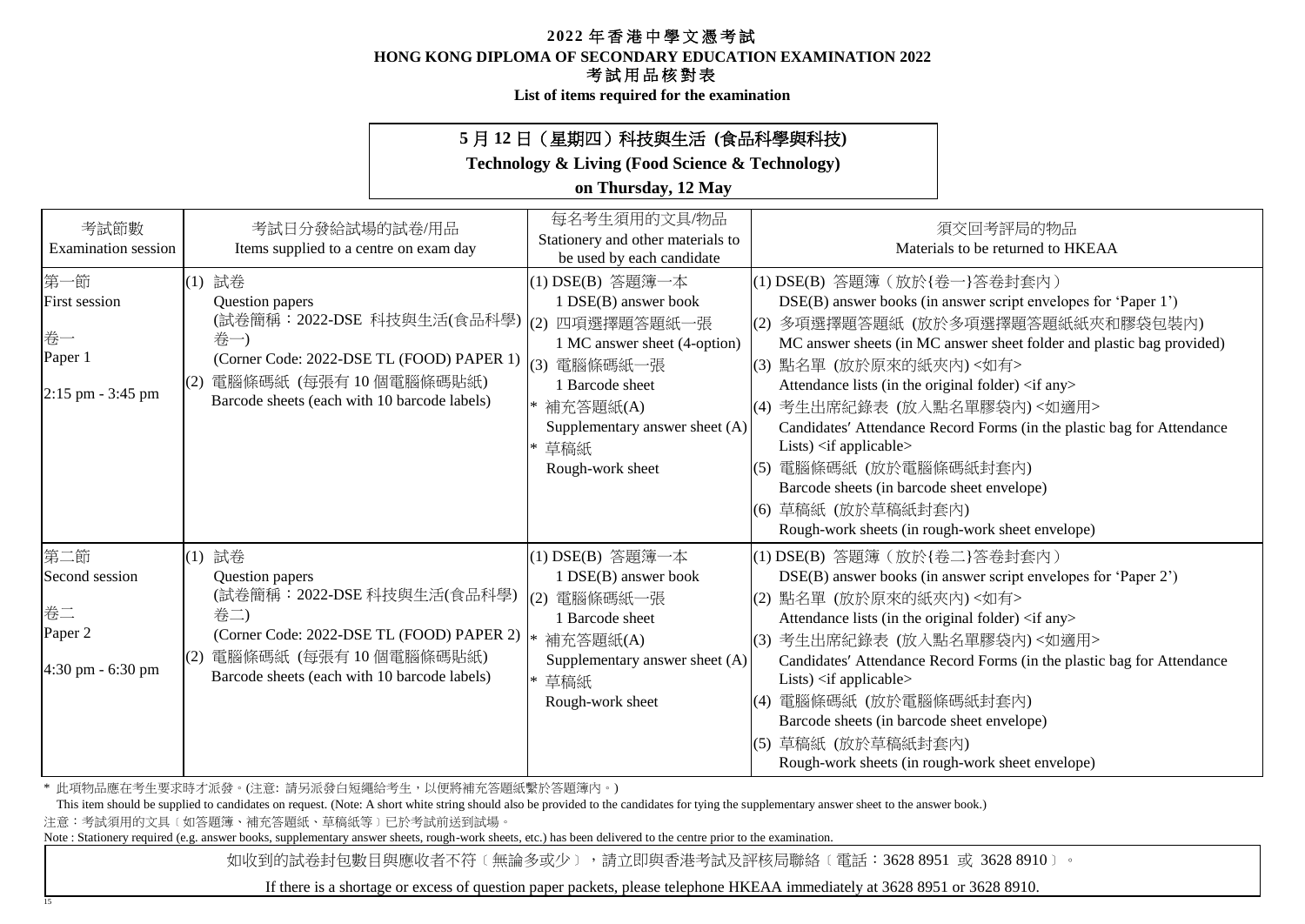**List of items required for the examination**

## **5** 月 **12** 日(星期四)體育

**Physical Education**

### **on Thursday, 12 May**

| 考試節數<br><b>Examination</b> session                                  | 考試日分發給試場的試卷/用品<br>Items supplied to a centre on exam day                                                                                                                                                                                                                             | 每名考生須用的文具/物品<br>Stationery and other materials to be<br>used by each candidate                                                                                 | 須交回考評局的物品<br>Materials to be returned to HKEAA                                                                                                                                                                                                                                                                                                                                                                                                                                                                                                                                                                                            |
|---------------------------------------------------------------------|--------------------------------------------------------------------------------------------------------------------------------------------------------------------------------------------------------------------------------------------------------------------------------------|----------------------------------------------------------------------------------------------------------------------------------------------------------------|-------------------------------------------------------------------------------------------------------------------------------------------------------------------------------------------------------------------------------------------------------------------------------------------------------------------------------------------------------------------------------------------------------------------------------------------------------------------------------------------------------------------------------------------------------------------------------------------------------------------------------------------|
| 第一節<br><b>First session</b><br>卷一<br>Paper 1<br>18:30 am - 10:45 am | (1) 試卷<br>Question papers<br>(試卷簡稱: 2022-DSE 體育卷一甲)<br>(Corner Code: 2022-DSE PE PAPER 1A)<br>(2) 試題答題簿<br><b>Question-Answer Books</b><br>(試卷簡稱: 2022-DSE 體育卷一乙)<br>(Corner Code: 2022-DSE PE PAPER 1B)<br>(3) 電腦條碼紙 (每張有10個電腦條碼貼紙)<br>Barcode sheets (each with 10 barcode labels) | (1) 四項選擇題答題紙一張<br>1 MC answer sheet (4-option)<br>(2) 電腦條碼紙一張<br><b>Barcode</b> sheet<br>補充答題紙(A)<br>Supplementary answer sheet (A)<br>草稿紙<br>Rough-work sheet | (1) 試題答題簿 (放於{卷一}答卷封套內)<br>Question-Answer Books (in answer script envelopes for 'Paper 1')<br> (2)多項選擇題答題紙(放於多項選擇題答題紙紙夾和膠袋包裝內)<br>MC answer sheets (in MC answer sheet folder and plastic bag provided)<br>(3) 點名單 (放於原來的紙夾內)<如有><br>Attendance lists (in the original folder) <if any=""><br/>(4) 考生出席紀錄表 (放入點名單膠袋內)&lt;如適用&gt;<br/>Candidates' Attendance Record Forms (in the plastic bag for Attendance<br/>Lists) <math>\langle</math> if applicable<math>\rangle</math><br/>(5) 電腦條碼紙 (放於電腦條碼紙封套內)<br/>Barcode sheets (in barcode sheet envelope)<br/>(6) 草稿紙 (放於草稿紙封套內)<br/>Rough-work sheets (in rough-work sheet envelope)</if> |
| 第二節<br>Second session<br>卷二<br>Paper 2<br>11:30 am - 12:45 pm       | (1) 試卷<br>Question papers<br>(試卷簡稱: 2022-DSE 體育卷二)<br>(Corner Code: 2022-DSE PE PAPER 2)<br>(2) 電腦條碼紙 (每張有5個電腦條碼貼紙)<br>Barcode sheets (each with 5 barcode labels)                                                                                                                   | (1) DSE(C) 答題簿一本<br>1 DSE(C) answer book<br>(2) 電腦條碼紙一張<br>1 Barcode sheet<br>補充答題紙(A)<br>Supplementary answer sheet (A)<br>* 草稿紙<br>Rough-work sheet          | (1) DSE(C) 答題簿 (放於{卷二}答卷封套內)<br>DSE(C) answer books (in answer script envelopes for 'Paper 2')<br>(2) 點名單 (放於原來的紙夾內)<如有><br>Attendance lists (in the original folder) <if any=""><br/>(3) 考生出席紀錄表 (放入點名單膠袋內)&lt;如適用&gt;<br/>Candidates' Attendance Record Forms (in the plastic bag for Attendance Lists)<br/><if applicable=""><br/> (4) 電腦條碼紙 (放於電腦條碼紙封套內)<br/>Barcode sheets (in barcode sheet envelope)<br/>草稿紙 (放於草稿紙封套內)<br/>(5)<br/>Rough-work sheets (in rough-work sheet envelope)</if></if>                                                                                                                                     |

\* 此項物品應在考生要求時才派發。(注意: 請另派發白短繩給考生,以便將補充答題紙繫於答題簿內。)

This item should be supplied to candidates on request. (Note: A short white string should also be provided to the candidates for tying the supplementary answer sheet to the answer book.)

注意:考試須用的文具﹝如答題簿、補充答題紙、草稿紙等﹞已於考試前送到試場。

45

Note : Stationery required (e.g. answer books, supplementary answer sheets, rough-work sheets, etc.) has been delivered to the centre prior to the examination.

如收到的試卷封包數目與應收者不符〔無論多或少〕,請立即與香港考試及評核局聯絡〔電話:3628 8951 或 3628 8910〕。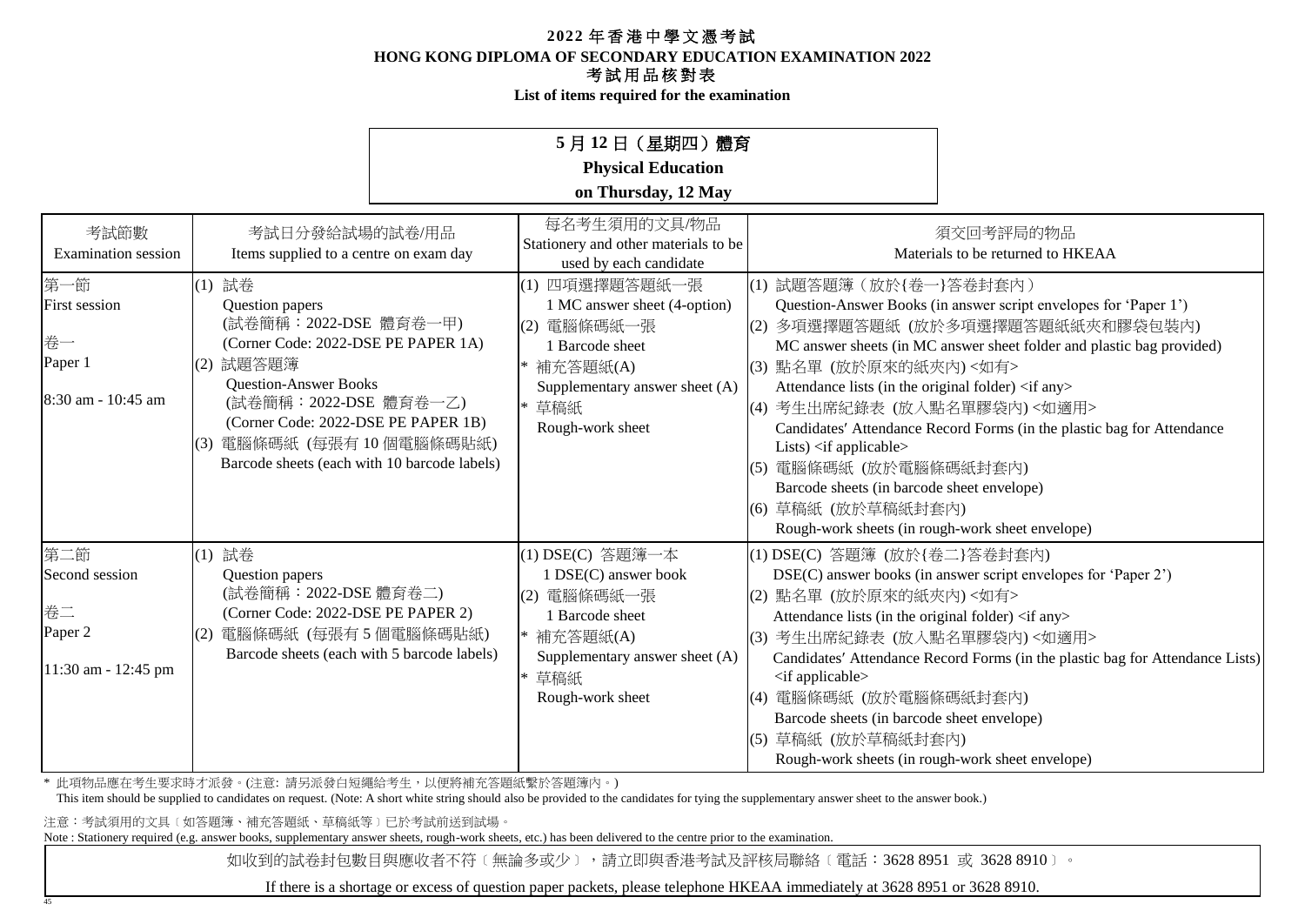**HONG KONG DIPLOMA OF SECONDARY EDUCATION EXAMINATION 2022**

### 考試用品核對表

**List of items required for the examination**

## **5** 月 **12** 日(星期四)科技與生活 **(**服裝、成衣與紡織**)**

**Technology & Living (Fashion, Clothing & Textiles)**

### **on Thursday, 12 May**

| 考試節數<br><b>Examination</b> session                                | 考試日分發給試場的試卷/用品<br>Items supplied to a centre on exam day                                                                                                                                     | 每名考生須用的文具/物品<br>Stationery and other materials to be<br>used by each candidate                                                                                                                               | 須交回考評局的物品<br>Materials to be returned to HKEAA                                                                                                                                                                                                                                                                                                                                                                                                                                                                                                                                                                                                 |
|-------------------------------------------------------------------|----------------------------------------------------------------------------------------------------------------------------------------------------------------------------------------------|--------------------------------------------------------------------------------------------------------------------------------------------------------------------------------------------------------------|------------------------------------------------------------------------------------------------------------------------------------------------------------------------------------------------------------------------------------------------------------------------------------------------------------------------------------------------------------------------------------------------------------------------------------------------------------------------------------------------------------------------------------------------------------------------------------------------------------------------------------------------|
| 第一節<br><b>First session</b><br>卷一<br>Paper 1<br>2:15 pm - 3:45 pm | (1) 試卷<br>Question papers<br>(試卷簡稱: 2022-DSE 科技與生活(服裝)<br>卷一)<br>(Corner Code: 2022-DSE TL (FASHION)<br>PAPER 1)<br>電腦條碼紙 (每張有10個電腦條碼貼紙)<br>Barcode sheets (each with 10 barcode labels)     | (1) DSE(G) 答題簿一本<br>1 DSE(G) answer book<br>四項選擇題答題紙一張<br>(2)<br>1 MC answer sheet (4-option)<br>(3) 電腦條碼紙一張<br>1 Barcode sheet<br>* 補充答題紙(A)<br>Supplementary answer sheet (A)<br>* 草稿紙<br>Rough-work sheet | (1) DSE(G) 答題簿 (放於{卷一}答卷封套內)<br>DSE(G) answer books (in answer script envelopes for 'Paper 1')<br> (2) 多項選擇題答題紙 (放於多項選擇題答題紙紙夾和膠袋包裝內)<br>MC answer sheets (in MC answer sheet folder and plastic bag provided)<br>(3) 點名單 (放於原來的紙夾內) <如有><br>Attendance lists (in the original folder) <if any=""><br/>(4) 考生出席紀錄表 (放入點名單膠袋內)&lt;如適用&gt;<br/>Candidates' Attendance Record Forms (in the plastic bag for Attendance<br/>Lists) <math>\langle</math>if applicable<math>\rangle</math><br/>(5) 電腦條碼紙 (放於電腦條碼紙封套內)<br/>Barcode sheets (in barcode sheet envelope)<br/>(6) 草稿紙 (放於草稿紙封套內)<br/>Rough-work sheets (in rough-work sheet envelope)</if> |
| 第二節<br>Second session<br>卷二<br>Paper 2<br>4:30 pm - 6:30 pm       | (1) 試卷<br>Question papers<br>(試卷簡稱: 2022-DSE 科技與生活(服裝)<br>卷二)<br>(Corner Code: 2022-DSE TL (FASHION)<br>PAPER 2)<br>(2) 電腦條碼紙 (每張有10個電腦條碼貼紙)<br>Barcode sheets (each with 10 barcode labels) | (1) DSE(G) 答題簿一本<br>1 DSE(G) answer book<br>(2) 電腦條碼紙一張<br>1 Barcode sheet<br>* 補充答題紙(A)<br>Supplementary answer sheet (A)<br>* 草稿紙<br>Rough-work sheet                                                      | (1) DSE(G) 答題簿 (放於{卷二}答卷封套內)<br>DSE(G) answer books (in answer script envelopes for 'Paper 2')<br>(2) 點名單 (放於原來的紙夾內)<如有><br>Attendance lists (in the original folder) <if any=""><br/>(3) 考生出席紀錄表 (放入點名單膠袋內)&lt;如適用&gt;<br/>Candidates' Attendance Record Forms (in the plastic bag for Attendance<br/>Lists) <math>\langle</math>if applicable<math>\rangle</math><br/>(4) 電腦條碼紙 (放於電腦條碼紙封套內)<br/>Barcode sheets (in barcode sheet envelope)<br/>(5) 草稿紙 (放於草稿紙封套內)<br/>Rough-work sheets (in rough-work sheet envelope)</if>                                                                                                                 |

\* 此項物品應在考生要求時才派發。(注意: 請另派發白短繩給考生,以便將補充答題紙繫於答題簿內。)

This item should be supplied to candidates on request. (Note: A short white string should also be provided to the candidates for tying the supplementary answer sheet to the answer book.)

注意:考試須用的文具﹝如答題簿、補充答題紙、草稿紙等﹞已於考試前送到試場。

16

Note : Stationery required (e.g. answer books, supplementary answer sheets, rough-work sheets, etc.) has been delivered to the centre prior to the examination.

如收到的試卷封包數目與應收者不符〔無論多或少〕,請立即與香港考試及評核局聯絡〔電話:3628 8951 或 3628 8910〕。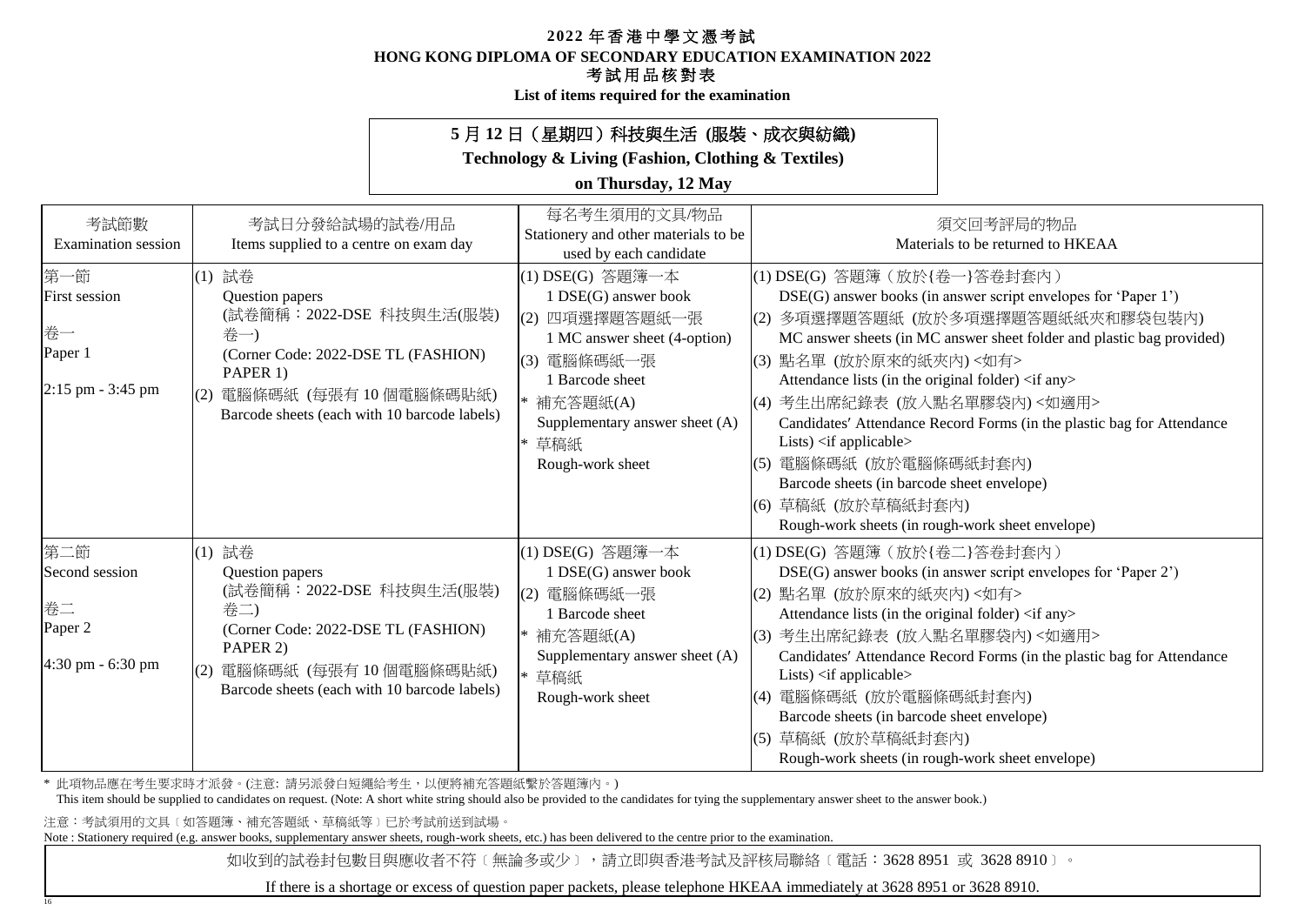**HONG KONG DIPLOMA OF SECONDARY EDUCATION EXAMINATION 2022**

### 考試用品核對表

**List of items required for the examination**

## **5** 月 **12** 日(星期四)中國文學

## **Chinese Literature**

#### **on Thursday, 12 May**

| 考試節數<br><b>Examination</b> session                            | 考試日分發給試場的試卷/用品<br>Items supplied to a centre on exam day                                                       | 每名考生須用的文具/物品<br>Stationery and other materials to be<br>used by each candidate                                                                                                                         | 須交回考評局的物品<br>Materials to be returned to HKEAA                                                                                                                                                                                                                                                                                                                                                                                                                                                                                   |
|---------------------------------------------------------------|----------------------------------------------------------------------------------------------------------------|--------------------------------------------------------------------------------------------------------------------------------------------------------------------------------------------------------|----------------------------------------------------------------------------------------------------------------------------------------------------------------------------------------------------------------------------------------------------------------------------------------------------------------------------------------------------------------------------------------------------------------------------------------------------------------------------------------------------------------------------------|
| 第一節<br>First session<br>卷一<br>Paper 1<br>$2:15$ pm $-4:15$ pm | (1) 試卷<br>(試卷簡稱: 2022-DSE 中國文學卷一)<br>電腦條碼紙 (每張有5個電腦條碼貼紙)<br>(2)<br>Barcode sheets (each with 5 barcode labels) | (1) DSE(F) 答題簿一本<br>1 DSE(F) answer book<br>(2) 草稿紙兩張<br>2 Rough-work sheets<br>(3) 電腦條碼紙一張<br>1 Barcode sheet<br>* 補充答題紙(B)<br>Supplementary answer sheet (B)<br>額外草稿紙<br>Additional rough-work sheet | (1) DSE(F) 答題簿 (放於{卷一}答卷封套內)<br>DSE(F) answer books (in answer script envelopes for 'Paper 1')<br>(2) 點名單 (放於原來的紙夾內)<如有><br>Attendance lists (in the original folder) <if any=""><br/>(3) 考生出席紀錄表 (放入點名單膠袋內)&lt;如適用&gt;<br/>Candidates' Attendance Record Forms (in the plastic bag for Attendance<br/>Lists) <math>\langle</math>if applicable<math>\rangle</math><br/> (4) 電腦條碼紙 (放於電腦條碼紙封套內)<br/>Barcode sheets (in barcode sheet envelope)<br/> (5) 草稿紙 (放於草稿紙封套內)<br/>Rough-work sheets (in rough-work sheet envelope)</if> |
| 第二節<br>Second session<br>卷二<br>Paper 2<br>5:00 pm - 7:00 pm   | (1) 試卷<br>(試卷簡稱:2022-DSE 中國文學卷二)<br>電腦條碼紙 (每張有5個電腦條碼貼紙)<br>(2)<br>Barcode sheets (each with 5 barcode labels)  | (1) DSE(C) 答題簿一本<br>1 DSE(C) answer book<br>(2) 電腦條碼紙一張<br>1 Barcode sheet<br>* 補充答題紙(A)<br>Supplementary answer sheet (A)<br>草稿紙<br>Rough-work sheet                                                  | (1) DSE(C) 答題簿 (放於{卷二}答卷封套內)<br>DSE(C) answer books (in answer script envelopes for 'Paper 2')<br>(2) 點名單 (放於原來的紙夾內)<如有><br>Attendance lists (in the original folder) <if any=""><br/> (3) 考生出席紀錄表 (放入點名單膠袋內)&lt;如適用&gt;<br/>Candidates' Attendance Record Forms (in the plastic bag for Attendance<br/>Lists) <if applicable=""><br/> (4) 電腦條碼紙 (放於電腦條碼紙封套內)<br/>Barcode sheets (in barcode sheet envelope)<br/>(5) 草稿紙 (放於草稿紙封套內)<br/>Rough-work sheets (in rough-work sheet envelope)</if></if>                               |

\* 此項物品應在考生要求時才派發。(注意: 請另派發白短繩給考生,以便將補充答題紙繫於答題簿內。)

This item should be supplied to candidates on request. (Note: A short white string should also be provided to the candidates for tying the supplementary answer sheet to the answer book.)

注意:考試須用的文具﹝如答題簿、補充答題紙、草稿紙等﹞已於考試前送到試場。

39

Note : Stationery required (e.g. answer books, supplementary answer sheets, rough-work sheets, etc.) has been delivered to the centre prior to the examination.

如收到的試卷封包數目與應收者不符〔無論多或少〕,請立即與香港考試及評核局聯絡〔電話:3628 8951 或 3628 8910〕。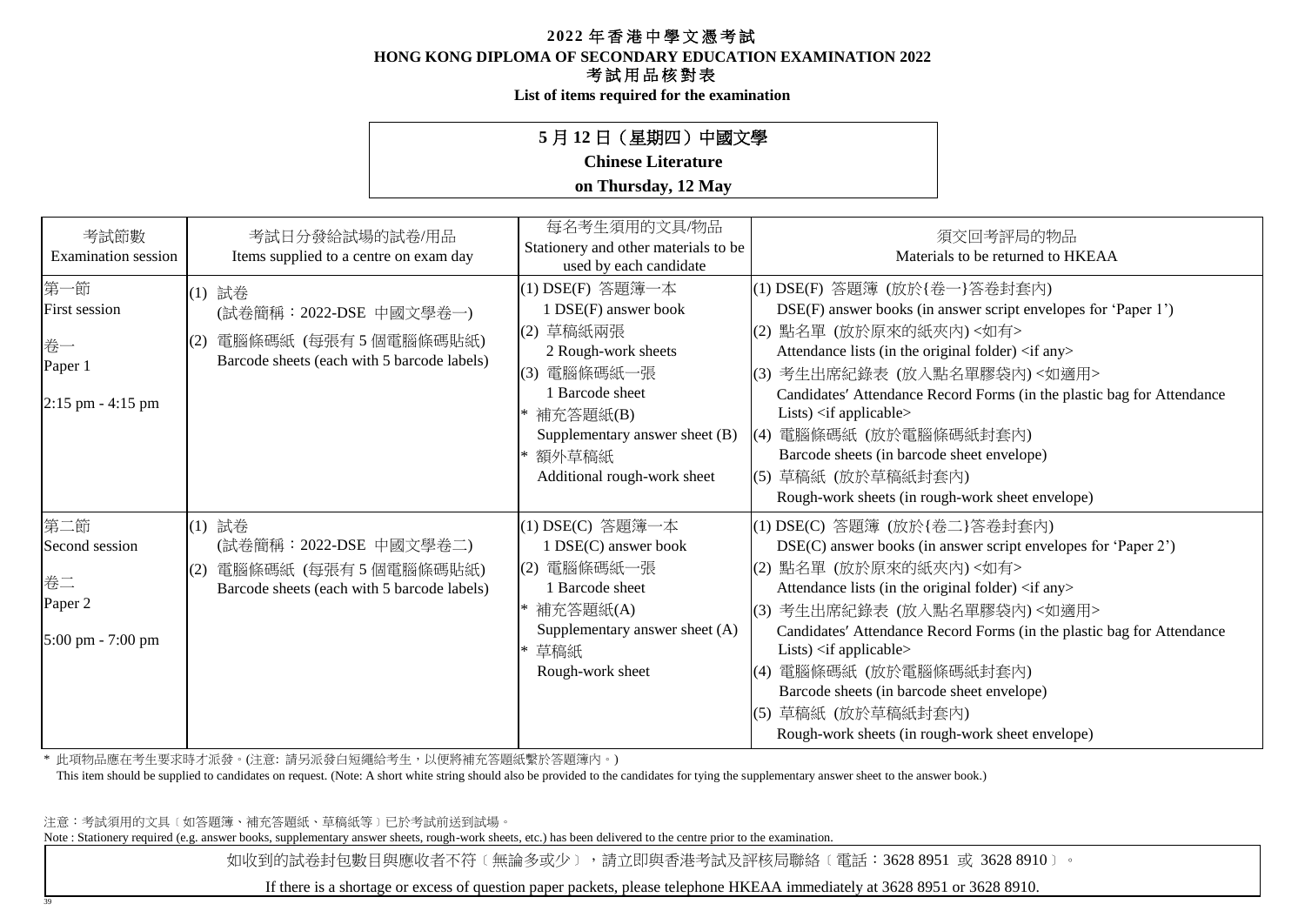**HONG KONG DIPLOMA OF SECONDARY EDUCATION EXAMINATION 2022**

### 考試用品核對表

**List of items required for the examination**

## **5** 月 **13** 日(星期五)旅遊與款待

**Tourism & Hospitality Studies**

### **on Friday, 13 May**

| 考試節數<br><b>Examination</b> session                                 | 考試日分發給試場的試卷/用品<br>Items supplied to a centre on exam day                                                                                                                    | 每名考生須用的文具/物品<br>Stationery and other materials to be<br>used by each candidate                                                                                                                                | 須交回考評局的物品<br>Materials to be returned to HKEAA                                                                                                                                                                                                                                                                                                                                                                                                                                                                                                                                                                   |
|--------------------------------------------------------------------|-----------------------------------------------------------------------------------------------------------------------------------------------------------------------------|---------------------------------------------------------------------------------------------------------------------------------------------------------------------------------------------------------------|------------------------------------------------------------------------------------------------------------------------------------------------------------------------------------------------------------------------------------------------------------------------------------------------------------------------------------------------------------------------------------------------------------------------------------------------------------------------------------------------------------------------------------------------------------------------------------------------------------------|
| 第一節<br><b>First session</b><br>卷一<br>Paper 1<br>8:30 am - 10:00 am | (1) 試卷<br>Question papers<br>(試卷簡稱: 2022-DSE 旅遊與款待卷一)<br>(Corner Code: 2022-DSE THS PAPER 1)<br>電腦條碼紙 (每張有5個電腦條碼貼紙)<br>(2)<br>Barcode sheets (each with 5 barcode labels)   | (1) DSE(D) 答題簿一本<br>1 DSE(D) answer book<br>四項選擇題答題紙一張<br>(2)<br>1 MC answer sheet (4-option)<br>(3)<br>電腦條碼紙一張<br>1 Barcode sheet<br>補充答題紙(A)<br>Supplementary answer sheet (A)<br>* 草稿紙<br>Rough-work sheet | (1) DSE(D) 答題簿 (放於{卷一}答卷封套內)<br>DSE(D) answer books (in answer script envelopes for 'Paper 1')<br> (2) 多項選擇題答題紙 (放於多項選擇題答題紙紙夾和膠袋包裝內)<br>MC answer sheets (in MC answer sheet folder and plastic bag provided)<br>(3) 點名單 (放於原來的紙夾內) <如有><br>Attendance lists (in the original folder) <if any=""><br/>(4) 考生出席紀錄表 (放入點名單膠袋內)&lt;如適用&gt;<br/>Candidates' Attendance Record Forms (in the plastic bag for Attendance<br/>Lists) <if applicable=""><br/>(5) 電腦條碼紙 (放於電腦條碼紙封套內)<br/>Barcode sheets (in barcode sheet envelope)<br/>(6) 草稿紙 (放於草稿紙封套內)<br/>Rough-work sheets (in rough-work sheet envelope)</if></if> |
| 第二節<br>Second session<br>卷二<br>Paper 2<br>$10:45$ am - 12:00 noon  | (1) 試卷<br>Question papers<br>(試卷簡稱: 2022-DSE 旅遊與款待卷二)<br>(Corner Code: 2022-DSE THS PAPER 2)<br>電腦條碼紙 (每張有10個電腦條碼貼紙)<br>(2)<br>Barcode sheets (each with 10 barcode labels) | (1) DSE(B) 答題簿一本<br>1 DSE(B) answer book<br>電腦條碼紙一張<br>(2)<br>1 Barcode sheet<br>補充答題紙(A)<br>Supplementary answer sheet (A)<br>草稿紙<br>Rough-work sheet                                                        | (1) DSE(B) 答題簿 (放於{卷二}答卷封套內)<br>DSE(B) answer books (in answer script envelopes for 'Paper 2')<br>(2) 點名單 (放於原來的紙夾內)<如有><br>Attendance lists (in the original folder) <if any=""><br/>(3) 考生出席紀錄表 (放入點名單膠袋內)&lt;如適用&gt;<br/>Candidates' Attendance Record Forms (in the plastic bag for Attendance<br/>Lists) <if applicable=""><br/>(4) 電腦條碼紙 (放於電腦條碼紙封套內)<br/>Barcode sheets (in barcode sheet envelope)<br/>(5) 草稿紙 (放於草稿紙封套內)<br/>Rough-work sheets (in rough-work sheet envelope)</if></if>                                                                                                                 |

\* 此項物品應在考生要求時才派發。(注意: 請另派發白短繩給考生,以便將補充答題紙繫於答題簿內。)

This item should be supplied to candidates on request. (Note: A short white string should also be provided to the candidates for tying the supplementary answer sheet to the answer book.)

注意:考試須用的文具﹝如答題簿、補充答題紙、草稿紙等﹞已於考試前送到試場。

22

Note : Stationery required (e.g. answer books, supplementary answer sheets, rough-work sheets, etc.) has been delivered to the centre prior to the examination.

如收到的試卷封包數目與應收者不符〔無論多或少〕,請立即與香港考試及評核局聯絡〔電話:3628 8951 或 3628 8910〕。